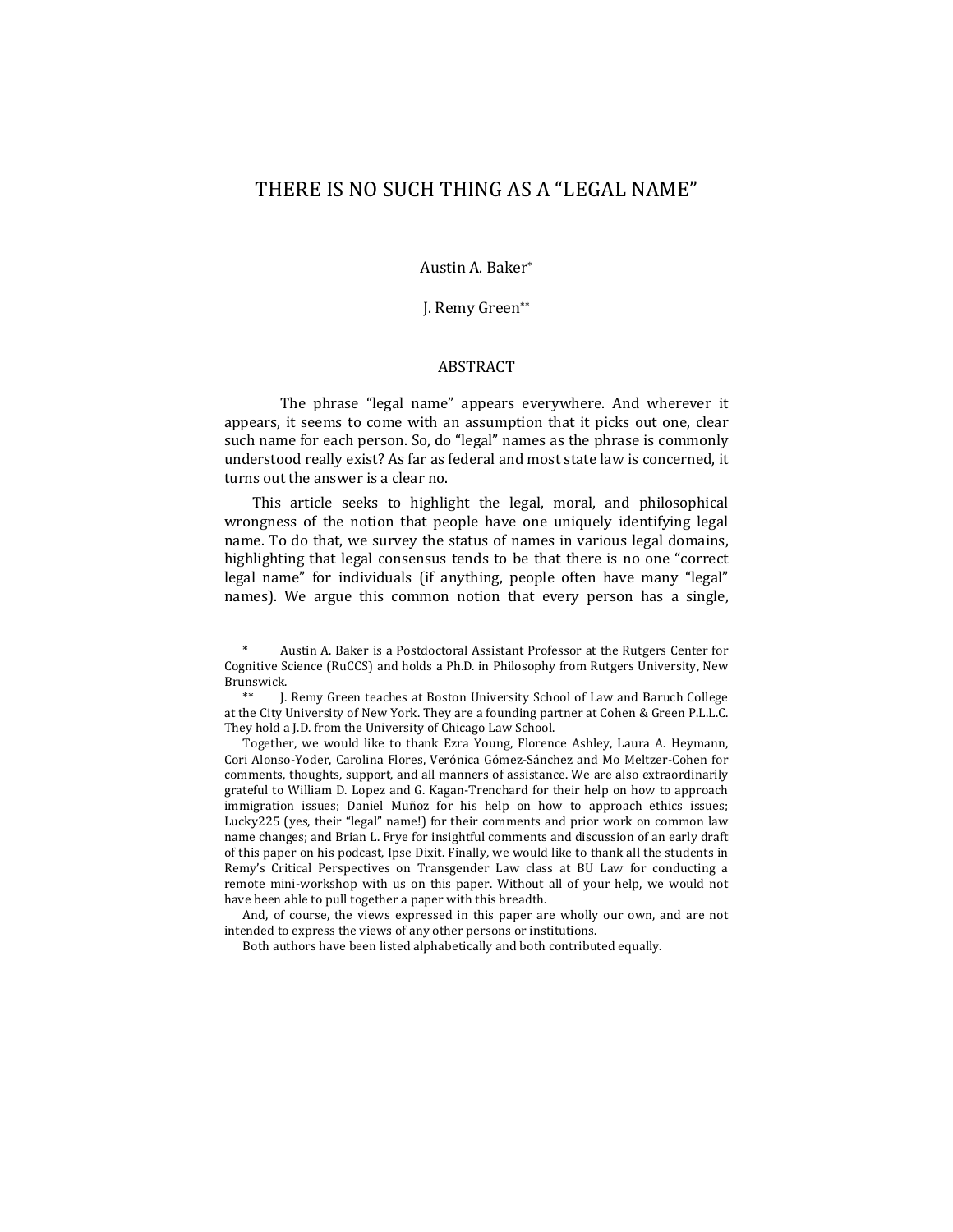clearly defined "legal" name is a kind of collective delusion we all seem to share (emerging somewhere in the late twentieth century), but is not grounded in legal or social reality. To address this harmful delusion, we present a series of ready-to-cite conclusions about the current state of the law and introduce a normative framework for how institutions and individuals ought to choose between people's various legal names. Engaging with legal theory, feminist philosophy, and philosophy of language, we discuss the social function of names and argue that names enable people to communicate important social information about themselves—which can include their gender, religion, and familial relations. Thus, we conclude by arguing that individuals and legal institutions have a normative responsibility to respect peoples' preferred legal names, thereby allowing them to authentically represent these facets of their social identities.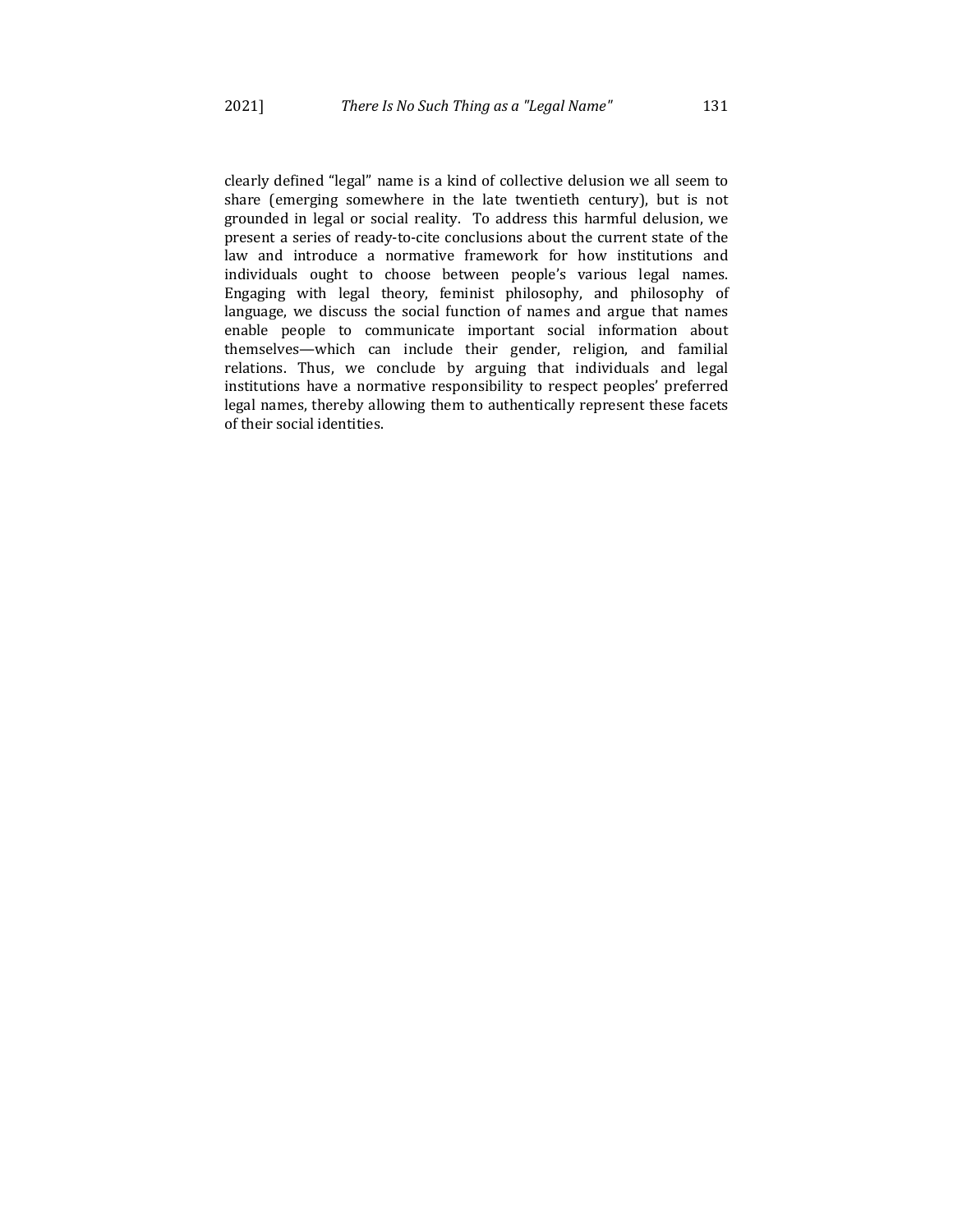# TABLE OF CONTENTS

| I. Law of the Name: "Legal" Treatment of Names Across Practice Areas      |
|---------------------------------------------------------------------------|
|                                                                           |
|                                                                           |
|                                                                           |
| II. On Shared Delusions, the "Mandela Effect," and Magical Legal Thinking |
|                                                                           |
|                                                                           |
|                                                                           |
|                                                                           |
|                                                                           |
|                                                                           |
|                                                                           |
|                                                                           |
|                                                                           |
| Appendix I: States that Have Specifically Abrogated Common Law Name       |
| Appendix II: States Where Common Law Name Changes Are Still Effective     |
|                                                                           |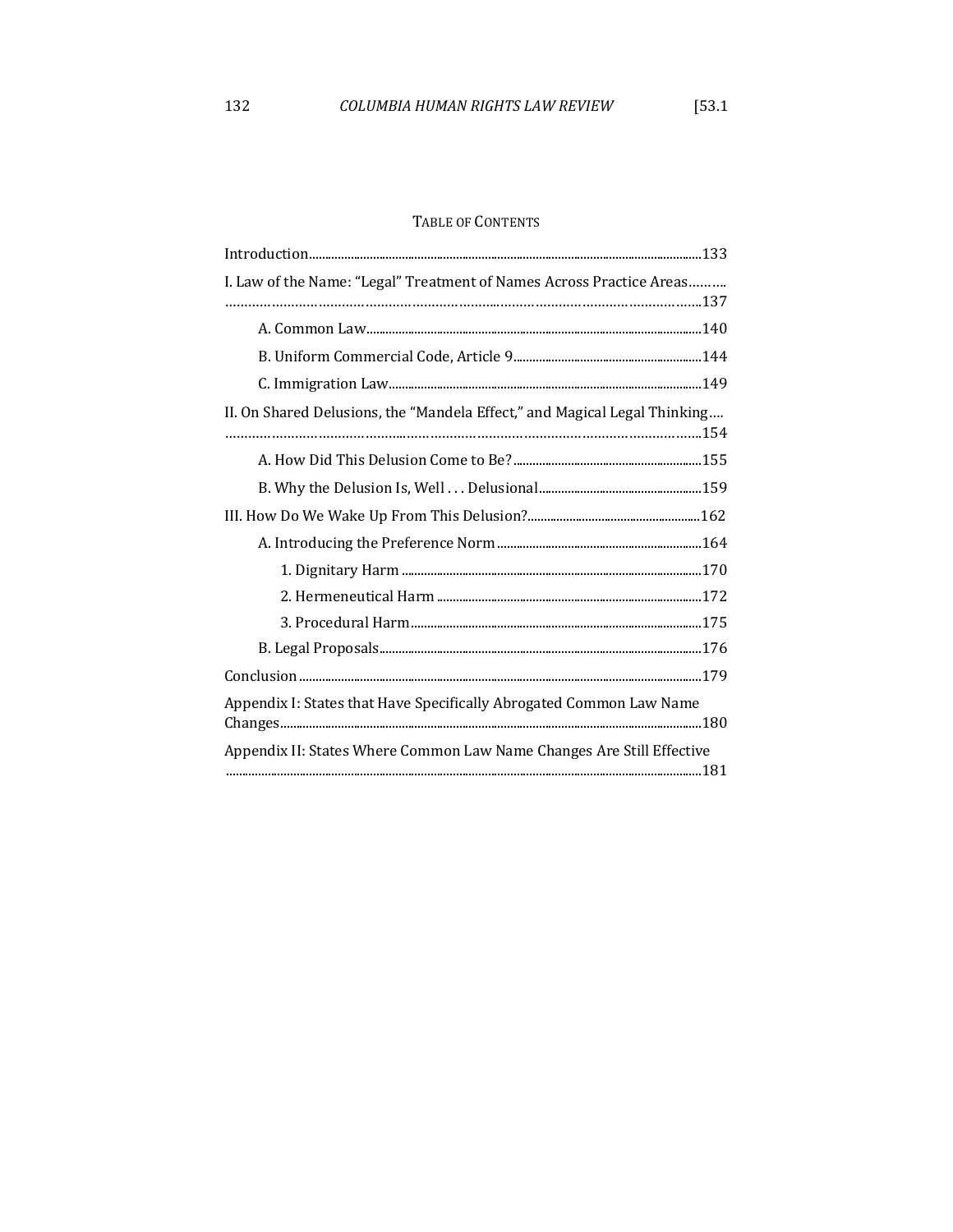#### **INTRODUCTION**

"[C]ontrary to the apparent thought suggested in argument in this case, there is no such thing as a 'legal name' ...."

Loser v. Plainfield Sav. Bank,

149 Iowa 672, 677 (1910)

If you have recently interacted in any way with any major institution—a university, a corporation, a law firm, a government office, a hospital, and so on—you have almost certainly filled out a form that demanded your "Legal Name." Remy's alma maters, for example, label names that appear in their systems as either a "Legal/Primary Name" and "Preferred Name" (NYU)<sup>1</sup>, or a "Legal First Name" and a "Preferred First Name" (University of Chicago).<sup>2</sup> Some schools attempt to define legal name for their own purposes—theoretically dodging the need for a settled definition from some legal authority. But in many if not all such cases, that definition is ultimately an exercise in tautology-just look at how one school handles the issue:

> Legal Name–"A Legal Name is the name that appears on your passport, driver's license, birth certificate, or U.S. Social Security Card."<sup>3</sup>

A preferred first name or used name is not a legal first name, but is generally used to change the manner in which others refer to the individual . . . .

<sup>1</sup>*. Legal/Primary Name*, N.Y.U., https://www.nyu.edu/students/studentinfor mation-and-resources/registration-records-and-graduation/forms-policiesproce dures/change-of-student-information-policies.html [https://perma.cc/Y4H5-WCHR]

<sup>2.</sup> Preferred First Name, UNIV. OF CHI., https://web.archive.org/web/201908220 12305/https://registrar.uchicago.edu/records/student-profile-information/preferredname/ [https://perma.cc/NG7X-DU9S] (on file with the *Columbia Human Rights Law Review*).

<sup>3.</sup> FAQ for Columbia's Preferred Name Policy, COLUM. UNIV., https://www.registrar. columbia.edu/content/faq-preferred-name-policy [https://perma.cc/KG8W-M7X3]; *see also, e.g.*, *Preferred Names*, PIERCE COLL., https://www.pierce.ctc.edu/preferred-name [https://perma.cc/P5A3-JUZ6] (same definitions); *Frequently Asked Questions Preferred Name Policy*, E. MICH. UNIV., https://www.emich.edu/preferredname/documents/ preferred-name-faq.pdf [https://perma.cc/V5KJ-8BTZ] (same definitions). Similar to Columbia's, the relevant definitions at Connecticut State are:

A legal name is the person's official name in accordance with the law. Legal names can only be changed on official documents when a student acquires a court order. Such a court order may arise in a number of different contexts, including a name change proceeding, an adoption, a divorce decree, individual choice, witness protection program.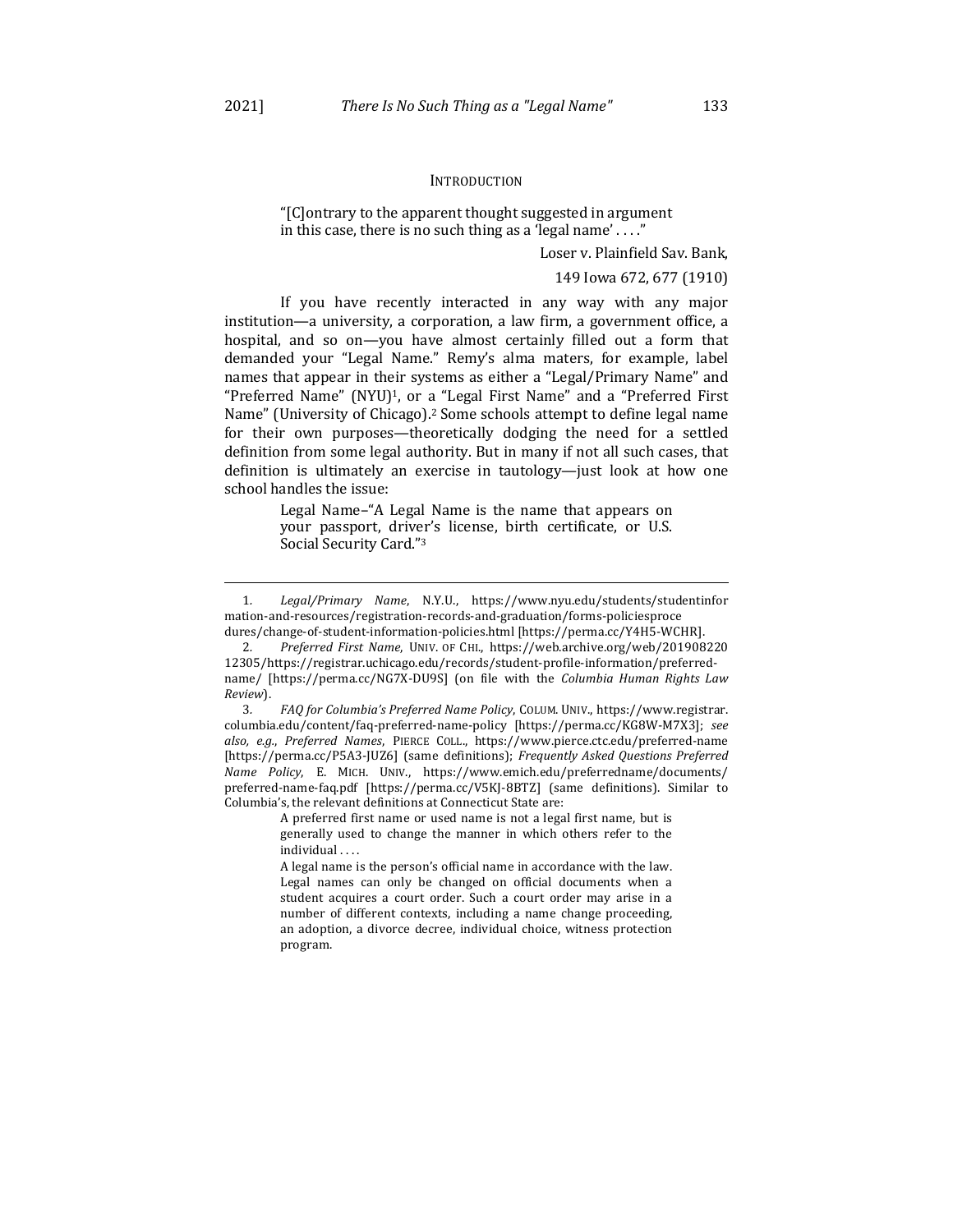Preferred Name-"A Preferred Name is a name a student wishes to be known by in the University community *that is different from a student's Legal Name*."4

And to the extent that this definition is not an exercise in tautology, it hinges on a particular subset of potential legal names (assigned at birth, by court order, or upon naturalization). But, as it happens, sometimes the name on a person's driver's license or passport (often itself called a "Legal Name") is none of these three.

Dictionaries fare no better. Merriam-Webster's legal dictionary (un)helpfully offers this gem: a "Legal Name" is "a person's name that is usually the name given at birth and recorded on the birth certificate but that may be a different name that is used by a person consistently and independently or that has been declared the person's name by a court."<sup>5</sup> In other words, according to Merriam-Webster, a legal name is usually one of these three completely different things—including the thing everyone seems to refer to as a "preferred name" and define as *not* a Legal Name.<sup>6</sup>

And, of course, there is a deep irony to this near-universal insistence on using legal names: *legally speaking*, there is no agreement about what a "Legal Name" is.<sup>7</sup> Many people have several legal names—e.g.,

Use of Preferred First Name & Execution of Change to Legal Name by Students, CONN. STATE COLL. & UNIV., https://www.ct.edu/files/policies/2.4%20Use%20of%20a% 20Preferred%20First%20Name%20and%20Execution%20of%20Change%20to%20Leg al%20Name.pdf [https://perma.cc/UH5V-9RKV]. And that is when schools bother to define the concept—which many, if not most, do not. See, e.g., Student Education Records *and Directory Information*, UNIV. OF CHI., https://studentmanual.uchicago.edu/ administrative-policies/student-education-records-and-directory-information/ [https://perma.cc/FVB9-ULTV] (noting "preferred name" is defined as the name "the

student wishes to be commonly known as" while "legal name" is referenced but undefined).

<sup>4</sup>*. FAQ for Columbia's Preferred Name Policy*, *supra* note 1 (emphasis added).

<sup>5</sup>*. Legal Name*, MERRIAM-WEBSTER (last visted Aug. 25, 2021), https://www.merr iam-webster.com/legal/legal%20name [https://perma.cc/8C5S-76TD].

<sup>6.</sup> Though, to be fair to Merriam-Webster, as we explore in this paper, this definition is probably about as close to correct as you could be in positively defining "Legal Name."

<sup>7.</sup> See, e.g., 1 SANDRA SCHNITZER STERN, STRUCTURING & DRAFTING COMMERCIAL LOAN AGREEMENTS § 25.02 (2019) ("[I]t is apparent that there is no 'correct legal name' of an individual."); N.Y.C. BAR, REPORT ON LEGISLATION COMMERCIAL LAW AND UNIFORM STATE LAWS COMMITTEE 2 (2014), https://www2.nycbar.org/pdf/report/uploads/20072753- ModernizingUCCArticles17and9t.pdf [https://perma.cc/B3LA-SV6G] ("Presently, there is no law that establishes the 'legal name' of an individual. Many official documents issued to the same person—birth certificate, passport, and driver's license—frequently appear with different names, or variations of names.").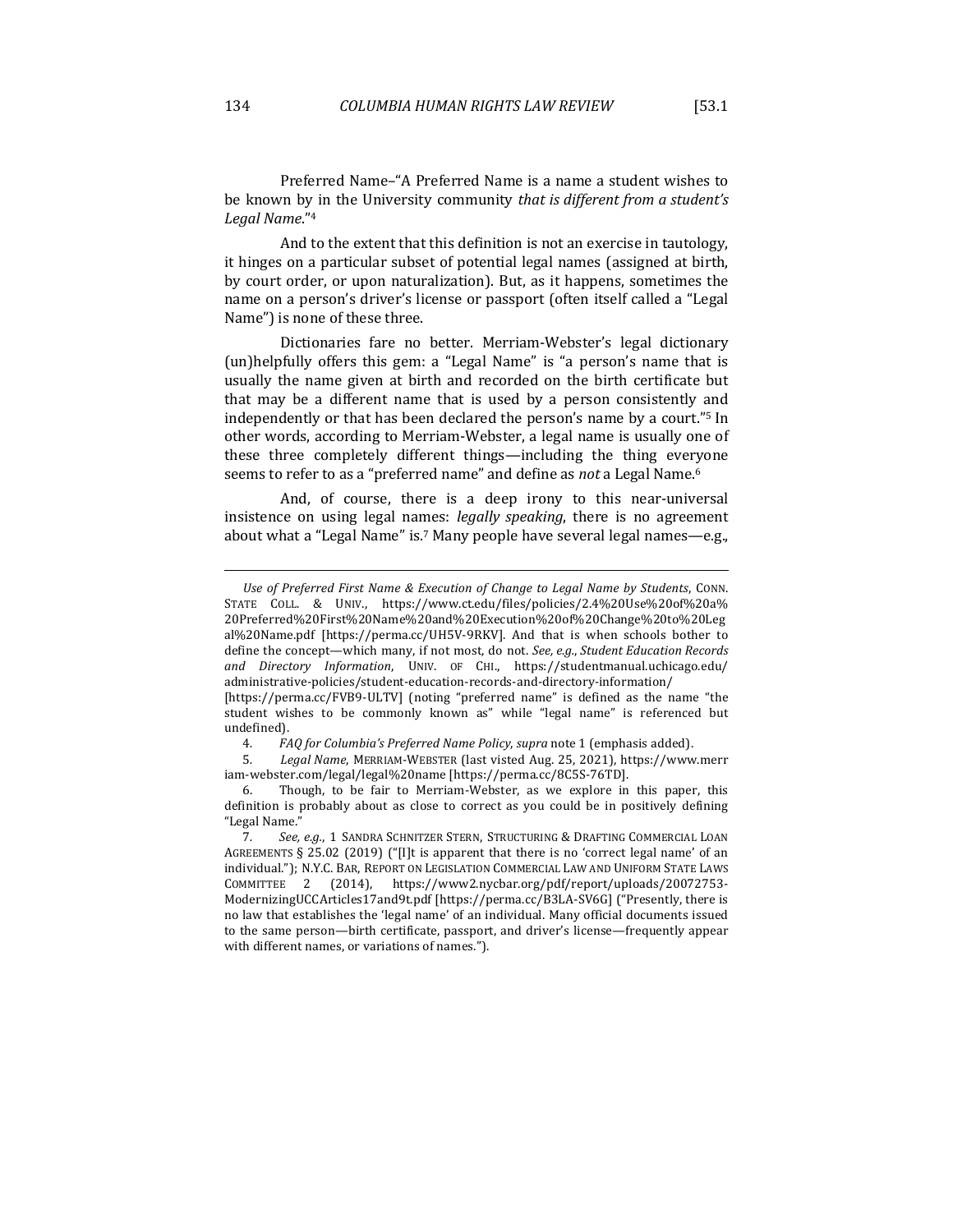the name on their birth certificate, the name on their driver's license, the name on their Social Security card, the name on their green card, the name they are referred to by in their community, etc.—depending on the definitions used, all of which might be different.<sup>8</sup> Others may not even have one:<sup>9</sup> e.g., while extraordinary, a child might be born out of status (meaning without conventional immigration status) outside of a hospital and might also lose their parents, ending up with no piece of paper stating their name. Thus, demanding someone's "Legal Name" is about as helpful as demanding their "correct name," their "real name," or their "super-official-westrenuously-mean-it name."10

Yet, as far as we can tell, no one has written anything directly addressing this issue, much less proposing any solutions or useful advice for the trans people (along with anyone else who changes their name) against whom the fiction of a legal name is often used.<sup>11</sup> Because the harms are clear and easy to understand, $12$  this Article focuses on how the legal name fiction harms trans people in particular. That said, as we discuss, there are many other contexts in which the fiction causes harm. Thus, this Article has two goals: first, to articulate and describe the current legal landscape for legal names; and second, to map out theoretical and practical solutions for practitioners and individuals who confront naming issues—

11. Professor Cori Alonso-Yoder has a forthcoming piece focused on common law name changes that focuses—like this piece—on the importance of names and discusses common law name changes. Cori Alonso-Yoder, *Making a Name for Themselves*, 74 RUTGERS L. REV. (forthcoming Spring 2022), https://papers.ssrn.com/sol3/papers.cfm? abstract\_id=3823295 [https://perma.cc/Y5VR-NPE7]. But while Professor Alonso-Yoder does important work in problematizing some of the legal name framework—as well as identifying how the concept of a legal name is often weaponized against marginalized groups—her project focuses much more on the question of what constitutes (and normatively, what *should* constitute) an effective legal name change.

12. For example, a significant amount of literature discusses the importance of referring to trans people by the right name—and the serious psychic harm that comes with refusing to do so. For a full discussion, see *infra* notes 150, 162, 163 and accompanying text.

<sup>8.</sup> Indeed, even mundane disparities—a different spelling on a birth certificate and Social Security card, use of Jr. versus III, a missing middle name—lead to people having more than one legal name.

<sup>9</sup>*. See*  Patrick McKenzie, *Falsehoods Programmers Believe About Names*, KALZUMEUS (June 17, 2010), https://www.kalzumeus.com/2010/06/17/falsehoodsprogrammers-believe-about-names/ [https://perma.cc/YC9W-QMF3] ("[Falsehood number] 40. People have names.").

<sup>10.</sup> Cf. A FEW GOOD MEN (Castle Rock Entertainment 1992) ("I strenuously object?' Is that how it works? .... 'Objection.' 'Overruled.' 'Oh, no, no, no. I *strenuously* object.' 'Oh. Well, if you strenuously object then I should take some time to reconsider."").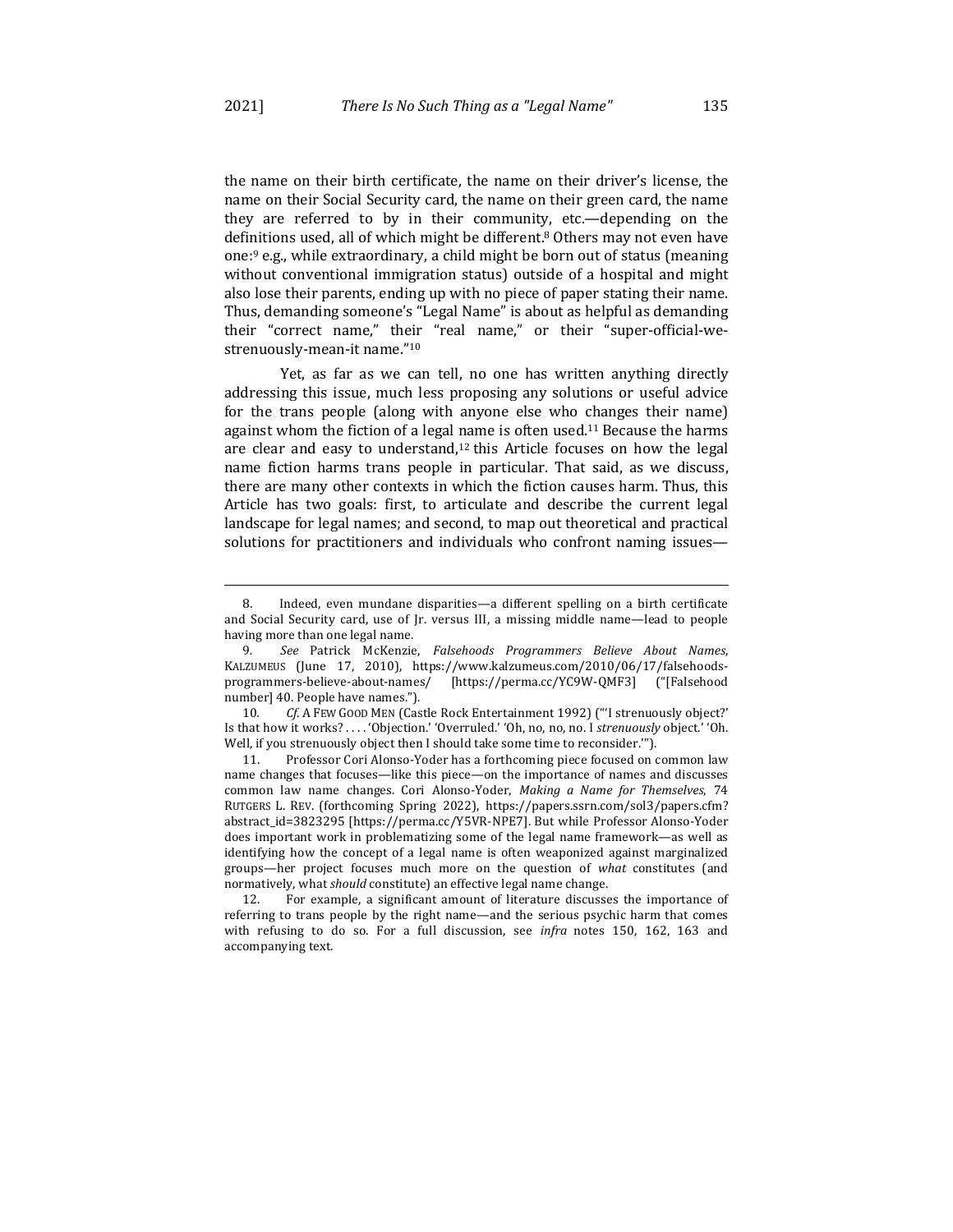specifically, confronting the seemingly omnipresent insistence that the term "Legal Name" has a clear, useful, and unambiguous referent.

We proceed in three parts. Part I identifies and describes the varied and inconsistent legal treatment of names in different areas of law. Part II dives deeper into what we will call the "shared delusion" that such a thing as a legal name exists, and discusses how the legal treatment of names as described in Part I causes individuals and institutions to perpetuate this harmful delusion. Finally, Part III discusses policy, legal, and theoretical solutions designed to help those who are harmed by the legal name myth. Specifically, we propose and defend a (moral and philosophical) "Preference Norm" according to which individuals and institutions ought to be permitted to *select* which of their various legal names should be used to refer to them. Violation of this norm can create three distinct types of harms: dignitary harms, hermeneutical harms, and procedural harms. We provide concrete legal proposals which take potential Preference Norm violations seriously and seek to avoid the concomitant harms.

It is worth noting early on that we are not claiming that there are no contexts in which people have a legal name. There obviously are. For example, when filling their taxes, the relevant legal name will be the one that is attached to a Social Security number. However, we are arguing that there is no *single* and *coherent* concept of a legal name across legal domains. Rather, in different contexts people will have different—equally "legally" valid—legal names. In this sense, for the concept of a legal name to be meaningful, it must be indexed to some particular legal domain, but no unifying concept of a legal name exists across domains. Therefore, this Article might just as easily—though we think it is not quite as punchy—be titled "There are About Seven and a Half Such Things as a Legal Name."<sup>13</sup> The point would remain the same: the insistence that any specific object in the world gets identified by a talismanic utterance of its "legal" name is wrongheaded and ultimately very harmful.<sup>14</sup>

<sup>13.</sup> See N.Y.C. BAR, *supra* note 7, at 3 ("Many official documents issued to the same person—birth certificate, passport, and driver's license—frequently appear with different names, or variations of names.").

<sup>14.</sup> *Cf.* Kendra Albert, *Their Law*, HARV. L. REV. BLOG, (June 26, 2019), https://blog.harvardlawreview.org/their-law/ [https://perma.cc/RKT8-ZJ6F] (critiquing an approach to misgendering-as-discrimination in the workplace that focuses on the severity of harm and observing, among other workplace issues, that "dead names (old names that people no longer use) show up without warning.").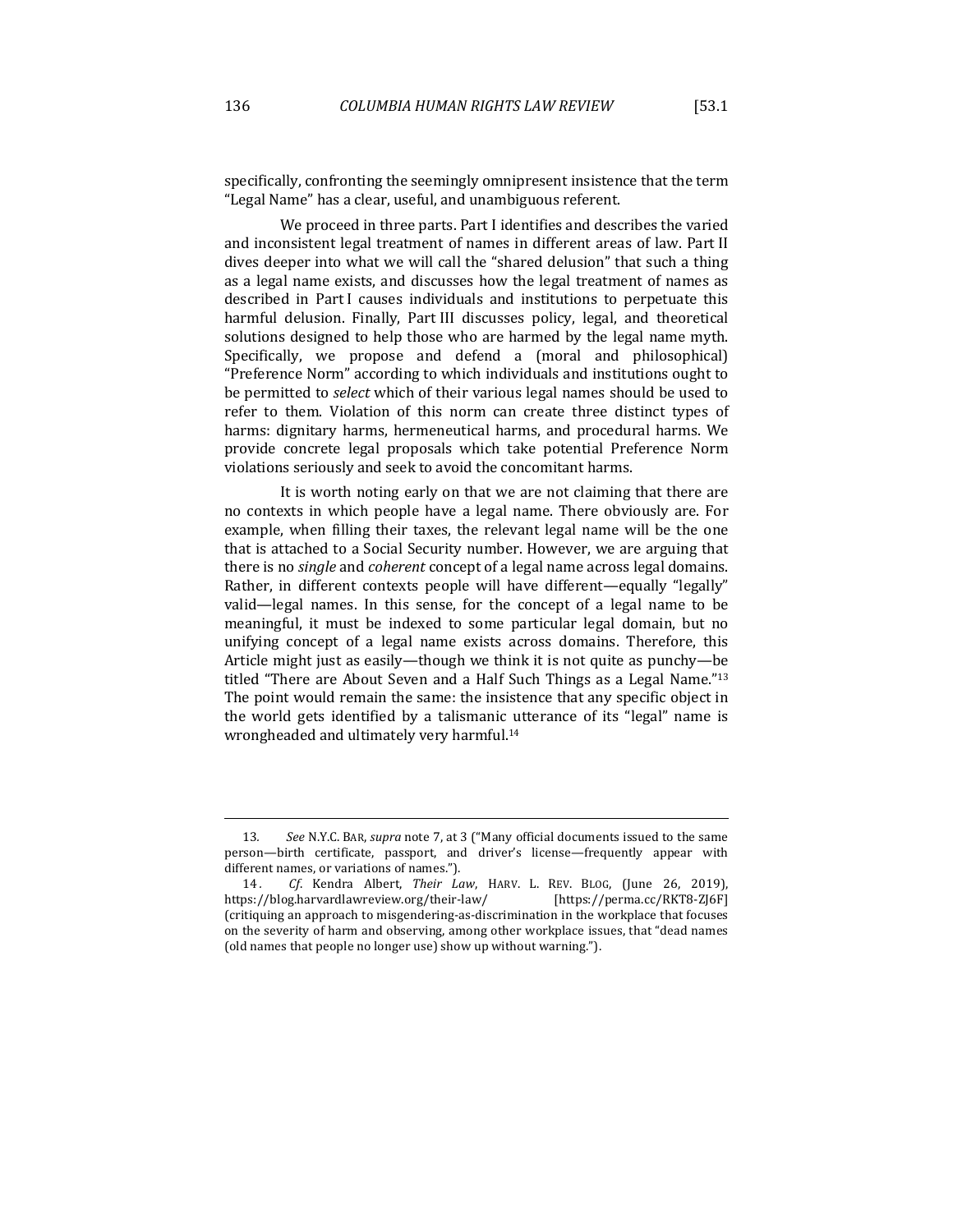I. Law of the Name: "Legal" Treatment of Names Across Practice Areas

"It is apparent that there is no 'correct legal name' of an individual."

1 Sandra Schnitzer Stern, Structuring & Drafting Commercial Loan Agreements § 25.02 (2019)

There is no coherent "Law of the Name," as much as there is no coherent "Law of the Horse."<sup>15</sup> That is, as Judge Easterbrook mused, if you tried to teach a course on the "Law of the Horse," you could certainly put together a reading list. But there would be no ultimate takeaways, themes, or unifying doctrines. In other words, you could read *horse* cases: contract cases that covered agreements to buy and sell, race, or breed horses; collection cases where gamblers failed to pay their horse track debts; tort cases where people were harmed by ill-trained horses and where contributorily negligent riders fell off well-trained horses; and you could even give an exam about whether there is some protectable "trademark" in jokes about horses, ghosts, and haunted dolls gained by just shouting, "TM!"<sup>16</sup> But all of that would ultimately amount to a poor approach to the *law*: there is no coherent thread that cinches together Horse Law. Put otherwise, there is no "Horse Principle" that can be applied uniformly to horse torts and horse contracts alike—or derived from careful analysis of all the Horse Cases.

Yet, while the "Law of the Horse" is generally regarded as facially absurd,<sup>17</sup> there *is* a shared delusion that there exists a coherent "Law of the

Frank H. Easterbrook, *Cyberspace and the Law of the Horse*, 1996 U. CHI. LEGAL. F. 207, 208 (1996).

16. See generally My Brother, My Brother, and Me, MAXIMUM FUN, at 38:04 (June 15, 2020), https://maximumfun.org/transcripts/my-brother-my-brother-andme/transcriptmbmbam-514-kickeo/ [https://perma.cc/8S5A-8VNN] (quoting "TM TM TM" from the podcast).

17. Easterbrook, *supra* note 15, at 208 ("My immediate reaction was, '[i]sn't this just the law of the horse?"").

<sup>15.</sup> According to Easterbrook:

<sup>[</sup>F]ar better for most students—better, even, for those who plan to go into the horse trade—to take courses in property, torts, commercial transactions, and the like, adding to the diet of horse cases a smattering of transactions in cucumbers, cats, coal, and cribs. Only by putting the law of the horse in the context of broader rules about commercial endeavors could one really understand the law about horses.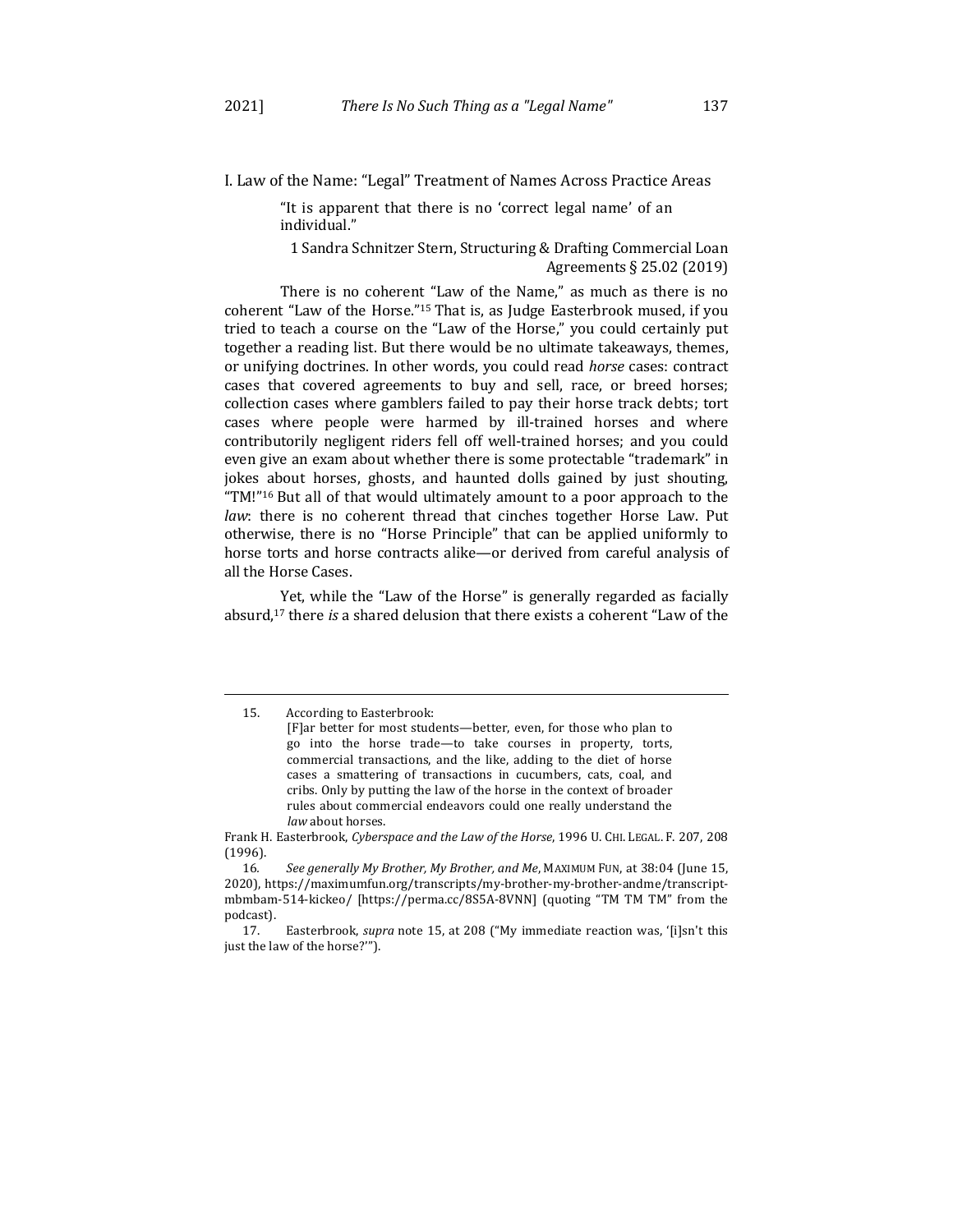Name"<sup>18</sup> that is widely applied, used, and that even obligates individuals to identify themselves in ways that cause deep harm.<sup>19</sup> Thus, despite it arguably being "Law of the Horse," this Part will attempt to essentially teach a brief "Law of the Name" course, surveying what the actual legal status of names is in various domains. The purpose here will be to highlight how the "legal" status of names varies wildly and is not quite so coherent as people seem to assume. So, we show that there is no generally applicable "Law of the Name"—and to the (limited) extent there is, that it is very much not what people assume it to be.

So, why do institutions seem to insist that they know exactly what a person's legal name is? Part of the answer, of course, is convenience and technological incompetence. A few years ago, Remy taught a course at NYU. While being brought on board, Remy discovered that because they were previously an undergraduate student (under their deadname) at the university, their Social Security number was apparently irrevocably associated with the legal name they used then—and the university refused to change it without a court order and new ID.<sup>20</sup> After much back and forth (and Remy providing the court order), NYU next asserted that certain data fields simply could not be changed. But later, those data fields *did* end up showing changes (because of unrelated updates in the payroll field, Remy's deadname started appearing with a middle name and in all caps), and then NYU asserted that they planned to engage in a process to address these issues.<sup>21</sup> That process is, as far as we know, still ongoing. But while they

20*. But see* N.Y.C. COMM'N ON HUM. RTS., LEGAL ENFORCEMENT GUIDANCE ON DISCRIMINATION ON THE BASIS OF GENDER IDENTITY OR EXPRESSION: LOCAL LAW NO. 3 (2002); N.Y.C. ADMIN. CODE § 8-102, at 5 (Feb. 15, 2019), https://www1.nyc.gov/ assets/cchr/downloads/pdf/publications/2019.2.15%20Gender%20Guidance-February%202019%20FINAL.pdf [https://perma.cc/9K6F-URVE] (interpreting N.Y.C.

ADMIN. CODE § 8-102(23), as amended in 2002 Local Law No. 3, and providing as an example of a violation, "[c]onditioning a person's use of their name on obtaining a courtordered name change or providing identification in that name").

21. A somewhat similar story played out for Florence Ashley at McGill University. For additional examples of ongoing issues regarding deadnames, see Florence Ashley, *Enforcing the Deadname, MCGILL DAILY (Oct. 17, 2016), http://mcgilldaily.com/2016/* 10/enforcing-the-deadname/ [https://perma.cc/QWH7-MC3Y].

<sup>18.</sup> We should also note, of course, that there is a section in American Jurisprudence on names. 57 AM. JUR. 2D *Name* §§ 1-8, Westlaw (database updated Aug. 2021).

<sup>19.</sup> See Brittney McNamara, *Why Incorrectly Identifying Transgender People Who Have Died Is a Lack of Respect*, TEEN VOGUE (June 28, 2017), https://www.teenvogue.com/story/why-incorrectly-identifying-transgender-peoplewho-have-died-is-a-lack-of-respect [https://perma.cc/G62H-5B52] (showing an example of the harm trans people face because of naming policies).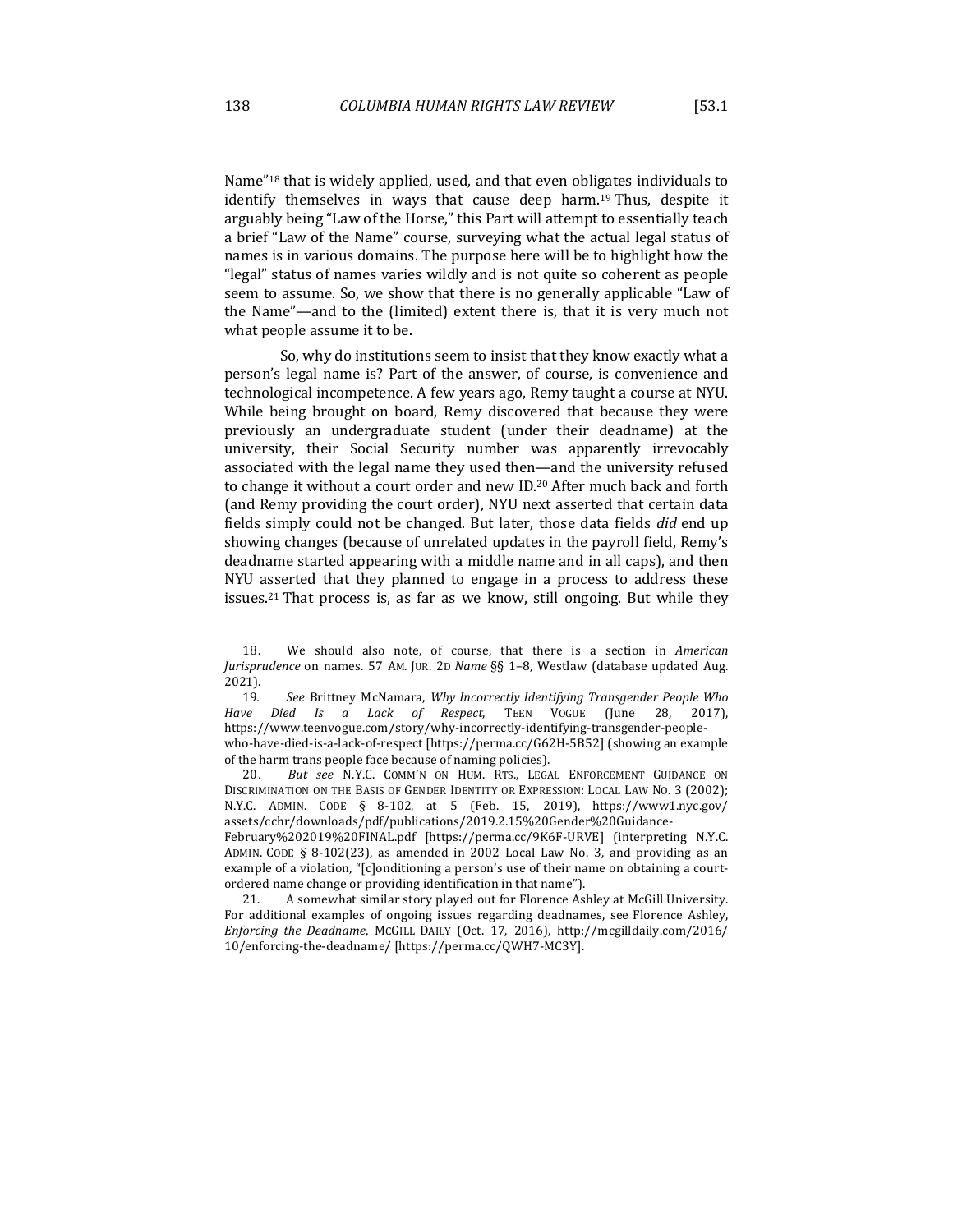taught at NYU, Remy was never fully able to address how their name appeared to students, all because NYU had policies that insisted on using a particular legal name for Remy.<sup>22</sup> Many other professors and students still face similar dilemmas at NYU—and any number of other institutions.

So, we are left with this: real people often face this assertion that there *is* a coherent Law of the Name. And (people seem to assert) that this "Law of the Name" produces a coherent concept (Legal Name) with a clear, unambiguous referent. And, as it turns out, the assertion that there is a "Law of the Name" that produces a legal name (that is not, for example, the name a trans person adopts for herself) is not only absurd—it is wrong on the law.

Before we begin, however, a brief historical note. From all appearances, this delusion has not always existed. As Professor Alonso-Yoder explains in tracing the origins of common law name changes, names were much more fluid in the pre-modern era—before the "proliferation of identity documents and legal processes" related to names.<sup>23</sup> So, early in the twentieth century, more than one court was able to simply declare that "there is no such thing as a 'legal name'"—at least "in the sense that he may not lawfully adopt or acquire another" by use—and mean it.<sup>24</sup> It has only been in the identity document-centric era (read, in part: post-September  $11^{25}$ ) that the "delusion" we discuss really took hold. So, it has only been in this era that "the lay concept of a person's 'real' name"<sup>26</sup> began to be mistaken for something with an unambiguous, single, *legal* referent.

<sup>22.</sup> And all of this (as discussed below *infra* Part I.A) took place in a common law name change state. See N.Y. CIV. RTS. LAW § 65(4) (Consol. 2020) ("Nothing in this article shall be construed to abrogate or alter the common law right of every person, whether married or single, to retain his or her name or to assume a new one so long as the new name is used consistently and without intent to defraud."). So, Remy's name—which had been "used consistently and without intent to defraud"—*was* their legal name. *Id.* 

<sup>23.</sup> Alonso-Yoder, *supra* note 11 (manuscript at 10). For a history of common law name changes in the United States, see *id.* (manuscript at 9-12).

<sup>24.</sup> State v. Ford, 89 Or. 121, 125 (1918) (quoting Loser v. Plainfield Sav. Bank, 149 Iowa 672, 677 (1910)).

<sup>25.</sup> See Alonso-Yoder, *supra* note 11 (manuscript at 44-45); State v. Hayes, 119 Ohio Misc. 2d 124, 128 (Warren Mun. Ct. 2002) (noting that a criminal defendant had obtained an ID in the name of "Santa Claus" more than 20 years before, but "[i]n light of the tragedies of September 11," the state's BMV shifted to "requir[ing] stringent forms of identification before it issues any form of its own official identification.").

<sup>26.</sup> United States v. Dunn, 564 F.2d 348, 354 n.12 (9th Cir. 1977).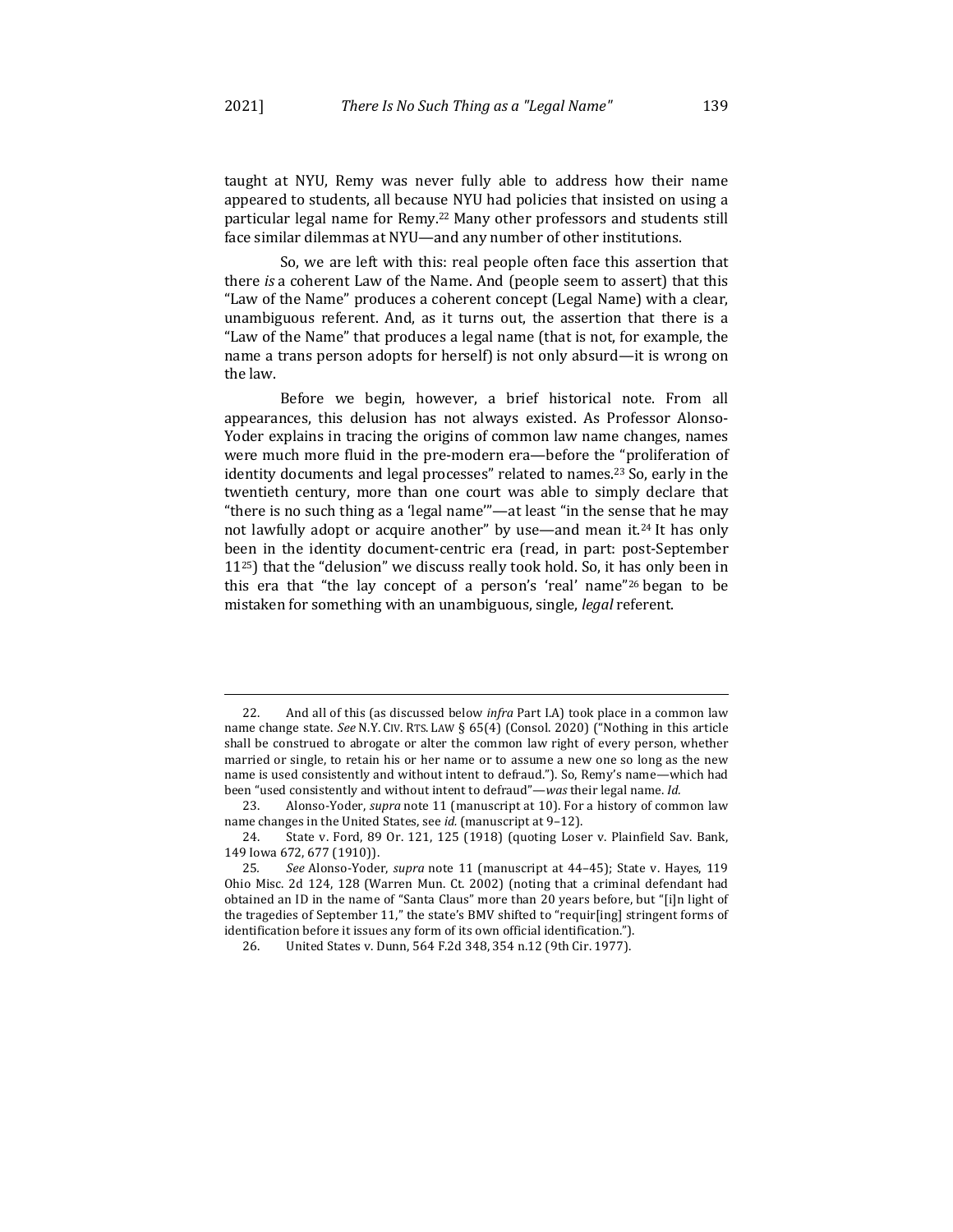As a starting point, the fiction of a legal name often presumes that names change only when courts say they do. Not so much. It turns out,

> in the absence of a statute to the contrary, a person may ordinarily change [their] name at will, without any legal proceedings, merely by adopting another name .... In most jurisdictions, a change of one's name is regulated by statutes which prescribe the proceedings by which such change is to be accomplished. These statutes merely affirm, and are in aid of, the common-law rule. They do not repeal the common law by implication or otherwise, but afford an additional method of effecting a change of name.27

This stands in contrast to what code law jurisdictions do. For example, the Civil Code of Quebec simply states, "Every person exercises his civil rights under the name assigned to him and stated in his act of birth."<sup>28</sup> But in common law jurisdictions, like forty-nine of the United States, $29$  your legal name changes as soon as you say it changes (at least, if you mean it).

For example, seven years ago, Austin decided to change their name and started referring to themselves personally and professionally as "Austin A. Baker." They publish under this name; they are listed under this name on both the Rutgers philosophy and cognitive science department websites; and they refer to themselves by this name in all personal and professional correspondence. No one in their life knows them by any other name than "Austin A. Baker." But because the process is long and expensive, they never had their name changed on their driver's license, passport, or Social Security card.

<sup>27.</sup>  Clinton v. Morrow, 220 Ark 377, 381–82 (1952) (quoting 38 AM. JUR. *Names*, § 28). As explained below, *infra* note 30, it appears either four or five of the fifty states have superseded this rule by statute (and, of course, Louisiana never had common law to begin with). See, e.g., In re Reben, 342 A.2d 688, 693 (Me. 1975) (noting that a specified statutory name change procedure preempts and replaces common law name changes in Maine). Otherwise, forty-four or forty-five states still recognize common law name changes. See Appendix II; see also Alonso-Yoder, *supra* note 11 (manuscript at 10-11) (describing the modern common law name change); *USA Common Law Name Change Info*, COMMON L. NAME, https://commonlaw.name [https://perma.cc/N4U8-9E4D] (collecting some state-by-state authority for common law name changes); Julia Shear Kushner, *The Right to Control One's Name*, 57 UCLA L. REV. 313, 326-27 (2009) (discussing the modern state of common law name change law).

<sup>28.</sup> Civil Code of Québec, S.Q. 1991, c 64, art 5 (Can.).

<sup>29.</sup> See supra text accompanying note 27.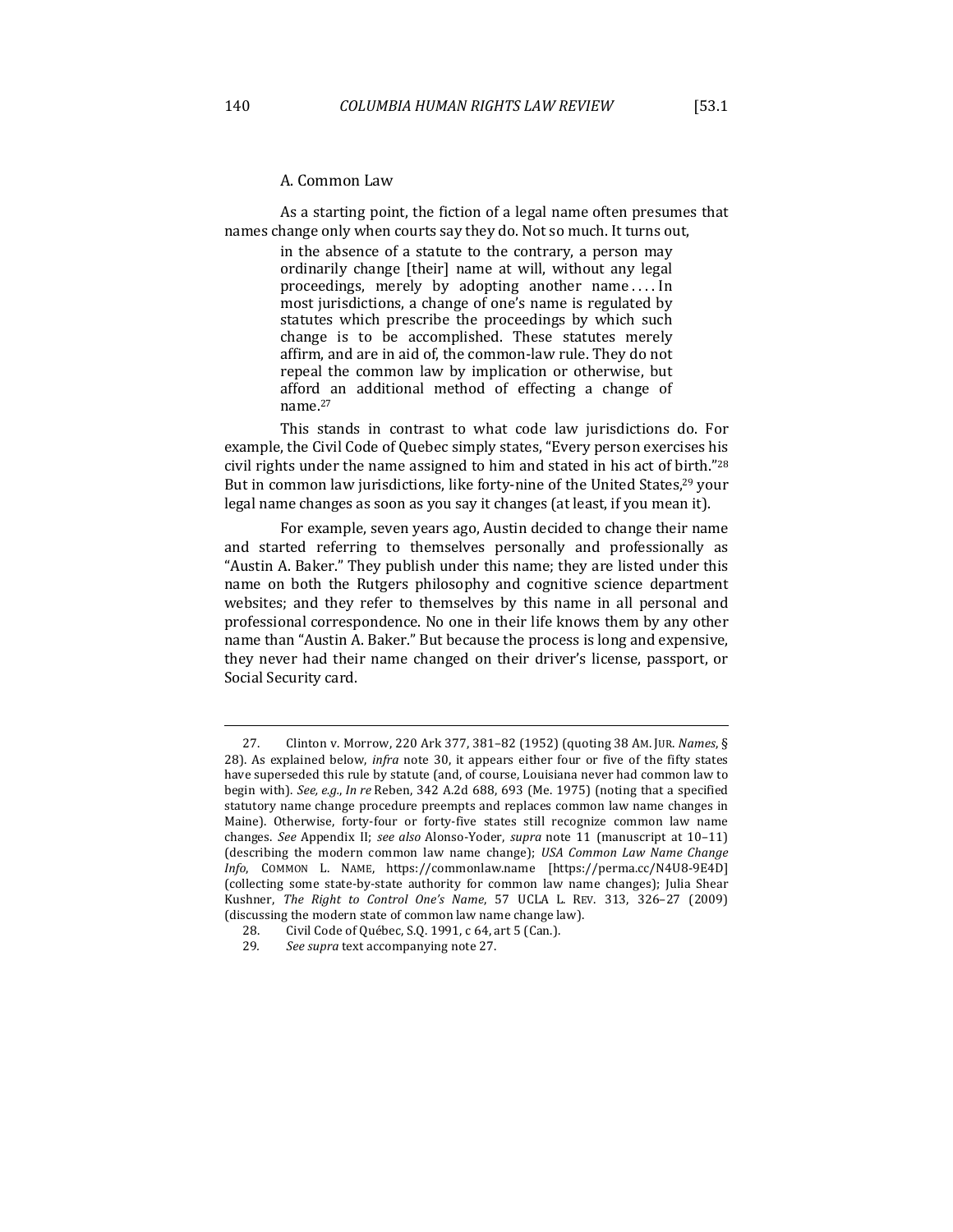Most states, it turns out, allow common law name changes.<sup>30</sup> And some jurisdictions even (theoretically<sup>31</sup>) impose penalties for institutions that refuse to respect those common law names. $32$  So, in most states, the assertion that a form must be filled out using one's "Legal Name" and not "[t]he name a student wishes to be known by in the University community that is different from a student's Legal Name" $33$  is a non-statement: the name one uses (even if different from the name on a particular document) is one's legal name. Thus, for example, the Southern District of New York has made clear that a case caption can bear a person's "true name," no matter what that name may be.<sup>34</sup> The clear division between "legal" and "preferred" names posited by policies like those at most universities simply does not exist in most states.

Common law name changes "[a]t first blush . . . may appear [to be] vestiges of a bygone era."<sup>35</sup> As Professor Alonso-Yoder explains, "[i]n a time where documentation of one's identity was more limited, it may be tempting to discard the common law as impracticable for modern purposes.

31. See Kushner, *supra* note 27, at 328 ("According to their case law, both New York and California retain the common law name-change right. Yet, it seems unlikely that either state would issue identification materials with a name changed at common law, given their application requirements.") (footnote omitted); see also Lark Mulligan, Dismantling Collateral Consequences: The Case for Abolishing Illinois' Criminal Name-*Change Restrictions*, 66 DEPAUL L. REV. 647, 656 (2017) ("Today, every state has adopted statutes governing name changes, and while most have not explicitly abrogated the common law avenue for changing one's name, in practice the only way to change one's name on government documents is to petition the court through the established statutory scheme.") (footnote omitted).

32. See, e.g., N.Y.C. COMM'N ON HUM. RTS., *supra* note 20 (providing civil liability for any institution that refuses to use the name a person self-identifies with).

33. *FAQ for Columbia's Preferred Name Policy, supra note* 3 (providing definitions from Columbia University).

34. See Rosasa v. Hudson River Club Rest., No. 96 Civ. 0993, 1997 U.S. Dist. LEXIS 8115, at \*2 (S.D.N.Y. June 10, 1997).

35. Alonso-Yoder, *supra* note 11 (manuscript at 10).

<sup>30.</sup> It appears that only four states—Hawaii, Illinois, Maine, and Oklahoma—have abrogated the common law rule (whether in an express statute or otherwise). See Appendix I for a description of these state rules; *see also* Kushner, *supra* note 27, at 328 (asserting that only a few states have abrogated the common law name change right). Additionally, Louisiana**—**having not inherited the common law as a code-law jurisdiction—does not recognize common law name changes. See Appendix I; Kushner, supra note 27, at 328 (including Louisiana in the list of states without common law name changes). Additionally, beyond generic statements that the inherited common law remains in force (WYO. STAT. § 8-1-101; VT. STAT. ANN. 1, § 271), we have been unable to confirm whether Wyoming or Vermont allow common law name changes. For the fortythree other states where we have been able to confirm in some way that common law name changes remain effective, see Appendix II.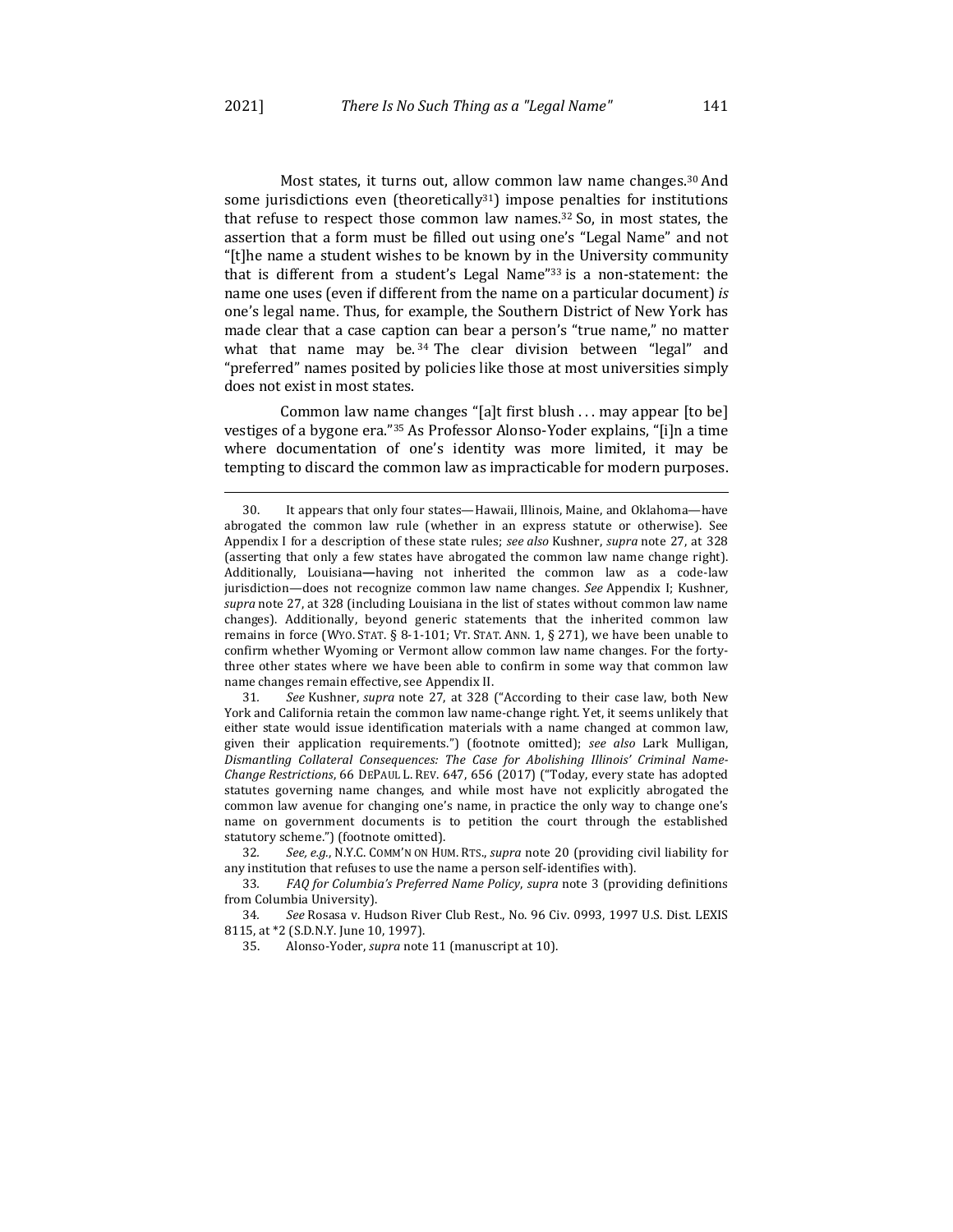Today's proliferation of identity documents and legal processes would have made the average inhabitant of the 18th century dizzy."36

But—again, as Professor Alonso-Yoder explains—that omits possibly the most common form of common law name change: marriage.<sup>37</sup> In fact, our system allows heterosexual women who adopt their husband's name in marriage to change their name "with little opposition."38 And this ultimately "suggest[s] a policy preference for certain kinds of name changes over others."39

One curiosity of the history of common law name changes is that the cases are overwhelmingly litigated by unusual or quirky litigants on one hand and marginalized litigants on the other.<sup>40</sup> We see more than one Santa Claus, $41$  serial name changers, $42$  people who want to add punctuation to their names,<sup>43</sup> a notary named "Ssnake" who "signs his name with a series of symbols, including that of a snake,"<sup>44</sup> people who want their names to be

39*. Id.*

40. It is worth asking whether this is because more traditional common law name changes—changes of married last names, for example—simply do not encounter enough resistance to lead to reported litigation. In other words, it may be that on-the-ground use of common law name changes might be far more common than cases suggest.

41*. See In re* Handley, 736 N.E.2d 125, 126 (Ohio Prob. Ct. 2000) (denying petition to change name to "Santa Claus"); *cf. In re* Porter, 31 P.3d 519, 522 (Utah 2001) ("[The] case is remanded for entry of the necessary order changing petitioner's legal name to Santa Claus forthwith."); State v. Hayes, 774 N.E.2d 807, 810 (Warren Mun. Ct., Ohio 2002) (reversing conviction for using false identification where defendant had an ID issued by the BMV stating his name was "Santa Claus" and his birth date was Christmas, 1900).

42. For one particularly name-change-happy litigant, see *In re* Mokiligon, 106 P.3d 584, 585-86 (N.M. Ct. App. 2004) (changing from "'Snaphappy Fishsuit Mokiligon' to 'Variable," and also noting that "the State informs us that since September 2003, Petitioner has filed seven petitions requesting a name change"); *In re* Variable v. Nash, 190 P.3d 354, 367 (N.M. Ct. App. 2008) (affirming the denial of Petitioner's request to change his name to "Fuck Censorship!"). And, notably, in one of Fuck Censorship!'s petitions, the New Mexico Court of Appeals cautioned him, "We clarify, however, that Petitioner is restricted to using the word 'variable' as his legal name. The court is not granting him the power to actually vary his legal name at will and he is limited to using 'variable.'" In re Mokiligon, 106 P.3d at 587.

43. Bean v. Superior Ct. of San Diego Cnty., No. D048645, 2006 Cal. App. Unpub. LEXIS 10761, at  $*3$  (Cal. Ct. App. Nov. 28, 2006) ("Darren QX Bean!," and discussing other name changes like "Karin Robertson ... to GoVeg.com"; and other animal rights activists changing to "'Kentucky fried cruelty.com' and 'Ringling beats animals.com'").

44*. See*  MICHAEL L. SHEA, NOTARY LAW 6 (n.d.), https://web.archive.org/web/ 20110628080155/https://www.sos.state.co.us/pubs/notary/files/notary\_law\_monogra

<sup>36</sup>*. Id.*

<sup>37.</sup> *Id.* (manuscript at 11-12).

<sup>38.</sup> *Id.* (manuscript at 12).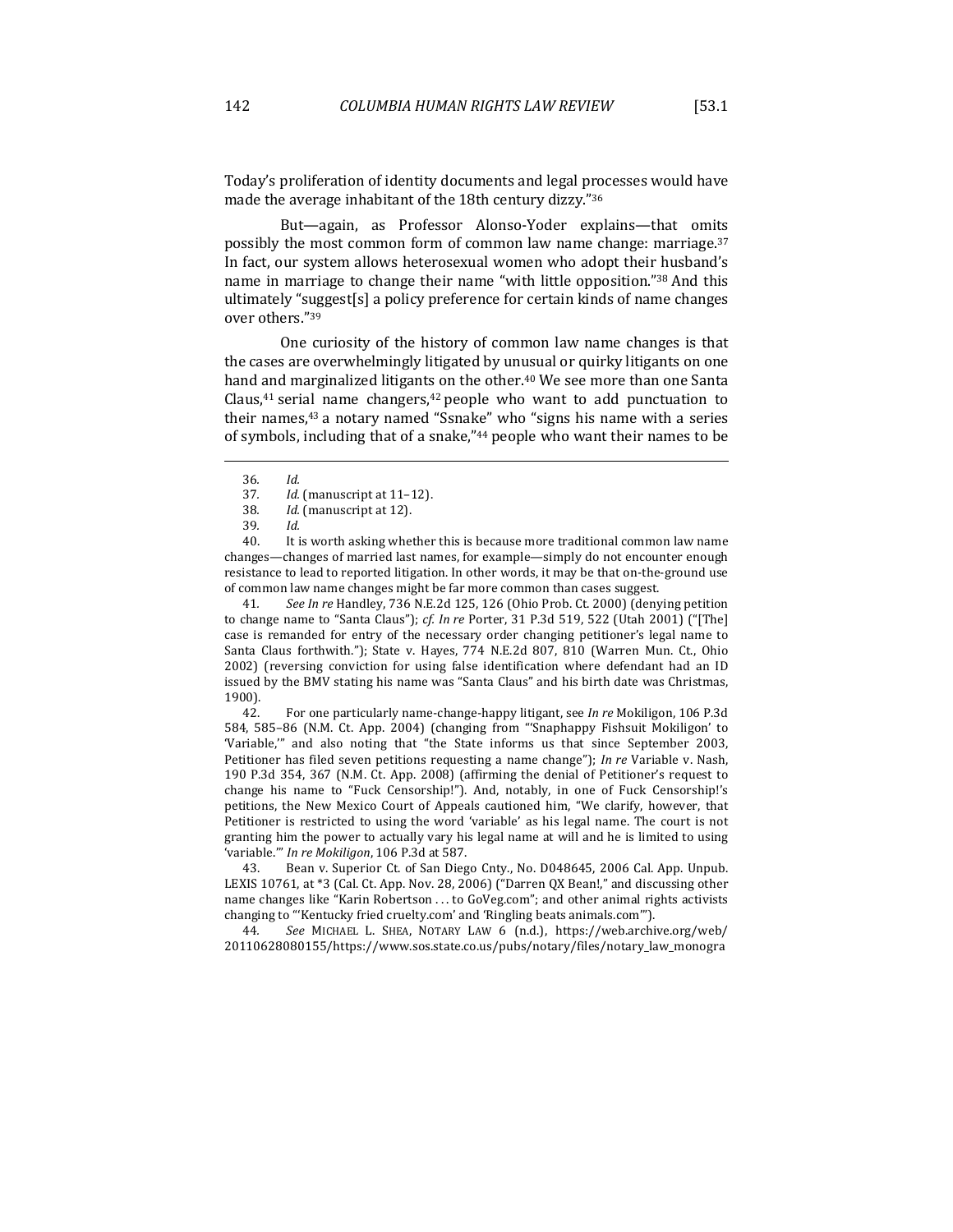a number<sup>45</sup> or a letter,<sup>46</sup> and marginalized people like queer families<sup>47</sup> and trans people,<sup>48</sup> as well as women who try to keep their maiden names after marriage<sup>49</sup>—or simply do not want a particular last name.<sup>50</sup> And the nature of those cases ultimately often leads to messy precedent, both because of the silliness and the seriousness of the issues. Which, in turn, is before we even begin to look at the decisions that are "plainly informed by sexism, racism, or other personal biases"-which "run contrary ... to the underlying spirit of the common law's accessible name change standard, [and] also contravene the efforts of many name change petitioners to exercise some measure of power in their lives over their very identity and existence."51

*Id.*

45*. In re* Dengler, 246 N.W.2d 758, 762 (N.D. 1976) ("1069").

46. In re Change of Name of Mary Ravitch, 754 A.2d 1287, 1288 (Pa. Super. Ct. 2000) (divorced petitioner seeking to make the "'nice and simple' letter 'R' as her surname.").

47. *In re Bicknell, 2001-Ohio-4200 (Ohio Ct. App. 2001), rev'd, 771 N.E.2d 846,* 849 (Ohio 2002) (finding it "is not 'reasonable and proper' to change the surnames of cohabiting couples, because to do so would be to give an 'aura of propriety and official sanction' to their cohabitation" for a lesbian couple before the right to marry).

48*. In re* Anonymous, 293 N.Y.S.2d 834, 835 (N.Y. Civ. Ct. 1968) (discussing, with graphic description of the petitioner's genitals, a trans woman's common law name change). *But see In re* Anonymous, 314 N.Y.S.2d 668, 669 (N.Y. Civ. Ct. 1970) (similar); *In re* Dowdrick, 4 Pa. D. & C.3d 681, 684 (Pa. C.P. Ct. Cumberland Cnty. 1978) (declining to "exercise" the Court's authority to change a trans petitioner's name "[u]ntil the sex reassignment surgery is completed"); see also Alonso-Yoder, supra note 11 (manuscript at 33-34) (discussing both *Anonymous* and *Dowdrick*).

49*. See* Forbush v. Wallace, 405 U.S. 970, 970 (1972); *see also* Omi Morgenstern Leissner, *The Name of the Maiden*, 12 WIS. WOMEN'S L.J. 253, 258-59 (1997) (discussing *Forbush* and its historical significance in the history of equal rights litigation).

That is, Ellen Cooperperson sought to change her name from "Cooperman"and was told by a judge that granting her request would "have serious repercussions perhaps throughout the country." *A Judge Rules '-person' Is Non Grata*, N.Y. TIMES (Oct. 19, 1976), https://www.nytimes.com/1976/10/19/archives/a-judge-rules-person-is-nongrata.html (on file with the *Columbia Human Rights Law Review*); Alonso-Yoder, *supra* note 11 (manuscript at 28) (noting that Ms. Cooperperson eventually prevailed on appeal and runs a successful consulting firm now).

51. Alonso-Yoder, *supra* note 11 (manuscript at 13).

ph.pdf [https://perma.cc/R5QW-2UR4]. Shea explains the Colorado Secretary of State's understanding of a "Legal Name" requirement thus:

The name used by a notary applicant is the name that the applicant wants to appear on the seal. The statute requires the "applicant's typed legal name." The Secretary of State doesn't really care what name you use. It must be the same name throughout the application, however. There is one notary in Colorado who goes by the name Ssnake. That's it, just Ssnake.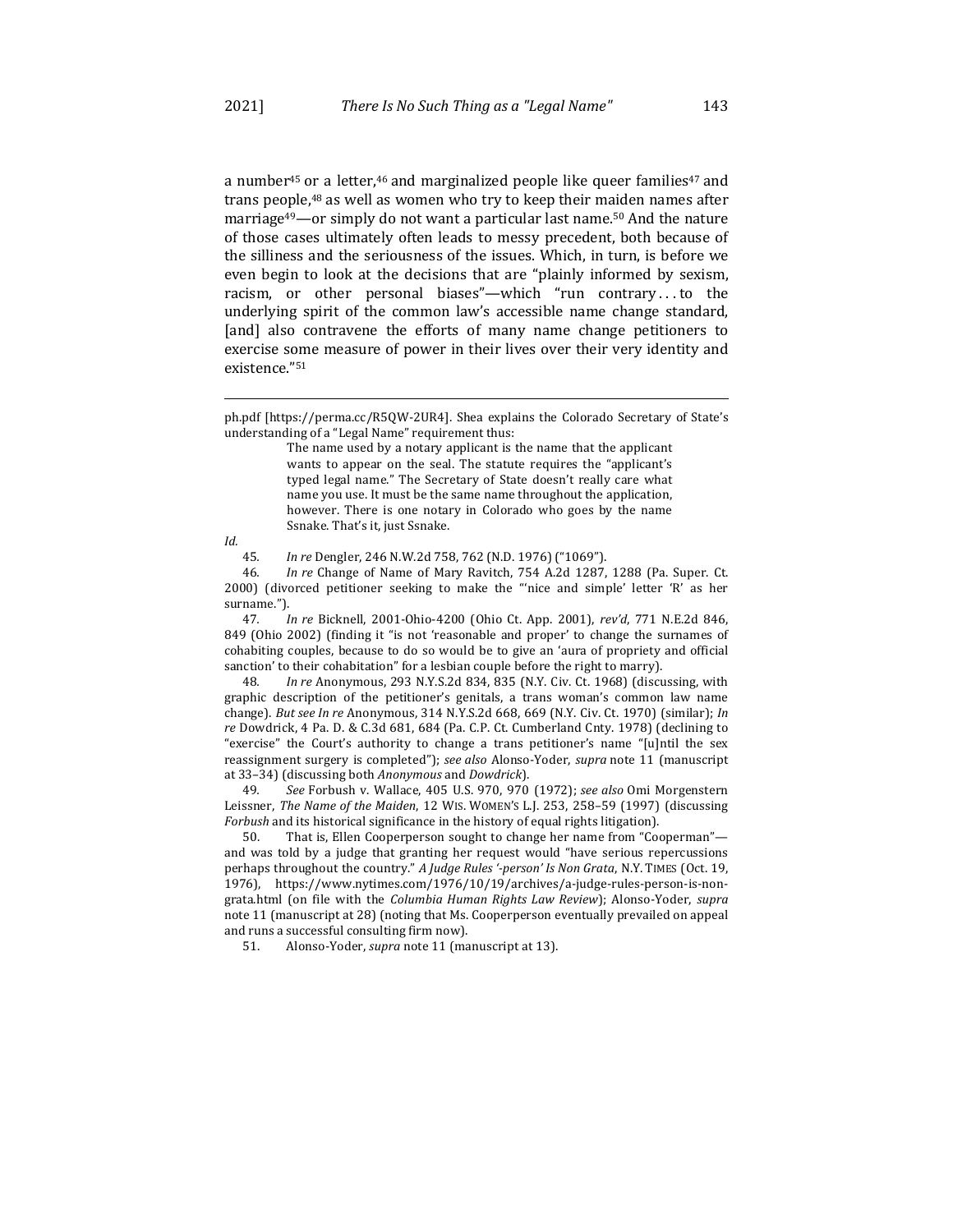So, at the end of the day, the common law name change is alive and kicking—and might be more common (pun perhaps intended) than one might think. Passport applicants, for example, can fill out a form DS-60 and obtain a passport as long as they provide certain public records establishing that they use their common law name.<sup>52</sup> It is the common law that changes the names of most married women who chose to do so (70% of married, heterosexual women).<sup>53</sup> The Federal Communications Commission will issue licenses in common law names. And, as explained above, virtually every state—at least as a matter of law, if not practice<sup>54</sup>—recognizes common law name changes.

#### B. Uniform Commercial Code, Article 9

Article 9 of the Uniform Commercial Code ("UCC") governs secured transactions—contracts where a promise to perform is secured by a right against some valuable property usually otherwise unrelated to the contract.<sup>55</sup> In Article 9 cases—unlike, say, the immigration law context discussed below—the normative goal is pure economic efficiency and efficacy in identifying the referent of a name.<sup>56</sup> Article 9 of the UCC is the

54. Professor Alonso-Yoder's point that judges have "relied on the authority of the common law to justify their misconstruction of the law" otherwise to harm "some of the most vulnerable petitioners" for name changes is worth keeping in mind here. Alonso-Yoder, *supra* note 11 (manuscript at 55).

56. In other words, in this area of law, all interested parties benefit from there being *any* answer, as long as it's predictable and clear. While there are certainly vested interests in any individual case (for example, one bank would obviously be displeased that the application of the rule resulted in their not having the highest priority as to a particular asset), over time, those interests do not consistently appear on a particular side of a controversy. So, in the long run, all parties prefer a clear rule in that it allows them to predict outcomes and allocate resources accordingly.

Our point here is also not to suggest that the law of commercial paper does not have consistent, negative effects on marginalized or indigent groups of people—it does. Louie Dickerson, discussed below, obviously did not come away from his scrape with Article 9 in good shape. But the *litigants* are, over time, on both sides of the "v." So—perhaps in the *Alien vs. Predator* sense (a film with the tagline "whoever wins . . . we lose")—the system does not distort to match social inequity and power in quite the same way. ALIEN VS. PREDATOR (20th Century Fox 2004).

<sup>52</sup>*. Id.*  (manuscript at 12) (citing U.S. DEP'T OF STATE, *DS-60 Form*, *Affidavit Regarding a Change of Name (Oct. 2020)*, https://eforms.state.gov/Forms/ds60.pdf [https://perma.cc/KM6R-JDA4]).

<sup>53.</sup> Alonso-Yoder, *supra* note 11 (manuscript at 32) (citing Claire Cain Miller & Derek Willis, Maiden Names, on the Rise Again, N.Y. TIMES (June 27, 2015), https://www.nytimes.com/2015/06/28/upshot/maiden-names-on-the-riseagain.html (on file with the *Columbia Human Rights Law Review*).

<sup>55.</sup> U.C.C. § 9 (AM. L. INST. & UNIF. L. COMM'N 2010).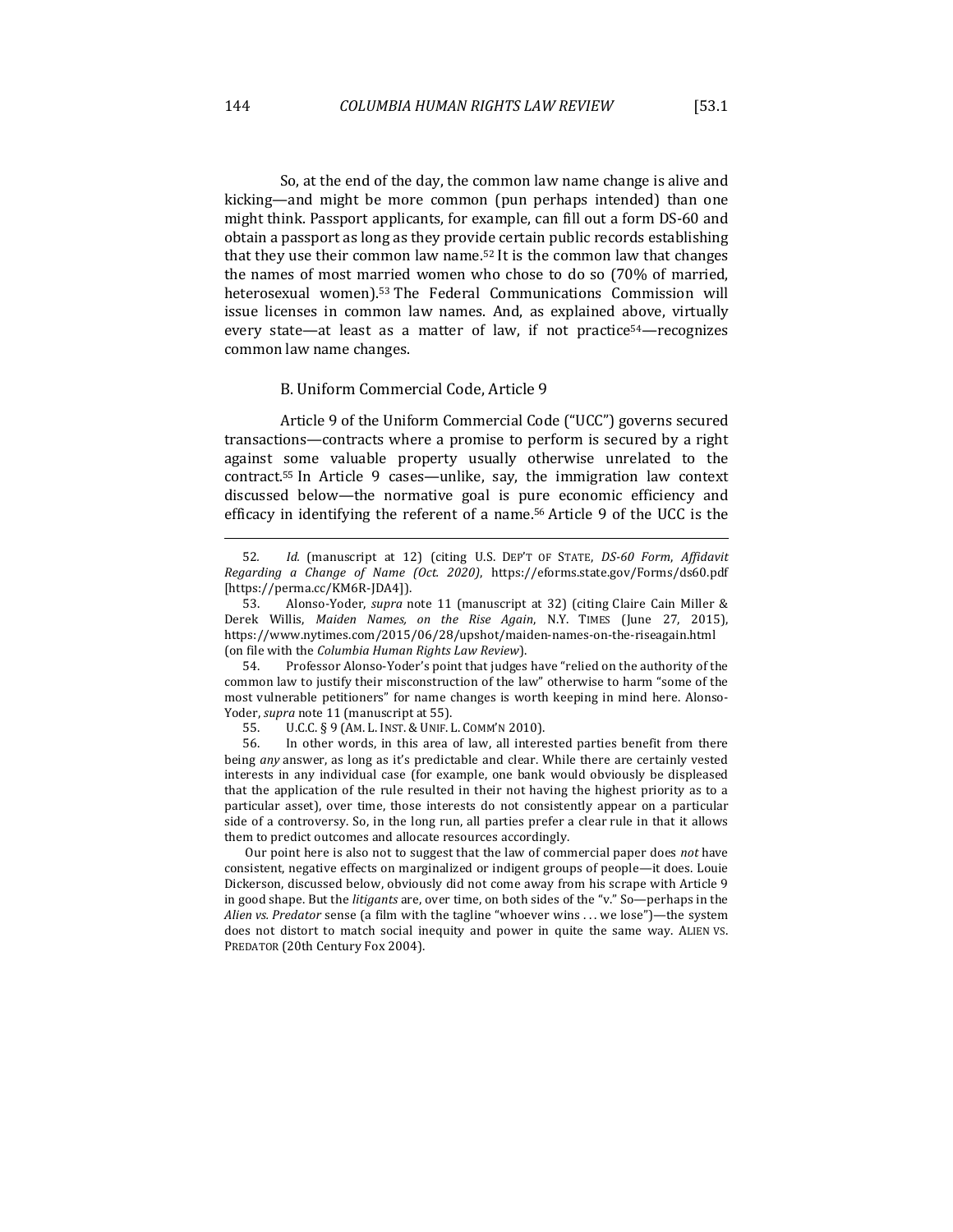model statute governing transactions secured by interests in property, where it is vital for the good economic functioning of the system that people can determine the referent of any name used—and far more vital than there being a *certain* name that gets identified as the "real" one. Put differently, the ultimate goal of the system here is simply the correct and unambiguous matching of a name used and the person or entity it refers to, so that future creditors can figure out what assets are already serving as security for existing contracts. And the system has few, if any, normative ends beyond that.

So, what might the system's interactions with names look like? One (in)famous case concerns Louie Dickerson, a cattle farmer born Brooks L. Dickerson.<sup>57</sup> Dickerson had the name "Brooks L. Dickerson" on his driver's license, but "Dickerson held himself out to the community as Louie Dickerson, and he used this name in bank accounts, bills of sale, and with others with whom he did business."<sup>58</sup> Thus, under the traditional common law rule, Louie Dickerson, legally speaking, was named Louie Dickerson.<sup>59</sup> However, much if not all of his personal "legal" documentation (e.g., his driver's license, Social Security card) called him "Brooks L. Dickerson."

Dickerson took out several loans, secured by an interest in his cattle. Memorializing this arrangement, "Cornerstone [Bank] filed a financing statement with the Mississippi Secretary of State  $\dots$  and named 'Louie Dickerson' as the debtor."<sup>60</sup> Several years later, Dickerson "borrowed money from Peoples [Bank] in exchange for a security interest in the cattle he owned or later acquired. Peoples filed one financing statement in November 2002 and two others in September 2003. The financing

<sup>57.</sup> Peoples Bank v. Bryan Bros. Cattle Co., 504 F.3d 549, 551 (5th Cir. 2007). The facts above are somewhat simplified for the sake of discussion. The court (notably, given the topic of this Article) refers to "Brooks L. Dickerson" as "Dickerson's legal name," apparently cribbing the term from one of the bank's briefings, but the usage actually cuts against the result reached. *Id.* at 552, 558.

As an aside, Dickerson does not appear to have any issues with people using his birth name. So, unlike, say, a transgender person and their deadname, it appears to be appropriate to discuss Dickerson actually using both names. See, e.g., Style Guide, TRANS JOURNALISTS ASS'N, https://transjournalists.org/style-guide/ [https://perma.cc/7G4W-WJWZ] ("A friend, family member, or the police may misgender or deadname your source. Do not use that quote in your story without a correction. Use brackets to replace the incorrect information with the correct information for text stories.").

<sup>58</sup>*. Peoples Bank*, 504 F.3d at 559.

<sup>59.</sup> Of course, modern convention would be to label this Dickerson's "Preferred Name," and as noted in *supra* note 57, the Fifth Circuit refers to "Brooks" as Dickerson's "Legal Name."

<sup>60</sup>*. Peoples Bank*, 504 F.3d at 551.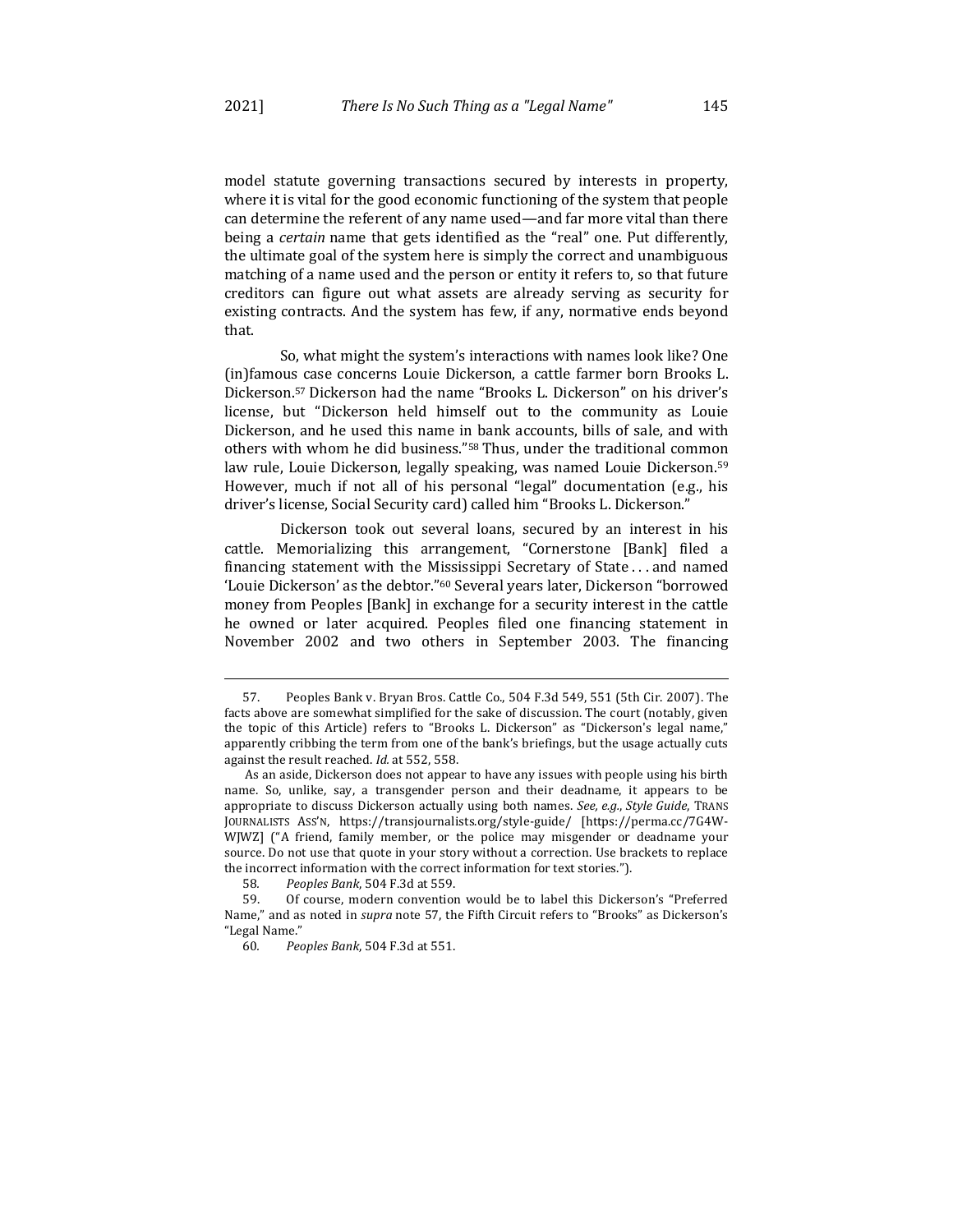statements listed 'Brooks L. Dickerson' . . . as the debtor."<sup>61</sup> Then, Dickerson sold his cattle to Bryan Brothers Cattle Company, who claimed (for reasons irrelevant here) the sale was "free and clear" of the security interests possessed by the two banks.<sup>62</sup> The case was first brought in state court, then removed and ultimately appealed on summary judgment to the Fifth Circuit.

The task for the Fifth Circuit was to sort out three claims of ownership, two of which are interesting for our purposes here because they turn on Dickerson's name—and (happily for our analytic purposes) the court rejected the third (non-name-based) option out of hand:

- 1. Cornerstone Bank's 1999 loan, secured against "Louie Dickerson<sup>['</sup>s cattle]";<sup>63</sup>
- 2. Peoples Bank's 2002 and 2003 loans, secured against all "cattle  $\dots$  owned or later acquired" by "Brooks L. Dickerson";<sup>64</sup> and
- 3. Bryan Brothers' Cattle Company's claim to have bought the cattle "free and clear" (rejected).<sup>65</sup>

In sorting between  $(1)$  and  $(2)$ , Cornerstone's claim would be superior if a search of the filing system<sup>66</sup> under the "debtor's correct name" would produce Cornerstone's registration.<sup>67</sup> On the other hand, Peoples would have a superior interest if Cornerstone "d[id] not have a security interest in the cattle because its financing statement did not use Dickerson's legal name."<sup>68</sup> Ultimately, the Fifth Circuit held that:

> Peoples was put on inquiry notice that a security interest in the property of "Brooks L. Dickerson" could be listed under the name "Louie Dickerson" [because] Dickerson

66. Article 9 systems, state by state, have a filing system in which a prospective creditor (if they are smart) can look up whether a particular asset, belonging to a prospective debtor, is already serving as security for a *different* loan. Thus, it is key for the good functioning of the system for the name a creditor types in to produce records of all security interests held against a particular debtor.

67. See MISS. CODE ANN. § 75-9-506 (2007) ("If a search of the records of the filing office under the debtor's correct name ... would disclose a financing statement that fails sufficiently to provide the name of the debtor in accordance with Section  $75-9-503(a)$ , the name provided does not make the financing statement seriously misleading."); see also MISS. CODE ANN. § 75-9-503 (2007) (indicating circumstances under which a financing statement sufficiently provides the name of the debtor).

68*. Peoples Bank*, 504 F.3d at 558*.*

<sup>61</sup>*. Id.* at 552.

<sup>62</sup>*. Id.* at 553.

<sup>63</sup>*. Id.* at 551.

<sup>64</sup>*. Id.* at 552.

<sup>65</sup>*. Id.* at 553.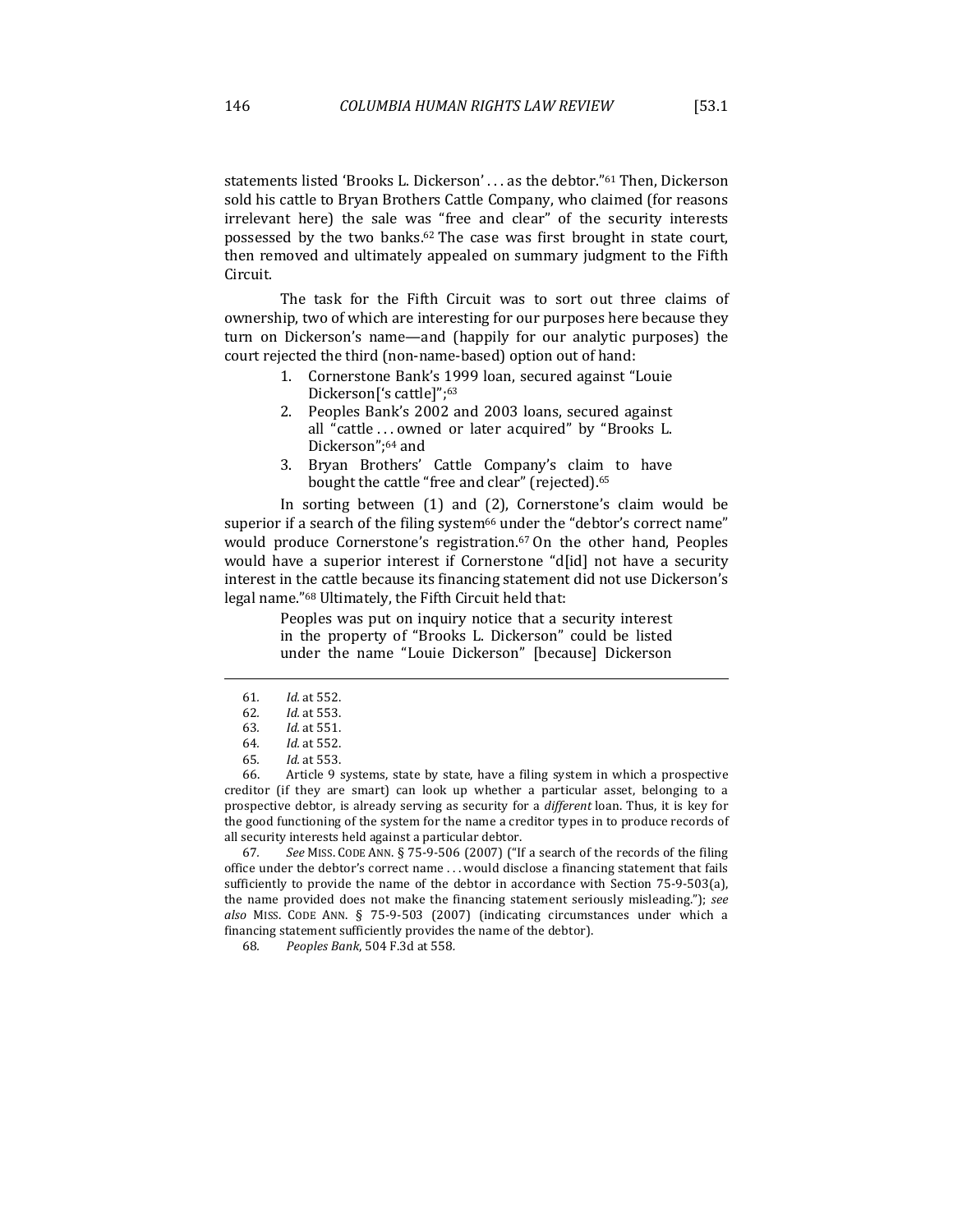held himself out to the community as Louie Dickerson, and he used this name in bank accounts, bills of sale, and with others with whom he did business.<sup>69</sup>

Thus, the Fifth Circuit adopted the traditional common law approach to legal names for UCC Article 9 purposes. Dickerson's legal name was "Louie" because he used Louie in the community. Period.

In the years that followed, the question of what constitutes a legal name has been one of the "most contentious and perhaps the most difficult issues addressed by the Joint Review Committee" tasked with maintaining and revising Article  $9.70$  Scholars discussing this area of law have—even before the Dickerson case—long made observations to the effect that "assuring accuracy in the debtor's name is sometimes more easily said than done, particularly where a debtor has more than one name and even more than one 'legal' name."<sup>71</sup> Thus, one treatise concludes that "Ordinarily, the secured lender is on safer ground when dealing with a registered organization than with an individual because it is relatively easy to determine the exact legal name of the entity," while it is not quite so easy to determine the "Legal Name" of a natural person.<sup>72</sup> As Richard Nowka, a scholar in the area, put it:

> An individual debtor in a security interest transaction could be known by various names: birth certificate name, driver's license name, passport name, or nickname. Revised Article 9 provides no guidance on what name is the correct name of the debtor for entry on the financing statement, and a financing statement that does not provide the correct name of the debtor does not perfect the security interest.<sup>73</sup>

Notice that none of the options considered here are a debtor's legal name, which, if it existed, would obviously provide a clean solution to the question. And of course, another way to frame the problem is that, as a matter of well-settled law, a person's "birth certificate name," "driver's license name," "passport name," and "nickname" are all legal names (and can differ from one another).

<sup>69</sup>*. Id.* at 559.

<sup>70.</sup> Richard H. Nowka, *Twenty Questions About an Individual Debtor's Name Under Amended Article 9 Section 9-503(A)(4) Alternative A, 3 WM. & MARY BUS. L. REV. 139, 144* (2012).

<sup>71.</sup> Margit Livingston, *A Rose by Any Other Name Would Smell as Sweet (or Would* It?): Filing and Searching in Article 9's Public Records, 2007 BYU L. REV. 111, 114 (2007).

<sup>72.</sup>  STERN,*supra* note 7*,* § 25.03.

<sup>73.</sup> Nowka, *supra* note 70, at 139.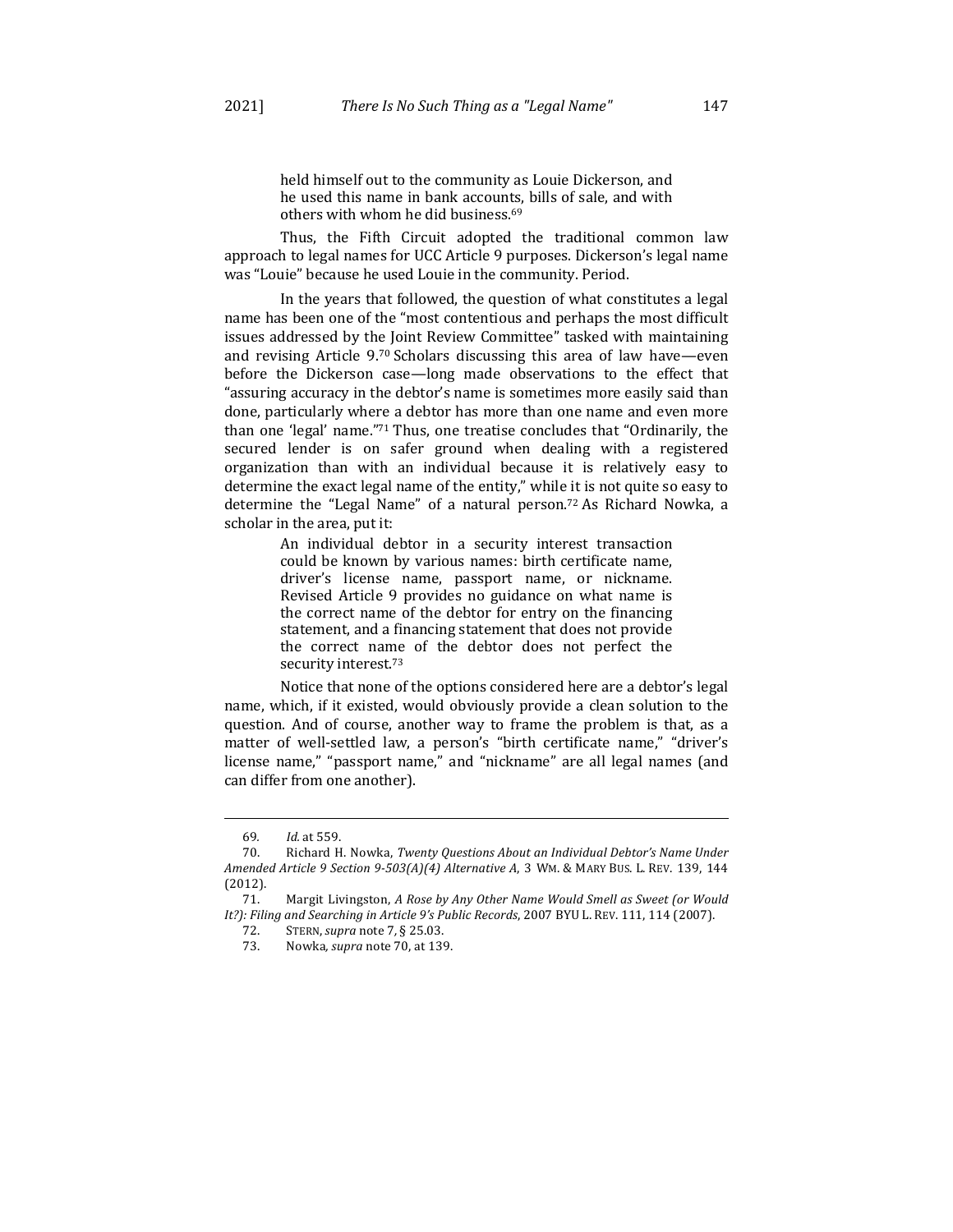So, after "two years of study," this chiefly efficiency-oriented group of scholars was "unable to agree on a single approach," and instead "recommended two alternatives for amending the requirements for sufficiency of the name of an individual debtor on a financing statement": $74$ 

- A. Alternative A (the "only if" approach) provides "[a] financing statement sufficiently provides the name of the debtor  $\dots$  if the debtor is an individual to whom this State has issued a [driver's license] that has not expired, only if the financing statement provides the name of the individual which is indicated on the [driver's license]."75
- B. Alternative B (the "safe harbor" approach) provides that "[a] financing statement sufficiently provides the name of the debtor ... if the debtor is an individual only if the financing statement:  $(A)$ ... provides the individual  $\ldots$  name of the debtor; (B) provides the surname and first personal name of the debtor; or  $(C)$ ... provides the name of the individual which is indicated on a [driver's license] that this State has issued to the individual and which has not expired."76

In other words, the Joint Review Committee gave up on figuring out what someone's "correct legal name" is and punted. In the "only if" approach, the proposal basically picks one of several possible legal names (the name on a driver's license, "if ... this state has issued  $[one] \dots$  that has not expired"77) and says, "use this one!"78 And in the "safe harbor" approach, the proposal basically says, "we'll tell you a driver's license that isn't expired is *sufficient*, but we won't set any *necessary* conditions." Neither proposal ultimately tries to settle what is a "correct legal name," because, of course, "[i]t is apparent that there is no 'correct legal name' of an individual."79

<sup>74</sup>*. Id.* at 143.

<sup>75.</sup> *Id.* (quoting U.C.C. § 9-503(a)(4) (Alt. A) (Approved Amendments 2010)) (emphasis added).

<sup>76.</sup> *Id.* (quoting U.C.C. § 9-503(a)(4) (Alt. B)).

<sup>77</sup>*. Id.*

<sup>78.</sup> Of course, the shortcomings of this approach should be obvious: not everyone—particularly people who live in cities and do not drive—has a driver's license.

<sup>79.</sup>  STERN, *supra* note 7, §25.02.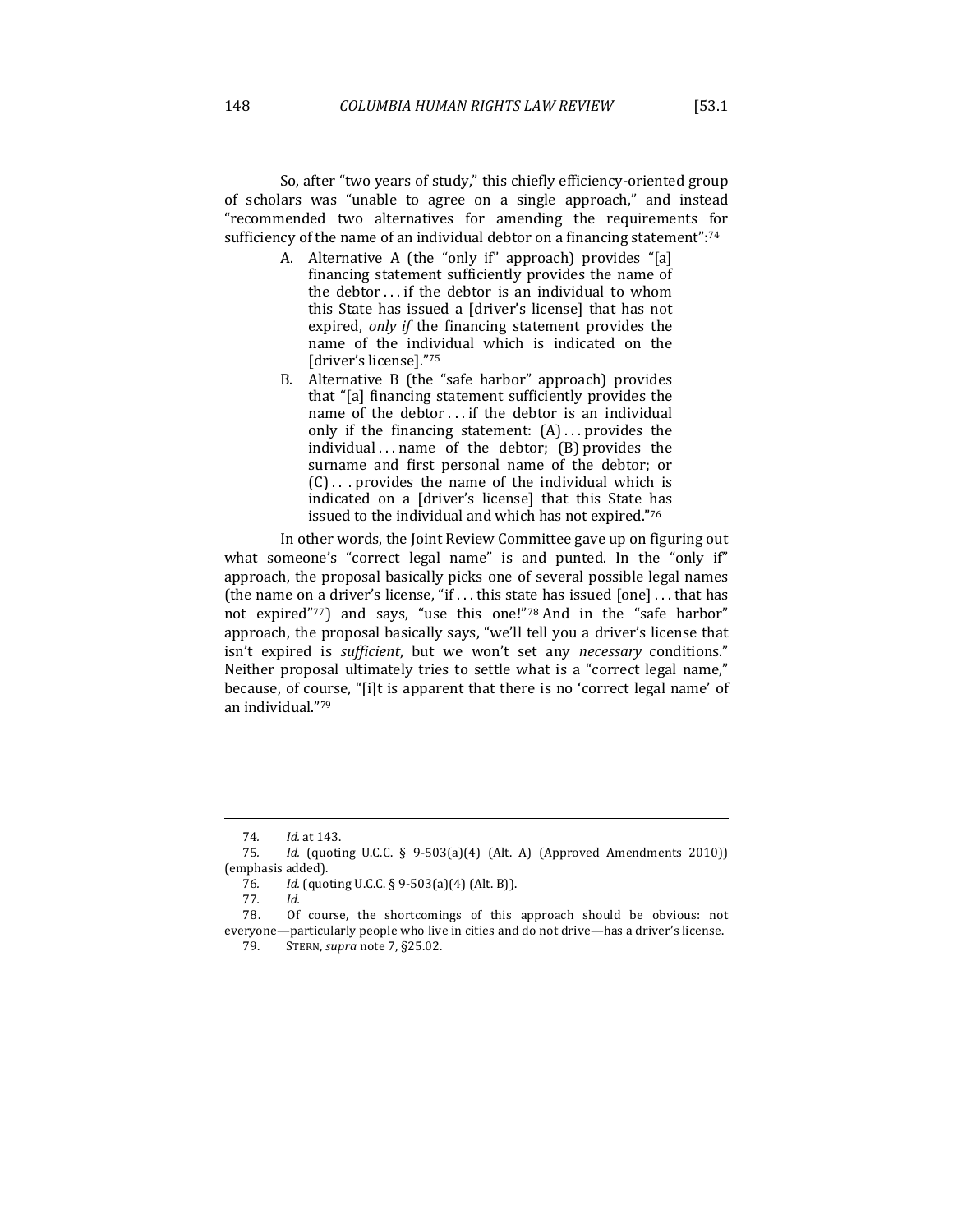Immigration law, we think, is the exception that proves the rule. The immigration system has a long history of being used to serve racist, xenophobic, or just malicious policy ends<sup>80</sup>—and in many ways, its dysfunction is deliberate. $81$  It is filled with endless, deliberate traps for the unwary (or perhaps better put, traps for the extraordinarily wary and unwary alike) that have little basis in any legitimate legal or policy rationale.82

<sup>80</sup>*. See generally*  ADAM GOODMAN, THE DEPORTATION MACHINE: AMERICA'S LONG HISTORY OF EXPELLING IMMIGRANTS (2020) (tracing 140 years of history in the immigration system and arguing it reflects systemic efforts to terrorize and expel immigrants); Stephen Lee, *Family Separation as Slow Death*, 119 COLUM. L. REV. 2319 (2019) (discussing how the immigration system has largely "encouraged the disruption of family life among communities of color throughout much of country's past"); K-Sue Park, Self-*Deportation Nation*, 132 HARV. L. REV. 1878, 1878 n.3 (2019) (arguing that the immigration system is a collection of "indirect laws"—laws designed "to achieve one effect that in turn produces a second effect, which is the ultimate purpose of the law"set up to make the system and its processes so unbearable that participants will elect to "self-deport"); Lindsay M. Harris, The One-Year Bar to Asylum in the Age of the *Immigration Court Backlog* 3 (Oct. 4, 2016) (unpublished manuscript), https://ssrn.com/abstract=2833404 [https://perma.cc/8ESA-5EZJ] (discussing the "disastrous interplay" between the time for filing asylum applications and the reality of immigration court backlogs); ANGELA S. GARCÍA, LEGAL PASSING (2019) (discussing the confusing and sometimes contradictory web of state and local immigration laws).

<sup>81.</sup> See, generally, AVIVA CHOMSKY, HOW IMMIGRATION BECAME ILLEGAL (2014) (arguing that the dysfunction of the immigration system actually serves certain ends and constituencies, such as the agriculture industry); see also BILL ONG HING, DEPORTING OUR SOULS: VALUES, MORALITY, AND IMMIGRATION POLICY (2006) (arguing that the design of the immigration system is, in essence, anti-immigration).

<sup>82.</sup> See, e.g., Catherine Rampell, *The Trump Administration's No-Blanks Policy Is the Latest Kafkaesque Plan Designed to Curb Immigration*, WASH. POST (Aug. 6, 2020), https://www.washingtonpost.com/opinions/the-trump-administration-imposes-yetanother-arbitrary-absurd-modification-to-the-immigration-

system/2020/08/06/42de75ca-d811-11ea-930e-d88518c57dcc\_story.html (on file with the *Columbia Human Rights Law Review*) (detailing the shift in policy at USCIS, under the Trump administration, to reject applications that left *any* field unfilled, even obviously inapplicable ones: middle names that do not exist, apartment numbers because someone lived in a house, sibling names because the applicant was an only child, work dates because the applicant was an eight-year-old child, and addresses for now-dead parents). In fact, the digitally programmed fillable pdf affirmatively rejected "N/A" in certain fields. The policy was instituted without even the legally required rulemaking process—and then once applicants began complying, USCIS started applying the same policy to required paperwork from third parties, like local law enforcement. *Id.* This policy is discussed extensively by Lindsay M. Harris in a recently revised piece. See generally Lindsay M. Harris, *Asylum Under Attack: Restoring Asylum Protection in the United States*, 67 Loy. L. REV. 1 (2021).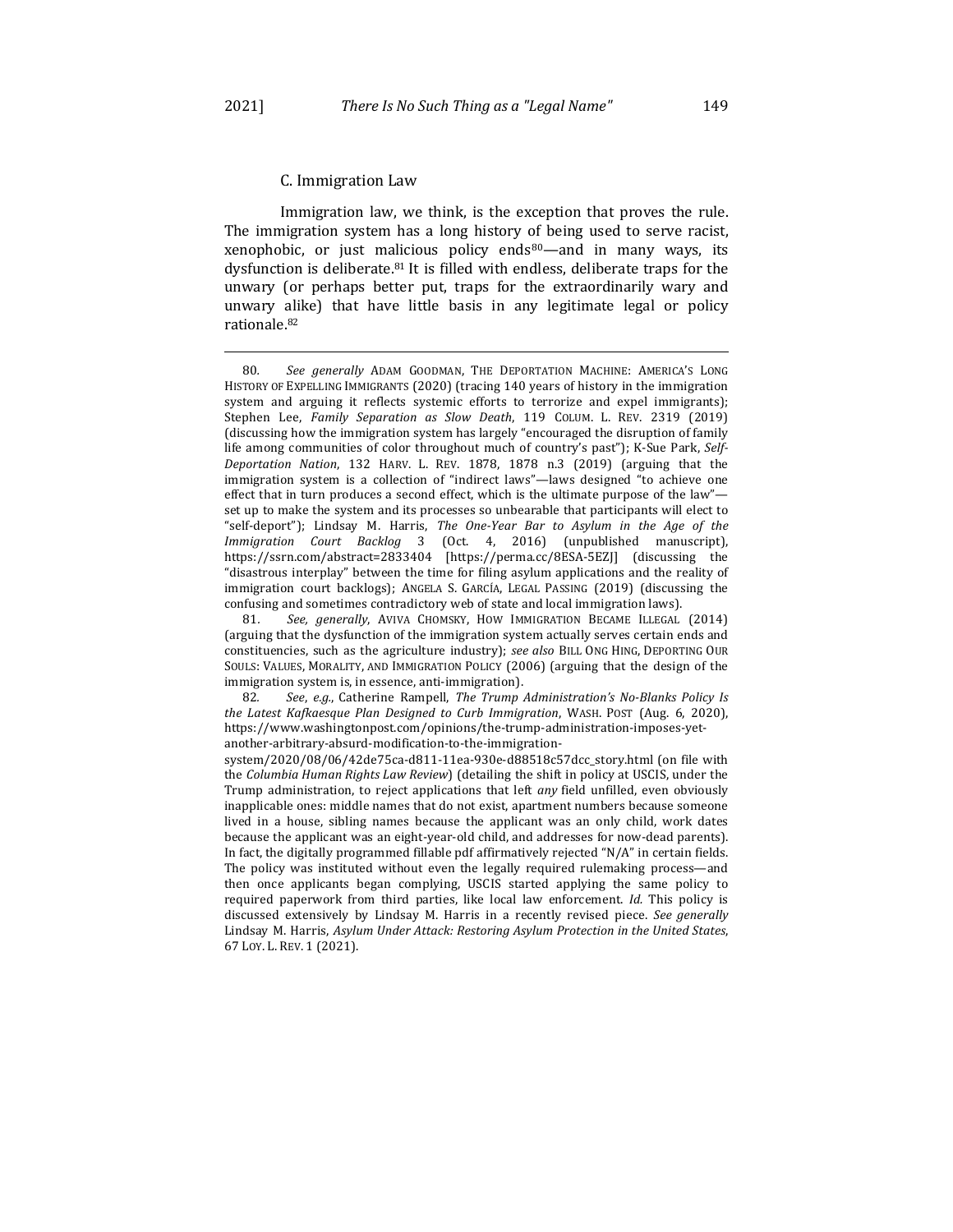So, fittingly, the immigration code is, by and large, $83$  the only place where the fiction of a legal name has any meaningful legal content. Regulations require that "[a]ny USCIS document is to be issued to the individual in his or her full legal name."84 And United States Citizenship and Immigration Services ("USCIS") forms all demand a person's-and their family members'—"Legal Name[s]." 85 For example, Form N-400 (the application for naturalization) demands a person's "Current Legal Name (do not provide a nickname)."<sup>86</sup> The form then requests "Your Name Exactly As It Appears on Your Permanent Resident Card (if applicable)" and "Other Names You Have Used Since Birth."87

But nothing in USCIS's own regulations bothers to define "Legal Name."88 USCIS's Policy Manual declares, "The legal name is one of the following: [1] The requestor's name at birth as it appears on the birth certificate (or other qualifying identity documentation when a birth certificate is unavailable); or  $[2]$  The requestor's name following a legal

84. 15 GORDON, MAILMAN, YALE-LOEHR & WADA, IMMIGRATION LAW AND PROCEDURE, ch. 51.4 (2019).

85. See, e.g., U.S. CITIZENSHIP AND IMMIGR. SERVS., FORM N-400 (APPLICATION FOR NATURALIZATION), https://www.uscis.gov/sites/default/files/document/forms/n-400.pdf [https://perma.cc/B4G9-L5Y9] [hereinafter Form N-400] (containing field for "Legal Name[s]"); *see also* United States v. Carriles, 541 F.3d 344, 349 (5th Cir. 2008) ("The Form  $N-400...$  is a form of the type familiar to anybody who has ever applied for a government job or sought a government benefit. The form first requires the applicant to provide basic biographical information, e.g., full legal name as well any other names used ...."). Also interesting for our purposes, Form N-400—in Part 2, question 4—offers a chance to "legally change your name" as part of naturalization.

<sup>83.</sup> The REAL ID Act also uses "legal name." Because the administrative powers in the REAL ID Act arguably live in the immigration system (since the Act gives those powers to the Secretary of Homeland Security), many of the same critiques discussed in this section apply to the REAL ID Act. More to the point, because the Act operates in a decentralized way—that is, it essentially defers to an individual state's understanding of legal name—it is not something we discuss here, beyond noting that at this point, all 50 states, the District of Columbia, and four territories have all been certified as REAL ID compliant. *REAL ID*, DEP'T OF HOMELAND SEC., https://www.dhs.gov/real-id [https://perma.cc/QJH3-QXAL].

<sup>86.</sup> Form N-400, *supra* note 85, at 1.

<sup>87</sup>*. Id.* at 1–2.

<sup>88.</sup> As an aside, if the USCIS regulations *did* define "Legal Name," there would still be a difficult choice of law issue lurking here: whose definition of "legal name" should someone applying to become a citizen use? If the person is from a country that unequivocally recognizes common law name changes, should they fill out Form N-400 using the name they use in the community? What if they are applying in a state that recognizes common law name changes, even if their home country does not? Does that depend on whether they adopted the common law change while in the United States? In short, whose law is a name subject to?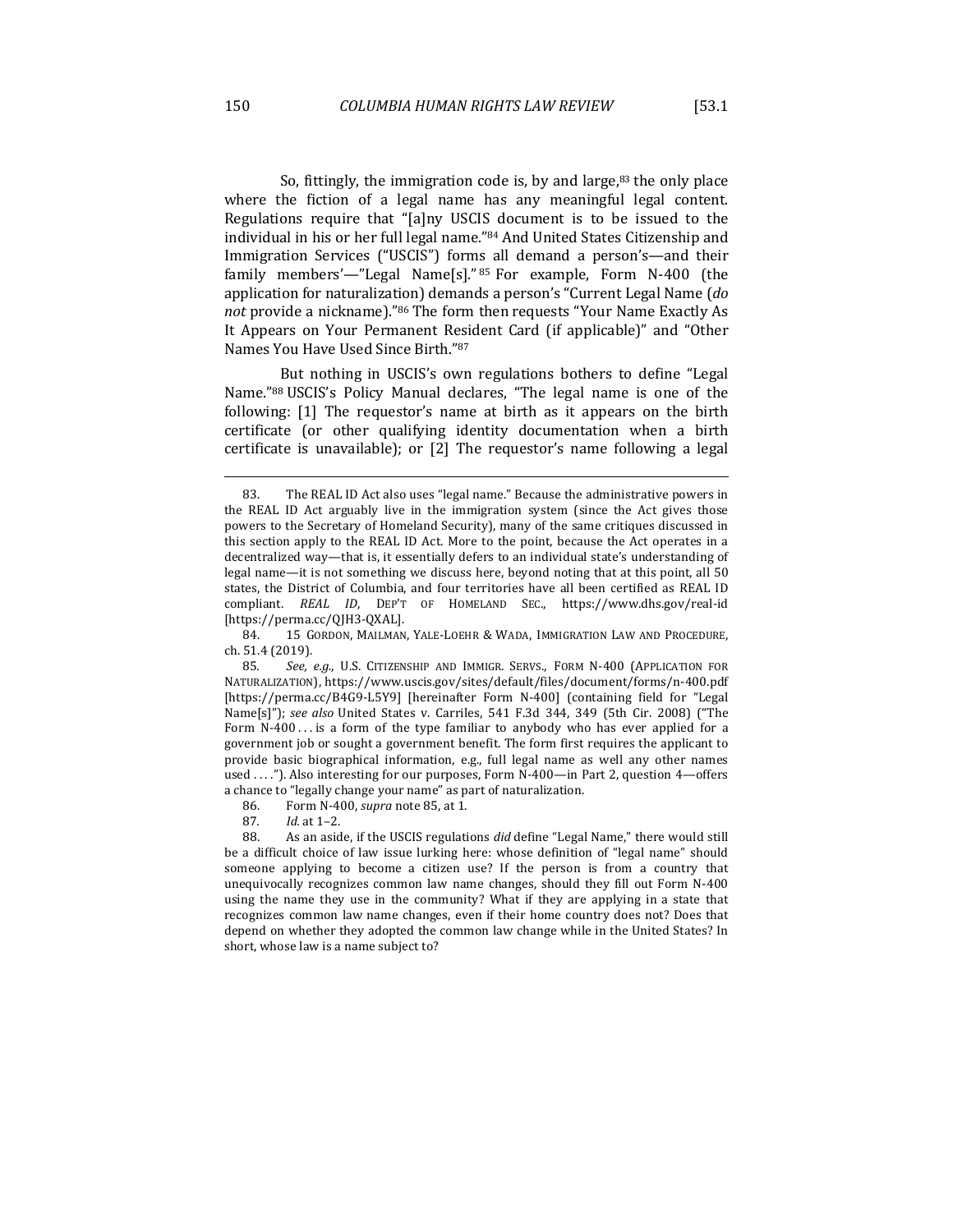name change."89 One can imagine<sup>90</sup> that, even if an applicant came from a country that fully recognized common law name changes, USCIS would not accept that explanation or name. $91$  And throughout the immigration process—particularly for applicants with Spanish names $92-$ a panoply of variations of a person's name often emerge.

A comparison between the approach taken in Article 9 and by the immigration system is telling.<sup>93</sup> Article 9's drafters recognized that errors would produce poor outcomes (for example, a creditor not being secure in their loan) and worked around the issue with clarity. By contrast, the immigration system simply demands a legal name without clarity—where simple, predictable mismatches might cause untold consequences. But, as Adam Goodman, K-Sue Park, and others explained, those consequences are, quite likely, the point.<sup>94</sup>

92. Many people with Spanish names have multiple "last" names (one from each parent) and more than one other name. Immigration officials, faced with the need to place these names into a "First," "Middle," and "Last" box do so inconsistently, leading to various documents—I-Cards, green cards, immigration court paperwork—being issued in differing variations of the same name.

93. Compare MARC R. ROSENBLUM, MIGRATION POL. INST., E-VERIFY: STRENGTHS, WEAKNESSES, AND PROPOSALS FOR REFORM 6 (2011), https://www.migrationpolicy.org/ research/e-verify-strengths-weaknesses-and-proposals-reform [https://perma.cc/W292 -9FLJ] (discussing how the immigration system's "E-Verify" system produces "erroneous nonconfirmations," which in turn, "produce discriminatory outcomes" because "errors related to misspelled names and name-order mistakes" are "more common among foreign names," and even then, the numbers "understate the actual degree of discriminatory outcomes ... because they do not account for prescreening and other biased implementation"), with Nowka, *supra* note 70, at 139-40 (describing the Article 9 drafters' choice to avoid erroneous outcomes by avoiding a "Legal Name" approach).

94. See generally GOODMAN, *supra* note 80 (following the history of expulsion via the U.S. immigration system and arguing that the U.S. immigration system has functioned as a means of social control); RUTH GOMBERG-MUÑOZ, BECOMING LEGAL: IMMIGRATION LAW AND MIXED-STATUS FAMILIES (2016) (detailing the human experiences created by the

<sup>89.</sup> U.S. CITIZENSHIP AND IMMIGR. SERVS., USCIS POL'Y MANUAL, Ch. 5-Verification of Identifying Information (2021), https://www.uscis.gov/policy-manual/volume-1-part-echapter-5 [https://perma.cc/94KD-54B6].

<sup>90.</sup> *Cf.* Kushner, *supra* note 27, at 328 ("[I]t seems unlikely that either state would issue identification materials with a name changed at common law, given their application requirements.").

<sup>91</sup>*. But see In re* Lipschutz, 32 N.Y.S.2d 264, 265 (Sup. Ct. Queens Cnty. 1941). The court noted, "While applications of this nature, to wit, to change the name, have heretofore met with occasional judicial refusal where the applicant was not a citizen, on the ground that an alien is not entitled to the benefit of such judicial decree, I find no statutory authority that supports such a view. The applicants or anybody may change their names without asking the approval of the court at any time." *Id.* And, at the risk of stating the obvious, 1941 was a *very* different time in terms of immigration law.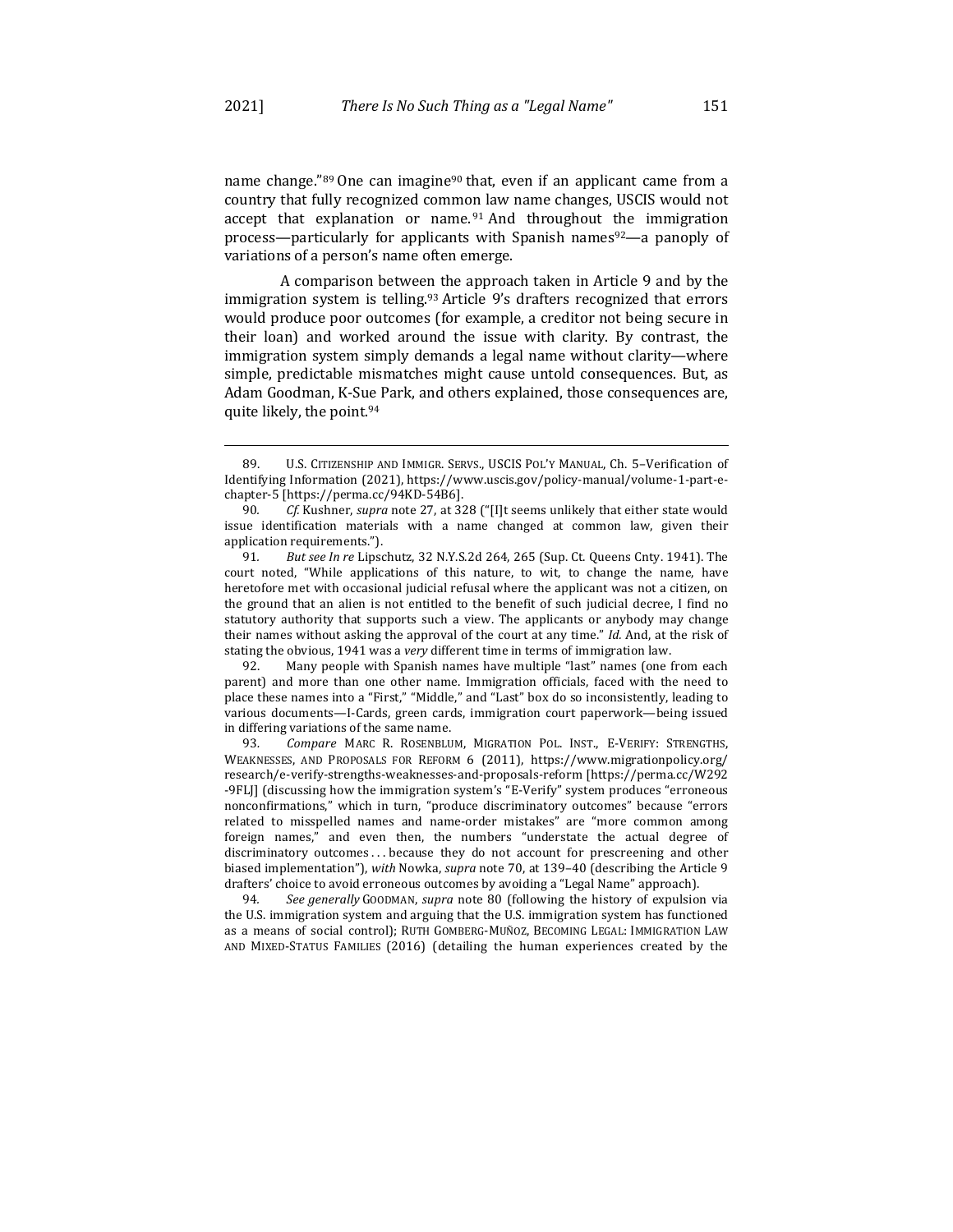Perhaps most curiously, USCIS is not even consistent on this. Consider the pop star born Björk Guðmundsdóttir.<sup>95</sup> For Björk, her legal name includes many characters not typically available on an English keyboard—and that would likely cause problems on USCIS systems (or that USCIS's computers might simply just not accept-assuming an employee input the form correctly in the first place). So, when Björk is asked for her legal name with legal penalties for using another name, how should she render it? Does it matter that "Bjork Gudmundsdottir" is *not* her legal name in *any* of the senses we have discussed?<sup>96</sup>

That is, it is not the name she uses in the community; it is not the name on her birth certificate; it is not the name on her driver's license; and it is not a name any court has declared. The same issues arise—since USCIS

dehumanizing and disturbing processes involved in the American immigration system); WILLIAM D. LOPEZ, SEPARATED: FAMILY AND COMMUNITY IN THE AFTERMATH OF AN IMMIGRATION RAID (2019, updated version forthcoming 2021) (on file with the *Columbia Human Rights* Law Review) (collecting the stories of individuals impacted by a U.S. Immigration and Customs Enforcement raid in Washtenaw County, Michigan in November 2013 and arguing that the U.S. immigration system functions as a means to control the families and communities of undocumented immigrants).

<sup>95.</sup> This is also the example used by Richard Ishida. *Personal Names Across the World*, W3C (Aug. 17, 2011), https://www.w3.org/International/questions/qa-personalnames [https://perma.cc/5EDL-7CTK]. Ishida's piece is well-known in the technology community and is likely required reading for any developer attempting to do anything that requires users to input their names.

<sup>96.</sup> A parallel issue was explored at length in the oral arguments in Zzyym v. Pompeo. 958 F.3d 1014, 1024 (10th Cir. 2020). Dana Zzyym was born intersex, and they do not identify as male or female. Their driver's license has an "X" gender marker, but the State Department refused to issue a passport with an "X" marker. At oral argument, Tenth Circuit Judge Seymour noted repeatedly that people like Dana Zzyym would "have to lie" (under penalty of perjury) to obtain a passport at all. Transcript of Oral Argument at 7:30-8:45, Zzyym v. Pompeo, 958 F.3d 1014 (10th Cir. 2020) (No. 18-1453), https://www.courtlistener.com/mp3/2020/01/22/zzyym\_v.\_pompeo\_cl.mp3 

<sup>[</sup>https://perma.cc/M6YS-LEQZ]. Judge Bacharach built on the same line of questioning, pressing that "*clearly* Zzyym needs to lie" to fill out the State Department form. Id. at 9:30-9:50. And Judge Seymour ultimately suggested it is "no more appropriate to ask [someone like Zzyym] to mark male or female than it is to ask me [to mark] either African-American or Asian. I can't answer the question truthfully. Why isn't that arbitrary and capricious?" *Id.* at 11:00-11:25.

Judge Seymour's suggestion that it would be arbitrary and capricious to require Dana Zzyym to falsely check that they were male or female on a form (by failing to provide an appropriate option) seems to apply here too: if a system does not accept accented characters, but someone has a legal name that, in every possible sense, has accented characters, it would require them to make a false statement to fill out the form at all (or at least, it would be the "best" course of action for the person to make an incorrect statement of their name on the form).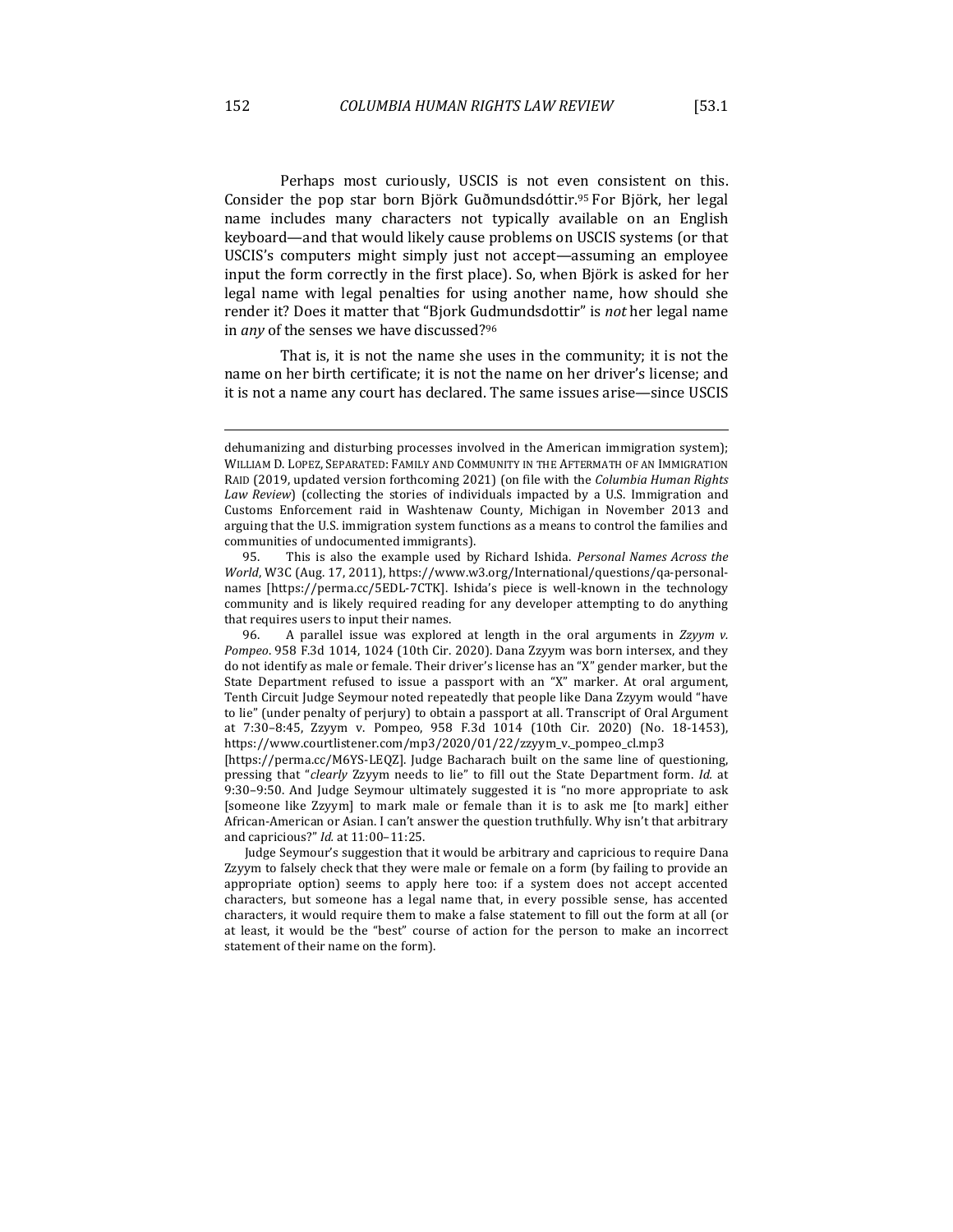demands a "first" and "last" name on forms-for each of the issues discussed by Richard Ishida in Personal Names Across the World.<sup>97</sup>

On this point, USCIS's forms even suggest that they view any non-English name, regardless of where it appears (e.g., even if it is the only name on a birth certificate or passport) or the name's legal status, as not necessarily being a legal name at all.<sup>98</sup> Form I-589 (the asylum application) separately calls for an applicant's "Complete Last Name" and "First Name" or "complete name" on one hand, and "name in your native alphabet" on the other.<sup>99</sup> So, despite the admonishments that appear all over the form that information must all be true (under penalty of perjury) and "[y]ou may not avoid a frivolous finding simply because someone advised you to provide false information in your asylum application,"<sup>100</sup> it appears that USCIS often demands something that no jurisdiction would recognize as a "Legal Name": a person's name in a language other than the person's native language, rendered without special characters. And insists on calling *that* the person's legal name. With perjury penalties for getting the answer "wrong."

So, to recap, the immigration system does demand a person provide a legal name, using just that terminology.<sup>101</sup> But that demand is at least somewhat incoherent-to the extent it is not downright wrong. And, to that point, it is far from surprising that the immigration system does not necessarily trade in legal reality.

<sup>97</sup>*. See* Ishida, *supra* note 95.

<sup>98.</sup> *Cf.* Paisley Currah & Lisa Jean Moore, "We Won't Know Who You Are": Contesting Sex Designations in New York City Birth Certificates, 24 HYPATIA 113, 113-14 (2009) (noting "identification of citizens or subjects is as vital a function of modern statehood as establishing and policing territorial borders" and examining the "recurring tropes of sex/gender [that] get invoked to re-anchor these troublesomely sexed subjects").

<sup>99.</sup> U.S. CITIZENSHIP AND IMMIGR. SERVS., FORM I-589 (APPLICATION FOR ASYLUM AND WITHHOLDING OF REMOVAL), https://www.uscis.gov/sites/default/files/document/ forms/i-589.pdf [https://perma.cc/U89P-FD5K] [hereinafter Form 1-589]. But in fairness, we should note that, unlike the instructions USCIS provides for naturalization forms, the Form I-589 instructions do not specify that an applicant must use a legal name. *See supra* note 85, at 1-2 and accompanying text.

<sup>100.</sup> Form I-589, *supra* note 99, at 9.

<sup>101.</sup> As noted above, the Real ID Act uses the phrase, but the use is directed at states, rather than individual people—and it is far from clear that the use of "Legal Name" there does anything but defer to whatever state law allows a person to use as their name.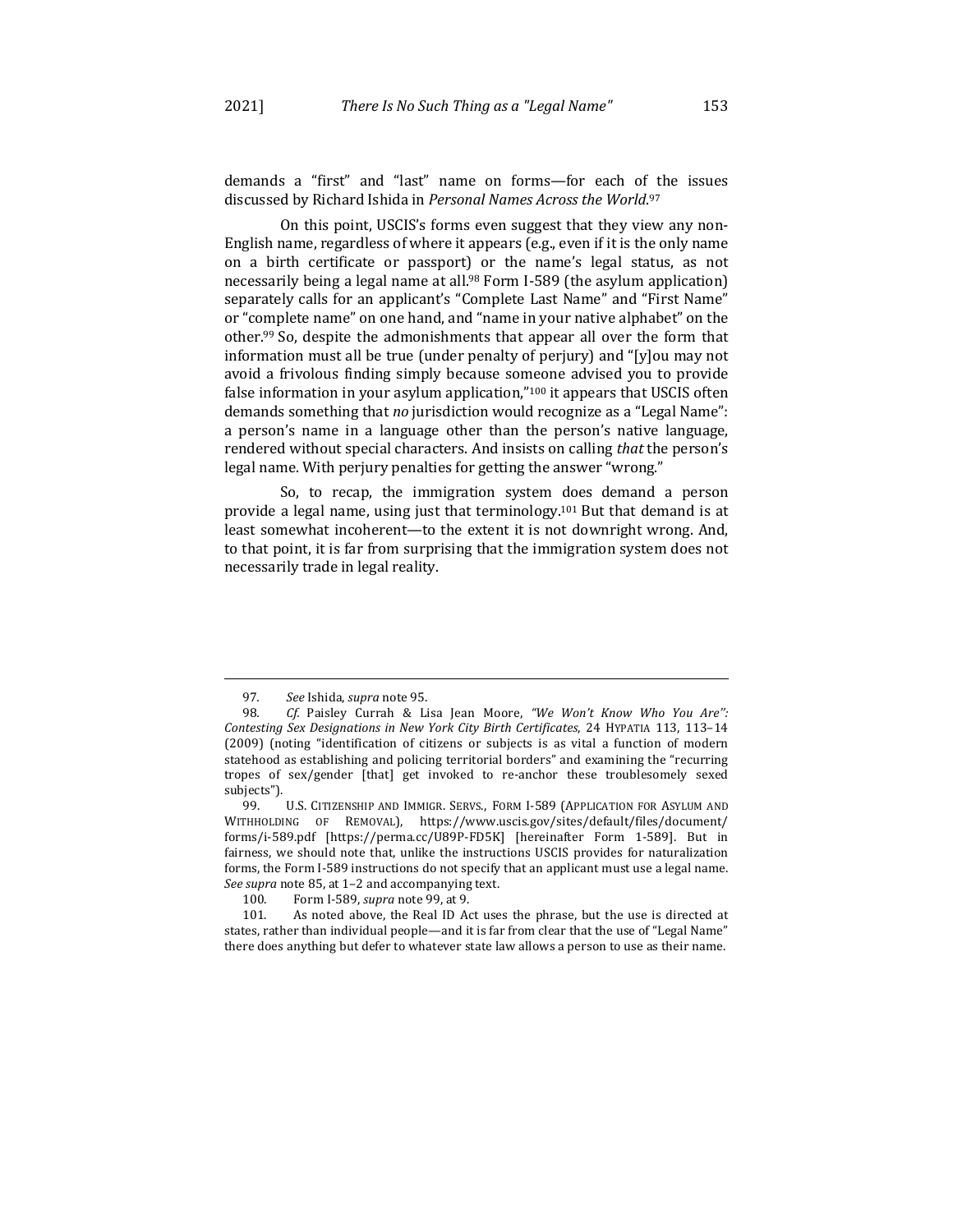# II. On Shared Delusions, the "Mandela Effect," and Magical Legal Thinking

"As for individuals, they may legally call themselves anything they wish, despite the lay concept of a person's 'real' name, provided of course the name is not used for an illegal purpose."

*United States v. Dunn*,

# 564 F.2d 348, 354 n.12 (9th Cir. 1977)

Human memory is surprisingly malleable. "[A] particular false memory—that South African human rights activist and president Nelson Mandela died in prison during the 1980s (he actually died in 2013)" is apparently one shared by many people.<sup>102</sup> Based on this, "[i]n simplest terms, the Mandela Effect [is used to refer to an] instance of collective misremembering."<sup>103</sup> There are many examples, many that you may even share (we ourselves certainly have our fair share of these): "a painted portrait of Henry VIII holding a turkey leg in one hand,"<sup>104</sup> remembering the children's book series and television show *The Berenstain Bears* being titled "Berenstein";<sup>105</sup> or things like remembering Humphrey Bogart saying, "Play it again, Sam<sup>"106</sup> in *Casablanca*; William Shatner saying, "Beam me up,

<sup>102.</sup> See David Emery, The Mandela Effect, SNOPES (July 24, 2016), https://www. snopes.com/news/2016/07/24/the-mandela-effect/ [https://perma.cc/4DNE-Z94S]. 103*. Id.*

<sup>104.</sup> *Id.* This false memory seems to be shared, at the least, by the creators of Sesame Street. TOM BRANNON, MUSEUM OF MONSTER ART (1990), https://muppet.fandom.com/wiki/Museum\_of\_Monster\_Art [https://perma.cc/RVA9- 7YT6] (depicting Cookie Monster in the style of Hans Holbein the Younger, as Henry VIII with a turkey leg in hand).

<sup>105.</sup> Mack Lamoureux, *The Berenst(E)ain Bears Conspiracy Theory That Has Convinced the Internet There Are Parallel Universes*, VICE (Aug. 10, 2015), https://www.vice.com/en/article/mvx7v8/the-berensteain-bears-conspiracy-theorythat-has-convinced-the-internet-there-are-parallel-universes [https://perma.cc/4QVF-GB4X].

<sup>106.</sup> Ingrid Bergman comes the closest to saying this line when she says, "Play it once, Sam. For old time's sake." She also says, "Play it, Sam. Play 'As Time Goes By." CASABLANCA (Warner Bros. Pictures 1942). Bogart's closest line is "If she can stand it, I can! Play it!" Id.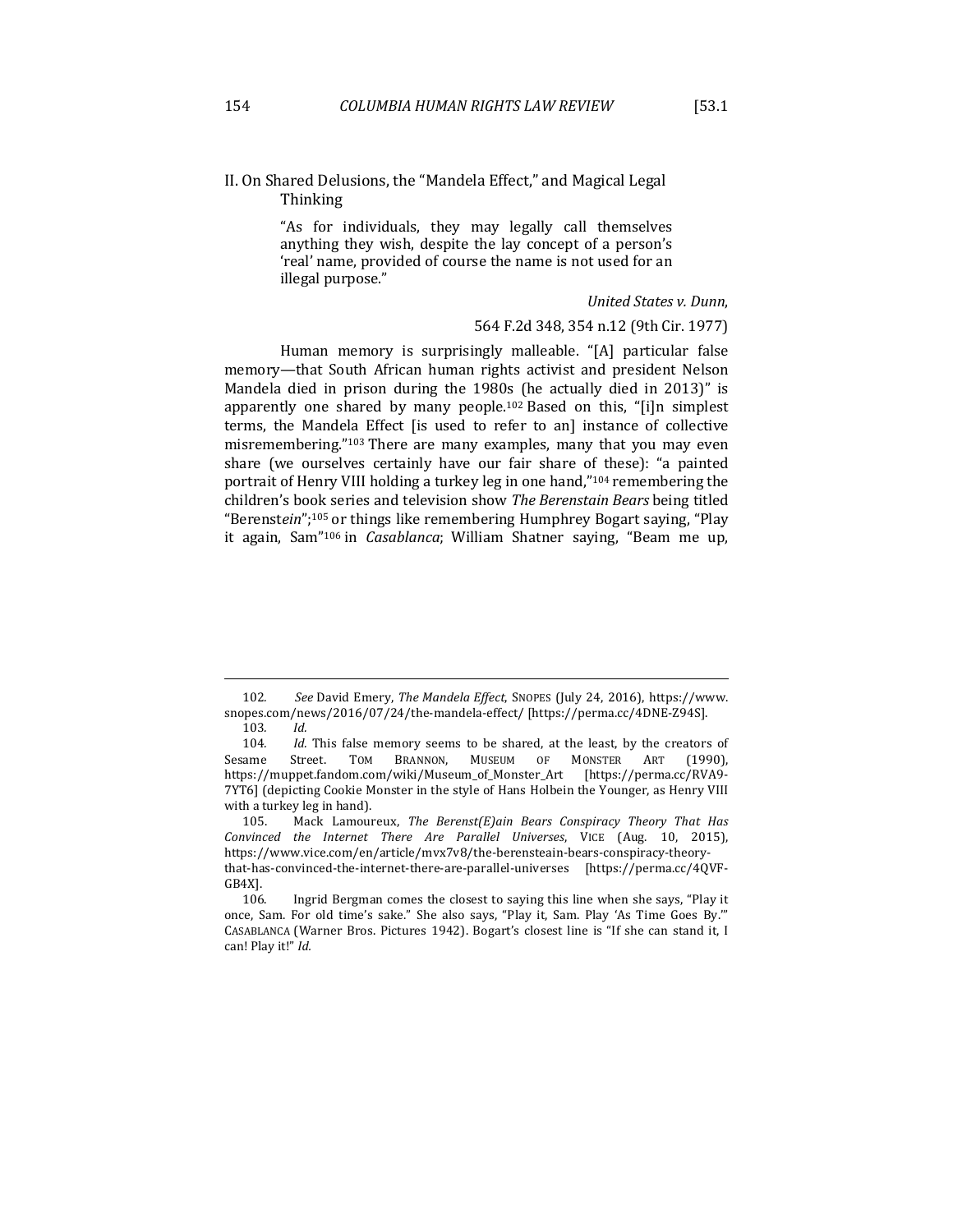Scotty," on *Star Trek: The Original Series*;<sup>107</sup> or James Earl Jones saying "Luke, I am your father"<sup>108</sup> (none of these lines were ever uttered).

The point, for our purposes, is that it is a common enough human tendency to form collective confidence around mistaken notions. Our confidence in the notion of a legal name constitutes a similar sort of collective delusion. The delusion consists in the widely held beliefseemingly supported by the use of the term "Legal Name" in various legal domains—that each person has one (and only one) legal name that uniquely and officially refers to them. It is also now common to see private institutions (banks, universities, real estate companies, and so forth) asking for peoples' legal names, which further perpetuates this shared delusion. Of course, there is something attractively parsimonious about the legal name delusion. If it were true, there would exist a perfect one-to-one mapping between individuals and legal names, which we might imagine could be useful. But, as we argued in Part I, the legal name delusion is not grounded in the law and, as we will argue in Part III, it is actually very harmful.

#### A. How Did This Delusion Come to Be?

As we demonstrated in the previous section, there is no shortage of evidence of this collective delusion.<sup>109</sup> For example, the entire immigration system simply asserts legal names exist and that everyone has one and only one. Virtually every major university and college draws distinctions between "preferred" and "Legal" names. And institutions seem to adopt this approach even in common law name change jurisdictions, thus defining

<sup>107</sup>*. See Beam Me Up, Scotty*, WIKIPEDIA, https://en.wikipedia.org/wiki/Beam\_ me\_up,\_Scotty [https://perma.cc/GT2C-Y4AL] ("Though it has become irrevocably associated with the series and films, the exact phrase was never actually spoken in any *Star Trek* television episode or film.").

<sup>108.</sup> The actual line is, "No! I am your father." THE EMPIRE STRIKES BACK (Lucasfilm Ltd. 1980).

<sup>109.</sup> Ezra Young makes a similar point in his piece discussing what the Supreme Court could have heard in (the case decided as) *Bostock v. Clayton Cnty.*, 140 S. Ct. 1731 (2020) noting that, contrary to what many assert and believe, "There is not now nor has there ever been a state or federal law that defines legal sex exclusively as sex assigned at birth as recorded on one's original birth certificate." Ezra Young, What the Supreme Court Could Have Heard in R.G. & G.R. Harris Funeral Homes v. EEOC & Aimee Stephens, 11 CAL. L. REV. 9, 26 (2020). Notice that both of these confidently asserted category mistakes (e.g., something like "you must use your real legal name" or "you must use your original birth certificate sex") ultimately serve to fix an immutable status on trans people that has never existed, by asserting (with no support) that the status has always existed.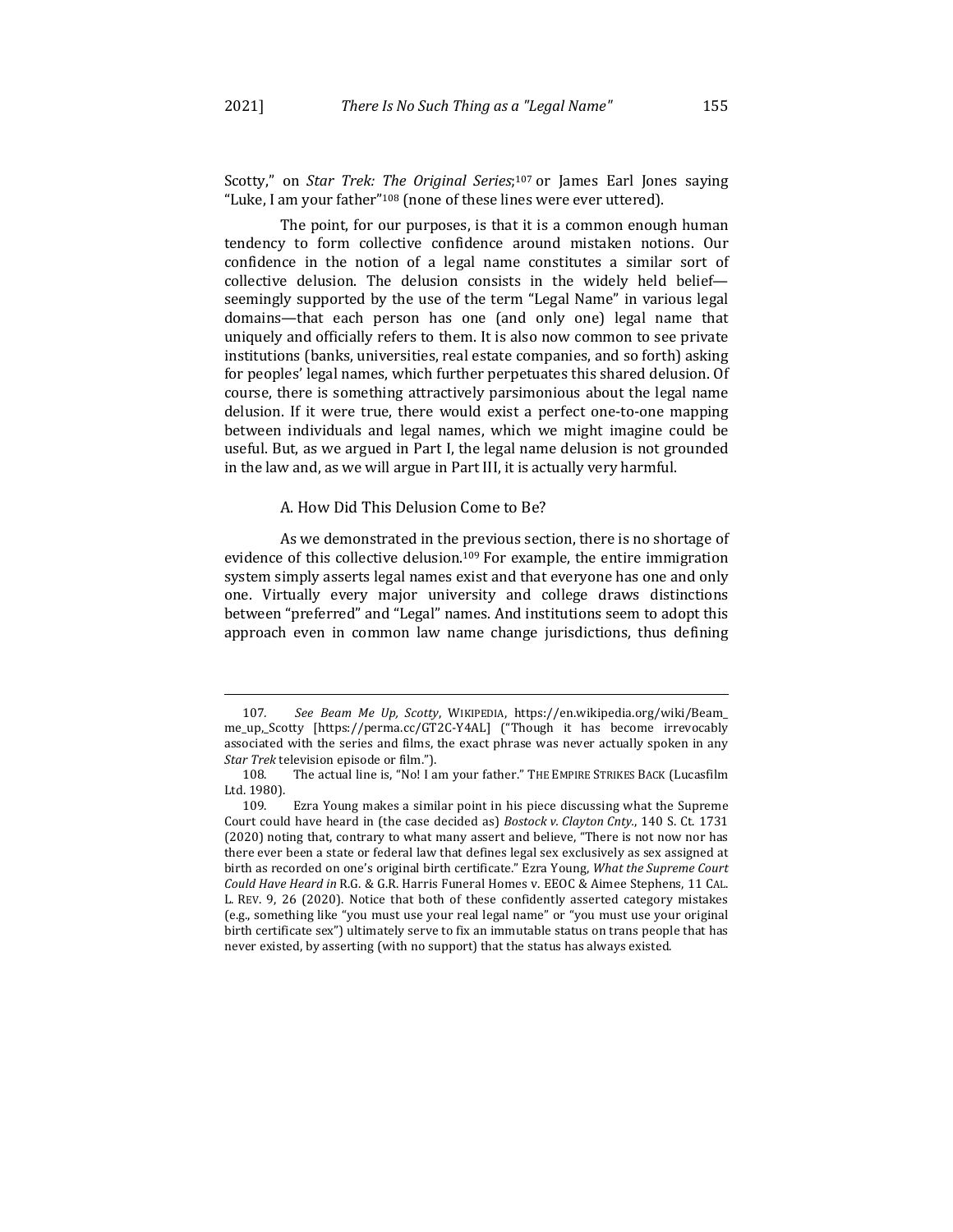"preferred" names with all but the literal (common law) definition of a "Legal Name".<sup>110</sup>

But, of course, we naturally might wonder where the shared delusion originates. Where did we get the idea that everyone has one and only one name which is real, highly official, and uniquely identifying? The widespread acceptance of the legal name delusion is especially peculiar since, as we noted in the previous section, there was a general legal consensus in the early twentieth century that people did in fact have multiple legal names, one of which was their common law name. So, why do we see such a widespread convergence sometime around the mid/late twentieth century on a radically different notion of a legal name that is so legally and conceptually misguided it can be accurately characterized as delusional?

While it is not possible to fully delve into this complicated psychological and historical question here, it is useful to speak a bit about the origin of the delusion. We hypothesize that the delusion is rooted in the (inconsistent) invocation of the "Legal Name" descriptor in these various legal domains. Specifically, legal forms asking for one's legal name naturally causes us—the people filling out those forms—to trust the authority of the institutions doing the asking  $(e.g., you trust that the Internal Revenue)$ Service ("IRS") must know what they are talking about if they are asking for your legal name) and thus assume that each person indeed has one and only one legal name. Hence, while you might not know which of your names is your one true legal name, if the IRS says you have a legal name, you assume you must have one. And once we accept the legal name delusion, we unknowingly become agents of its spread in the private sphere as we make reference to our and other people's legal names. In this way, our buy-in causes the delusion to gain cultural legitimacy and acceptance outside the strictly legal realm.

And because the concept of a legal name has achieved cultural legitimacy through widespread use, we (legal scholars, philosophers, and members of the public) have all the more reason to assume the delusion must be grounded in some truth.<sup>111</sup> When USCIS *and* your bank *and* your nosy friend all ask for your legal name you have all the more reason to

<sup>110.</sup> FAQ for Columbia's Preferred Name Policy, supra note 3.

<sup>111.</sup> To that end, see J. Remy Green, *Technically, My Legal Name Is Jeremy Jeremy Maxwell Green: A Personal Micro-Odyssey*, MEDIUM (Sept. 24, 2017), https://medium.com/@j.remy.green/technically-my-legal-name-is-jeremy-jeremymaxwell-green-a-personal-micro-odyssey-bfff05cc7f45 (on file with the *Columbia Human Rights Law Review*).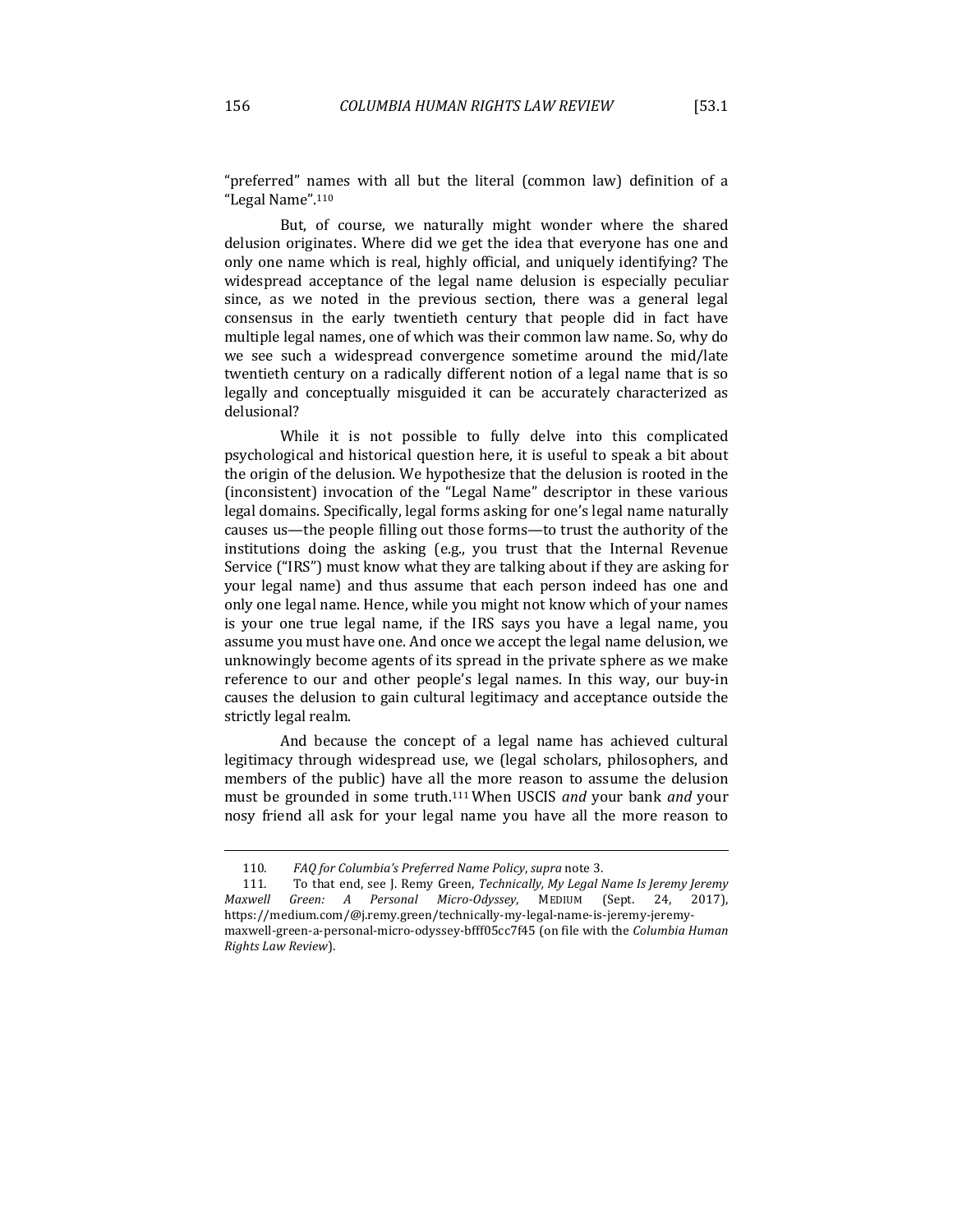assume you indeed have a legal name. Believing that legal names exist then shapes your behavior (e.g., if you believe each person has one uniquely identifying legal name and you start a moving company, perhaps on your client intake form you start asking for their legal name, thus unknowingly proliferating the delusion). We have now reached this point where everyone—legal institutions, private institutions, and individuals—has bought in to the chimera of legal names. So, while the notion of a legal name might have originated from a legal misunderstanding, it has come to exist as a robust cultural artifact, which is sustained both within and outside legal institutions.

We arrive here: the legal name delusion is one many of us on some level unknowingly participate in. But what does it mean then when someone asks for your legal name? How do we very literally understand the content of that utterance? Another way to ask a version of this question is whether we ought to do away with the notion of a legal name altogether or whether we can conceptually engineer a non-delusional and non-harmful definition of a legal name. While we are not convinced it is tenable to dispose of the notion of a legal name altogether, we do think that for the concept to have any meaning it needs to be significantly changed.

There are two different notions of a legal name that we refer to in this paper. The first is the delusional notion that "legal name" singularly and unambiguously picks out one and only one name. This we have rejected. However, the second notion of a legal name is the revisionary picture we herein propose and endorse. According to this definition, people can actually have multiple, equally "legal" legal names. So, while we are not yet convinced that the legal and social concept of a legal name can be done away with altogether (at least not yet), we maintain that the concept ought to be amended to accommodate certain legal (see Part I) and social (see Part III) realities.

What is the difference between using "Legal Name" in the delusional way versus the revisionary way? The most obvious difference is the way the term "Legal Name" is referring (meaning, what the phrase is picking out in the world). We can think of the delusional sense of the term "Legal Name" as involving a sort of reference failure—as we demonstrated in the previous section, people in fact do not have only one legal name so using the "Legal Name" descriptor in this way (as picking out the one name) simply fails to refer to anything at all. Philosopher Bertrand Russell gives the example of "the present King of France" as a name without a referentwe may talk about "the King of France," but the name "the King of France"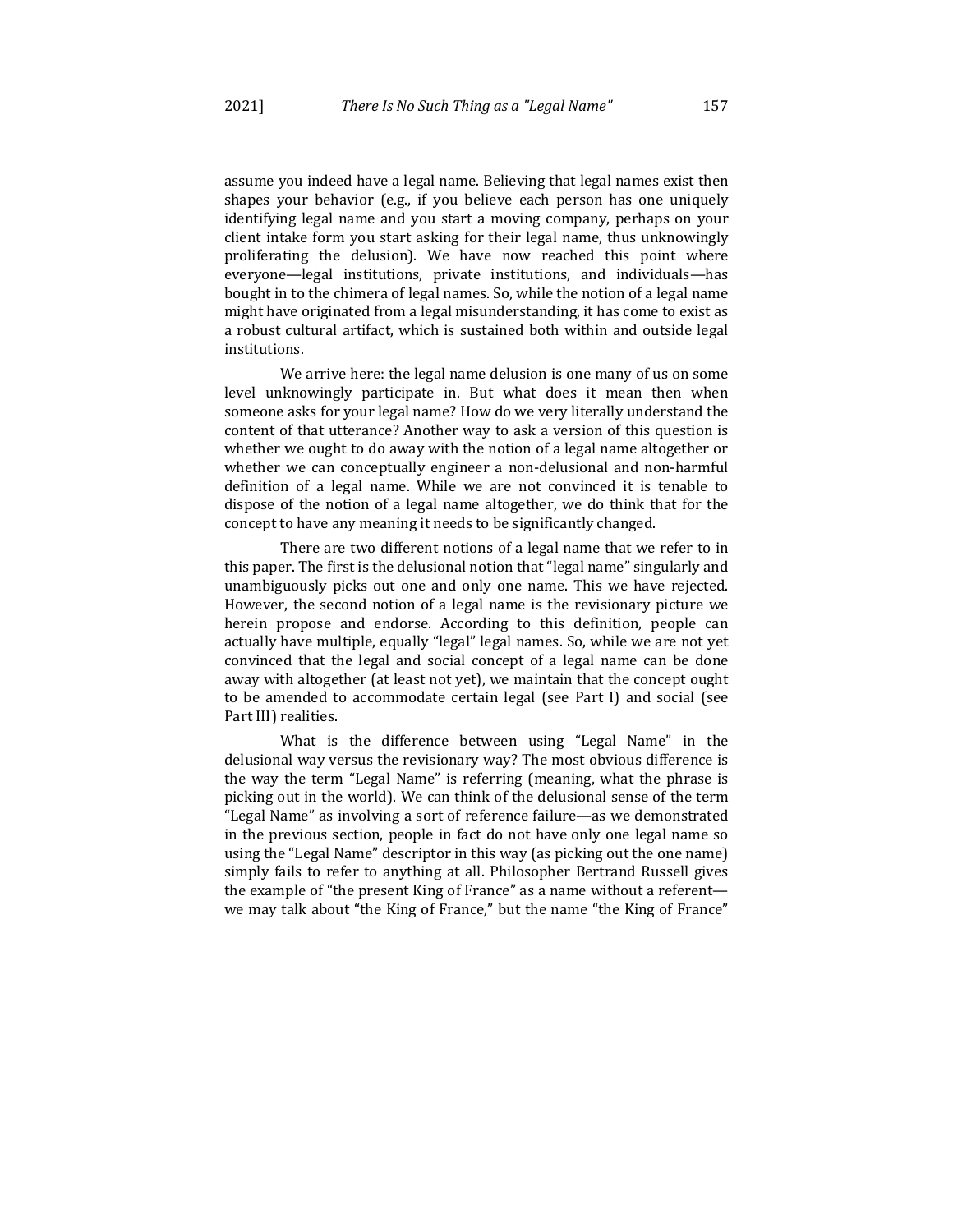does not pick out any entity in the world.<sup>112</sup> Likewise, we may share in the collective delusion and talk about someone's legal name in the delusional sense when filling out immigration forms or applying for loans—but, like "King of France," "Legal Name" does not singularly pick out anything in the world. Thus, commanding someone under threat of perjury to write their legal name—a term without reference if we are thinking about it in the delusional sense—is simply not meaningful.

However, we can meaningfully talk about someone's legal name in the second sense. According to the revisionist definition we endorse, "legal name" can actually refer to multiple names. And indeed, on many philosophical accounts of reference, descriptors can unproblematically refer in this way. Take the example of jade. In 1863, Alexis Damour discovered that the stone known as "jade," which has been used to make objects for over 5,000 years, actually referred to two *different* minerals.113 Philosopher Hilary Putnam writes: 114

> [T]he term "jade" refers to two minerals: jadeite and nephrite. Chemically, there is a marked difference. Jadeite is a combination of sodium and aluminum. Nephrite is made of calcium, magnesium, and iron. These two quite different microstructures produce the same unique textural qualities!

This example illustrates how one term can pick out multiple distinct entities in the world.<sup>115</sup> This means that a descriptor like "Legal Name" can, at the same time and without contradiction, refer to one's common law name, and the name on one's Social Security card, and the name on one's birth certificate, and so on.

We can also come to learn that descriptors refer in ways we had not appreciated. For example, perhaps you did not know that peanuts are not nuts at all and are actually legumes. Before you learned this, it would have been true to say that you did not know "legume" also referred to peanuts in addition to peas, lentils, and soybeans. However, in coming to learn that peanuts are legumes it seems natural to think that the reference of "legume" has not changed. Rather, you are just coming to learn that the

<sup>112.</sup> Bertrand Russell, *On Denoting*, 14 MIND 479, 479 (1905).

<sup>113.</sup> Alexander Arnold, *Knowledge First and Ockhamism*, *in* JONATHAN L. KVANVIG, 6 OXFORD STUD. PHIL. RELIGION 10 (2015).

<sup>114. 2</sup> HILARY PUTNAM, MIND, LANGUAGE AND REALITY: PHILOSOPHICAL PAPERS 241 (1979).

<sup>115.</sup> This is more difficult to accommodate on certain theories of reference. But *see generally* SAUL KRIPKE, NAMING AND NECESSITY (1980) (arguing that a name always designates the same object or person in every possible world).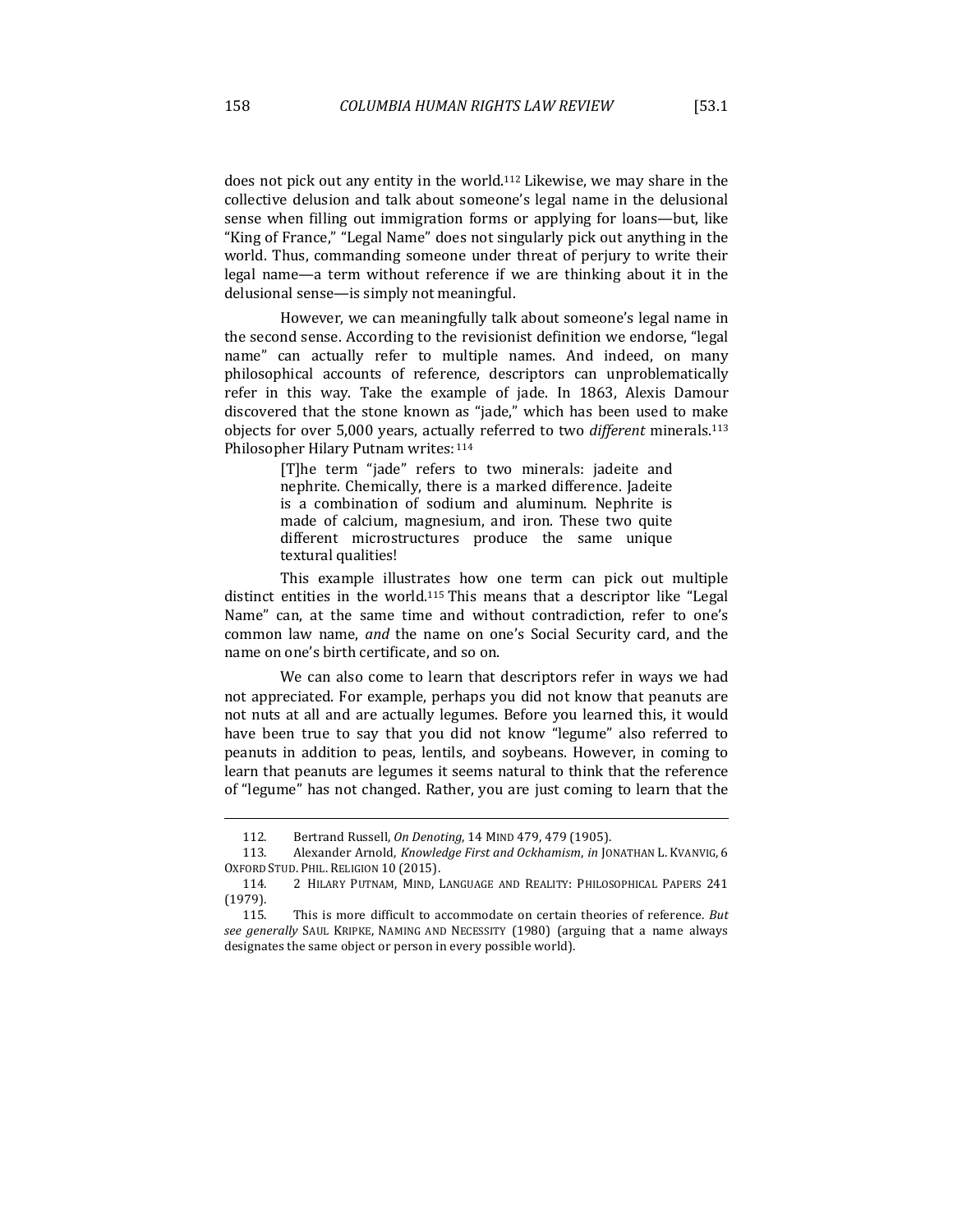term has always referred more widely than you were aware of. We think the same thing can be said about the definition of "Legal Name." Whether or not we knew it, the term has always referred widely (for example, your common law name, driver's license name, married name, etc.). Thus, ridding ourselves of the legal name delusion (which we can now understand is really a delusion about how the term "legal name" refers) requires a shift in our shared conceptual resource in both legal and nonlegal domains, acknowledging that "legal name" has never had a singular referent.

#### B. Why the Delusion Is, Well . . . Delusional<sup>116</sup>

To state what we hope is clear here: the view of concept of legal names as having meaningful, informative content—to say nothing of it having binding legal content—is wrong.

That delusional view has a sort of similarity with the law-as-magicwords thinking that is common to the sovereign citizen movement.<sup>117</sup> The view assumes that reciting the right words in the right, spell-like order will invoke and summon The Law and compel a certain real-world effect.<sup>118</sup> Yet, there is buy-in here: virtually every major institution demands a legal name as if that name were the same kind of totemic invocation sovereign citizens use—with the same kind of sovereign citizen-like fear that failure to recite a person's totemic-name might "immunize th[at person] from entering into a

<sup>116.</sup> To be clear, this is not to say we think it is *stupid* to fall for this delusion. As noted above, we have previously bought in to the delusion. See Green, *supra* note 111. Nor are we saying that because there are, for example, transphobic patterns to the application of the delusion that anyone who has ever bought in is a transphobe. Rather, we think that highlighting the misguided legal aspect of this thinking will lead to people and institutions feeling freer to reject the delusion, in favor of the dignitary benefits we identify, because they are not legally bound to do the opposite.

<sup>117.</sup> See, e.g., Allie Conti, Learn to Spot the Secret Signals of Far-Right 'Sovereign *Citizens'*, VICE (May 1, 2018), https://www.vice.com/en/article/8xkp74/learn-to-spotthe-secret-signals-of-far-right-sovereign-citizens [https://perma.cc/W79K-RV3Z] (describing various language tics of sovereign citizens as "sort-of like totems in written form" and a kind of "magical thinking"). For a thorough judicial treatment of these kinds of arguments, see Meads v. Meads, 2012 ABQB 571 (Can.).

<sup>118.</sup> Given our reliance on common law name changes, one might object hereafter all, is not a common law name change effecting legal change by reciting just the right words?

We do not think so. Instead, a common law name change does not happen all at once by invocation of the right words. Instead, it is the *continued* use—and perhaps most importantly, use by a person's community—of the name that creates the change. In other words, though it *involves* words, it is an act.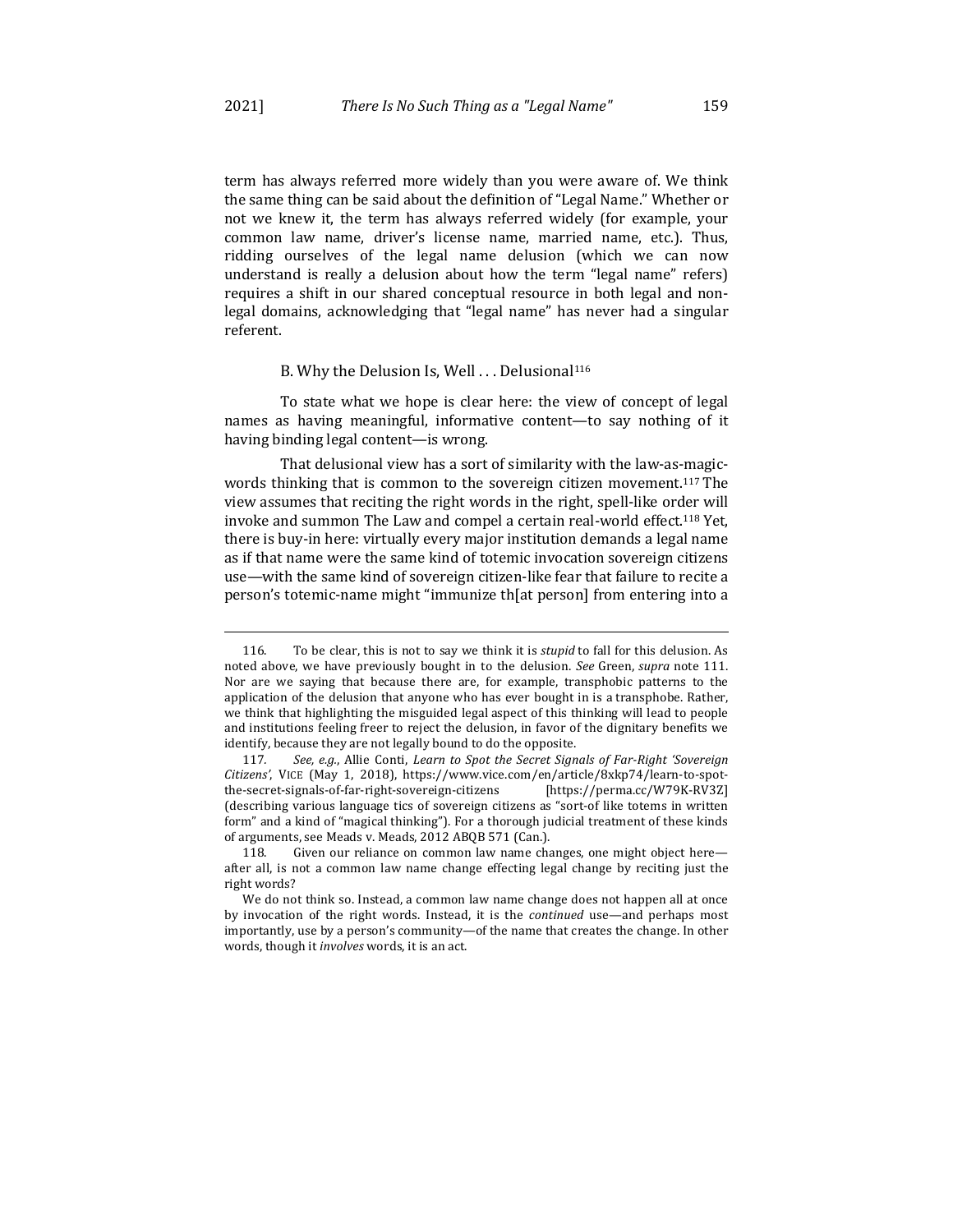contract," for example.<sup>119</sup> And those same institutions might refuse to refer to someone's common law name as a legal name, just like those involved in law-as-magic thinking might "use ZIP codes but change them in some way, by putting brackets or parentheses around them or using the word 'near' . . . [or] refer to it as a 'postal zone' or a 'postal code' rather than a ZIP Code."120 Well: Rumplestiltskin!

It turns out that names—like other words—do not function as magical totems in law. As a New York court explained long ago:

> Can one contract with another under a name she represents to be her name, and then avoid liability on the contract when her identity is unquestioned, by claiming that the name she held out to be her own was not the name by which she was best known to the world? . . There is nothing so sacred in a name that right and justice should be sacrificed to its sanctity.

> ... [A] person can obligate himself under any name he may assume, and the identity of the individual with the contracting name chiefly concerns the court.<sup>121</sup>

In other words, the notion that speaking the wrong incantatory name will somehow create a legal nullity is just wrong. A *person*—unlike djinni or imps—is bound to *any* name they use.<sup>122</sup>

<sup>119.</sup> Conti, *supra* note 117 (describing various language tics of sovereign citizens as "sort-of like totems in written form" and a kind of "magical thinking").

<sup>120</sup>*. Id.*

<sup>121.</sup> Preiss v. Le Poidevin, 19 Abb. N. Cas. 123, 127-28 (N.Y. City Ct. 1887); see also Gotthelf v. Shapiro, 120 N.Y.S. 210, 213 (2nd Dept. 1909) ("Hyman . . . could assume the name of Max J.; and, if he did, he cannot escape his obligation by a later disavowal"); Bessa v. Anflo Indus., Inc., 10 N.Y.S.3d 835, 838 (Queens Cnty. Sup. Ct. 2015) aff'd, 51 N.Y.S.3d 102, 106 (App. Div. 2d Dept. 2017) ("'[A] party may contract and sue in a fictitious name, it being the identity of the individual that is regarded."") (quoting Sheppard v. Ridgewood Grove, Inc., 126 N.Y.S.2d 761, 762 (Sup. Ct. 1953)). Note that in affirming, the Second Department opined that the lower court should have changed the caption, contra *Rosasa v. Hudson River*, discussed in *supra* note 34. And these cases are sometimes cited as developing an "imposter defense," a "'rule applicable to contracts generally' that where a person pretends to be someone else and induces another to make a contract, the resulting contract is with the person actually seen and dealt with." N. Am. Co. for Life & Health Ins. v. Rypins, 29 F. Supp. 2d 619, 621 (N.D. Cal. 1998) (citing Amex Life Assurance Co. v. Superior Court, 14 Cal. 4th 1231, 1239-41 (1997)).

<sup>122.</sup> See, e.g., Adam Candeub, Privacy and Common Law Names: Sand in the Gears of Identification, 68 FLA. L. REV. 467, 484 (2016) (noting that use of a common law name in a contract has always been binding).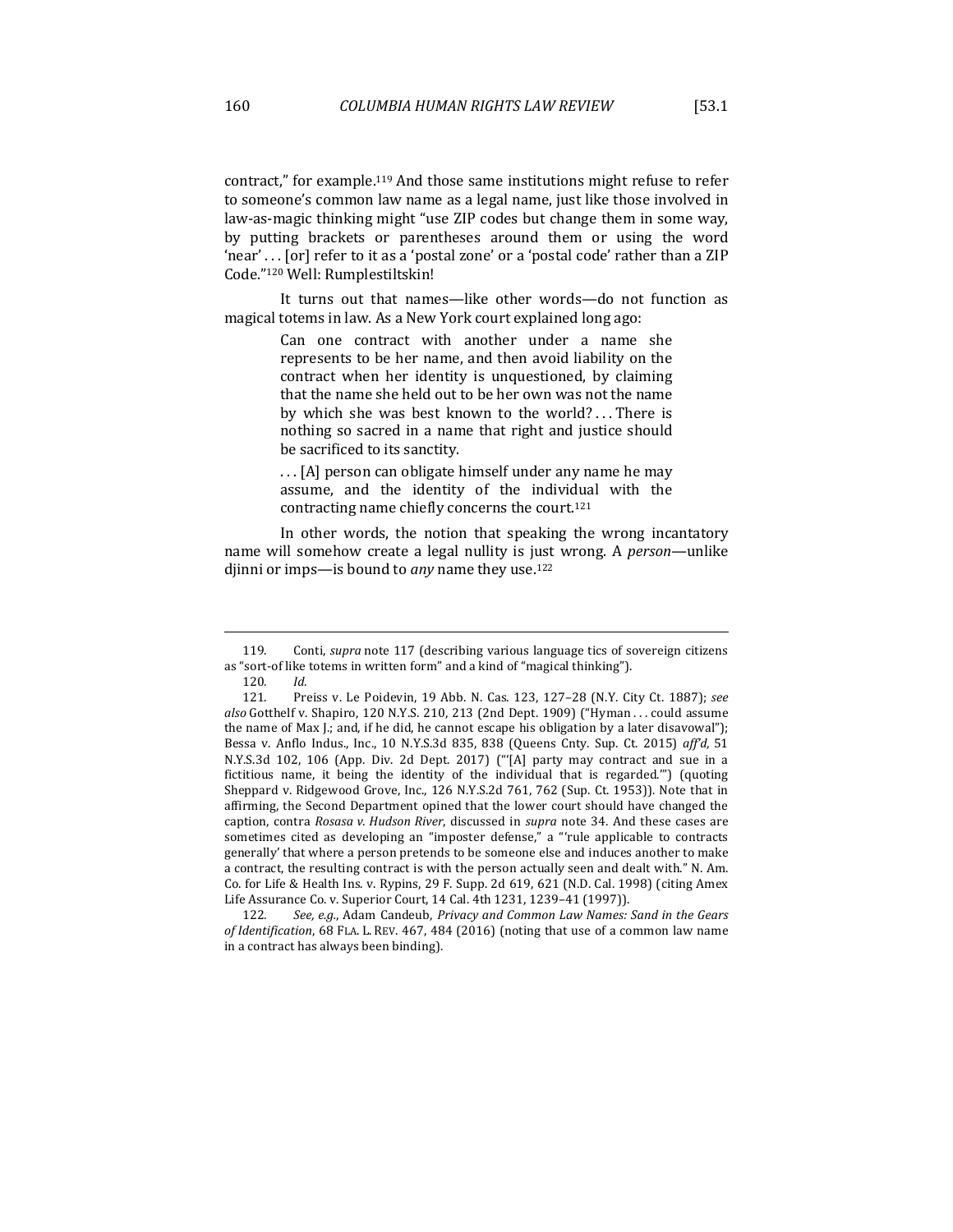Much of that wrong view draws on a sense that, somehow, changing one's name (particularly when a trans person does it) is deceptive.<sup>123</sup> That is, as a New Jersey appellate court put it, "we perceive that [people are ostensibly] concerned about a male assuming a female identity in mannerism and dress."124 Or, as Professor Alonso-Yoder puts it, historical denials of trans peoples' name change petitions are actually

> inconsistent to the underlying rationale for regulating name changes through a judicial process. Historically, name changes through the court have been justified as a way for the state to simply maintain an administrative record of the change. By denying name changes with which courts disagree while suggesting that petitioners carrying [sic] on using their chosen name under the common law, courts are promoting a result inconsistent to both the common law and statutory schemes.<sup>125</sup>

But, beyond that being "a matter which is of no concern to the judiciary, and which has no bearing upon the outcome of a simple name change application," $126$  it is also simply wrong.

Instead, the real risk of deception here comes from *not* identifying people by the names they use within their communities.<sup>127</sup> The notion that trans people's very existence is somehow deceptive is well-trodden

126*. Eck,* 584 A.2d at 861.

<sup>123.</sup> *See, e.g.*, Matter of Eck, 584 A.2d 859, 860–61 (N.J. Super. Ct. App. Div. 1991). The lower court judge was not at all ambiguous in his "concern" in *Eck*, opining: "it is inherently fraudulent for a person who is physically a male to assume an obviously 'female' name for the sole purpose of representing himself to future employers and society as a female." *Id.* at 860 (noting that misgendering is preserved for clarity in evaluating the lower court's mistake); see also Aren Z. Aizura, Trans Feminine Value, *Racialized Others and the Limits of Necropolitics, in QUEER NECROPOLITICS* 129, 135 (2014) (discussing how ordinary discourse often "cast[s] trans feminine individuals as not only sexually available, but deceptive and criminal."); Talia Mae Bettcher, *Evil Deceivers and Make-Believers: On Transphobic Violence and the Politics of Illusion*, 22 HYPATIA 43 (2007) (examining the stereotype that trans people are "deceivers"); Thomas Page McBee, Amateur: Finding Joy and Power in Being a Trans Person, THEM. (Oct. 18, 2018), https://www.them.us/story/amateur-finding-trans-joy [https://perma.cc/DK5F-ZFN7] ("We are taking back the narrative that has defined us in the collective imagination for decades now: Sad, tragic, deceptive, and (often in the case of trans men) invisible.").

<sup>124</sup>*. Eck*, 584 A.2d at 861.

<sup>125.</sup> Alonso-Yoder, *supra* note 11 (manuscript at 55).

<sup>127.</sup> We want to thank Professor Brian L. Frye for helping us crystalize this point in our discussion on his podcast, *Ipse Dixit*. Brian L. Frye, *Episode* 698: J. Remy Green & *Austin A. Baker on Names*, ACAST: IPSE DIXIT (Mar. 27, 2021), https://shows.acast.com/ipse-dixit/episodes/j-remy-green-austin-a-baker-on-names [https://perma.cc/HVM2-PTHG] (discussing an early draft of this Article).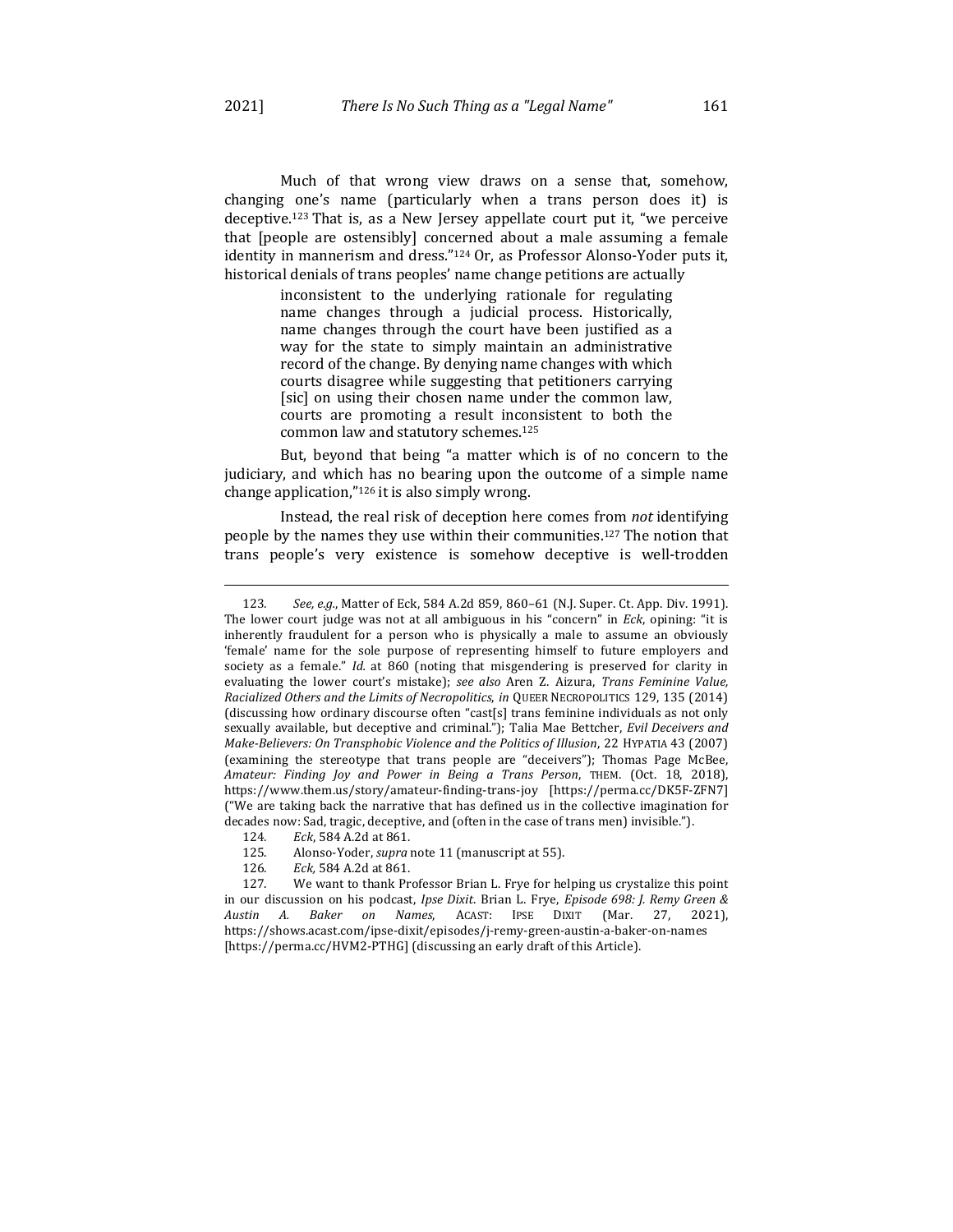turf<sup>128</sup>—and their use of their own names is no exception. But, as the Fifth Circuit recognized in *Peoples Bank*, where a person whose ID said, "Brooks L. Dickerson" "held himself out to the community as Louie Dickerson," using the name "Louie Dickerson" in official documents could not be "seriously misle[ading]." $129$  By contrast, using a name that is not in regular use by someone is misleading. For example, when schools have accidentally pushed Remy's previous name to students, Remy has had students legitimately confused about who was teaching their class.

**\* \* \***

So, a form demands a legal name. As we have explained, the form's author is laboring under a widely shared delusion: that the phrase "Legal Name" denotes an incorrectly presumed to be uniform subset of what legal names *actually* are. And the assumption that there is some *legal* (read: totemic and magical) reason that an institution needs to have the name on a person's driver's license, for example, in their computers is wrong. But ultimately, few individuals have the power—let alone the means and legal knowledge—to correct this mistaken notion and advocate for themselves according to the revisionary definition of a legal name. So, what is next? How do we wake up from our delusion?

#### III. How Do We Wake Up from This Delusion?

"There is no such thing as a 'legal name' of an individual."

State *v. Ford.* 

89 Or. 121, 125 (1918).

We hope we have succeeded in showing that the notion that there is a clearly defined, agreed upon definition of a legal name is—put simply wrong. So, what do we do about it? We think a lot of the solution starts with

129. Peoples Bank v. Bryan Bros. Cattle Co., 504 F.3d 549, 559 (5th Cir. 2007) (noting that in analyzing this question, "the focus should be 'on whether potential creditors would have been misled as a result of the name the debtor was listed by' in the financing statement" (quoting *In re* Glasco, Inc., 642 F.2d 793, 795-96 (5th Cir. 1981))).

<sup>128.</sup> Pun (with "TERF") somewhat intended. See Bettcher, supra note 124 (examining the stereotype that trans people are "deceivers"); Florence Ashley, *Don't Be* So Hateful: The Insufficiency of Anti-Discrimination and Hate Crime Laws in Improving *Trans Wellbeing*, 68 UNI. TORONTO L.J. 1, 14–18 (2018) (discussing the "putative deceptiveness of trans bodies" and how the perception of trans people as inherently deceptive leads to violence justified on that basis); Florence Ashley, *Genderfucking Non-Disclosure: Sexual Fraud, Transgender Bodies, and Messy Identities*, 41 DALHOUSIE L.J. 339 (2019) (discussing and rejecting the argument that non-disclosure of one's being transgender is a kind of sexual assault by fraud).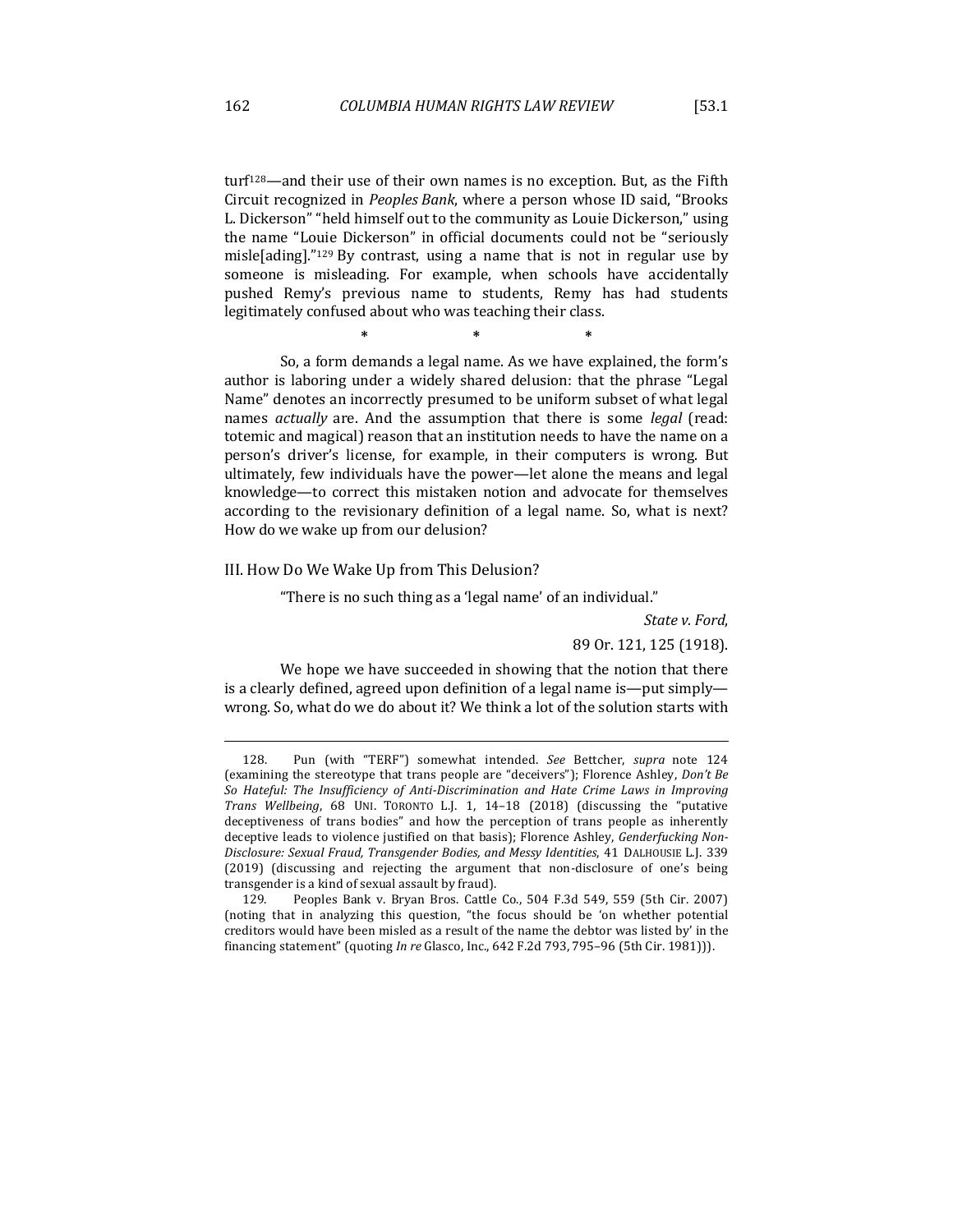providing a citable source for the proposition.<sup>130</sup> Thus, we begin by offering a clear, citable set of conclusions:

- 1. There is no clear, uniform definition of a legal name.<sup>131</sup>
- 2. The name a person uses in their community, generally speaking and in the absence of a specific statute providing otherwise (which most states do not have), is their legal name.<sup>132</sup>
- 3. Even where there is a statute providing otherwise, the name a person uses for themself is best described, not as a "preferred name" or a "chosen name," but as their "common law name"-that is, it should be described unambiguously as a kind of "legal name," even if they are in a jurisdiction that does not necessarily give force to that kind of legal name. $133$
- 4. When anyone—whether they changed their name because they are transgender, through marriage, post marriage, for religious reasons, or anything else—tells you the name they use, that *is* (at least in between 43 and 45 states) their legal name.<sup>134</sup>
- 5. A contract is enforceable, no matter what name you use, and in most interactions, there is no value or gain in forcing someone to use anything other than the name they use in their community.<sup>135</sup>

With those conclusions in hand, we want to take two approaches: a discussion of why names are important and what they do (Part III.A), and then a set of proscriptive proposals (Part III.B).

<sup>130</sup>*. Cf.* Orin S. Kerr, *A Theory of Law*, 16 GREEN BAG 2D 111, 111 (2012) (tongue in cheek, noting "[l]egal scholars need a source they can cite when confronted with" a "demand that authors support every claim with a citation," even when "[s]ome claims are so obvious or obscure that they have not been made before").

<sup>131.</sup> See supra notes 7, 24, 26-79 and accompanying text.

<sup>132</sup>*. See* Appendix II.

<sup>133.</sup> This follows from conclusions  $(1)$  and  $(2)$ , since all we are saying is that "common law name" is probably a better way to describe the referent people are pointing to when they say "chosen name" in contrast to the mistaken notion of "legal name." See supra note 1 and accompanying text (citing policies perpetuating the concept of a "legal name").

<sup>134</sup>*. See* Appendix II; *see also supra*  notes 35–39 and accompanying text (discussing the modern status of common law name changes).

<sup>135.</sup> See supra note 122 and accompanying text.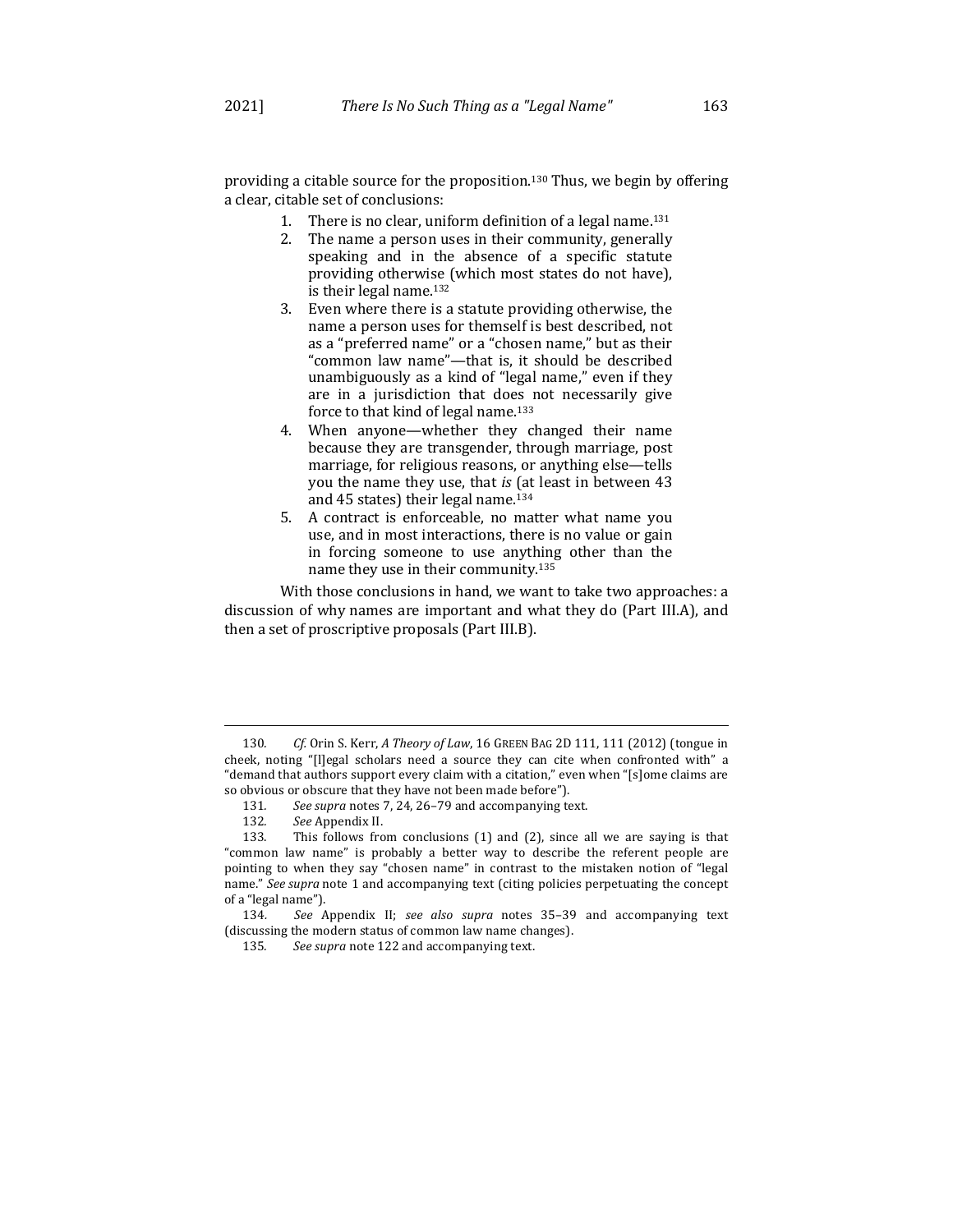Up until this point, we have argued that people have multiple legal names, one of which is their common law name. Consider, for example, a law professor who uses her married name when talking to her children's teachers, her maiden name in her legal career, and a pen name for writing fiction and to sign contracts related to her fiction writing. As we argued in the previous section, each of these—used simultaneously—is a kind of legal name.

Put differently, each of these names is, as a question of law, equally valid—and more importantly, equally appropriately called a legal name (except in the very few states that define the phrase). However, in this section we want to propose a norm about how these multiple legal names ought to be applied by individuals or institutions. Call this the "Preference" Norm"—and consider it a sixth conclusion to go with those above:

> 6. Institutions and individuals should defer to the legal name a person prefers when addressing that person in personal or professional contexts absent a binding legal requirement.

Note that conclusions  $(1)$  through  $(5)$  do not necessarily entail the stronger normative claim that we should defer to the legal name a person prefers. For example, it would be consistent for one to acknowledge that people can have multiple legal names yet also dogmatically assert that institutions and individuals should have choice in what legal names they use to address someone. However, if someone prefers to be referred to by their common law name "Hamish Baker," but their driver's license lists them as "Harriet Baker," we contend that institutions and individuals have a normative responsibility to refer to them as "Hamish" rather than "Harriet." Specifically, in this section we will argue that failing to defer to the individual's preferred legal name potentially does them three distinct types of harm:  $(1)$  dignitary harm,  $(2)$  hermeneutical harm, and  $(3)$  procedural harm. We will take each of these harms in turn in a moment.

Why would referring to someone by a different legal name harm them in these ways? Much of the answer has to do with what names are actually doing. While Juliet famously posed the question, "what's in a name?" and answered that names do not matter very much ("a rose by any other name would smell as sweet"), $136$  we disagree. Names, especially legal names, actually do a great deal. While Juliet atop a balcony may have thought names did not matter, Sojourner Truth's explanation of her new

<sup>136.</sup> WILLIAM SHAKESPEARE, ROMEO & JULIET, act 2, sc. 2.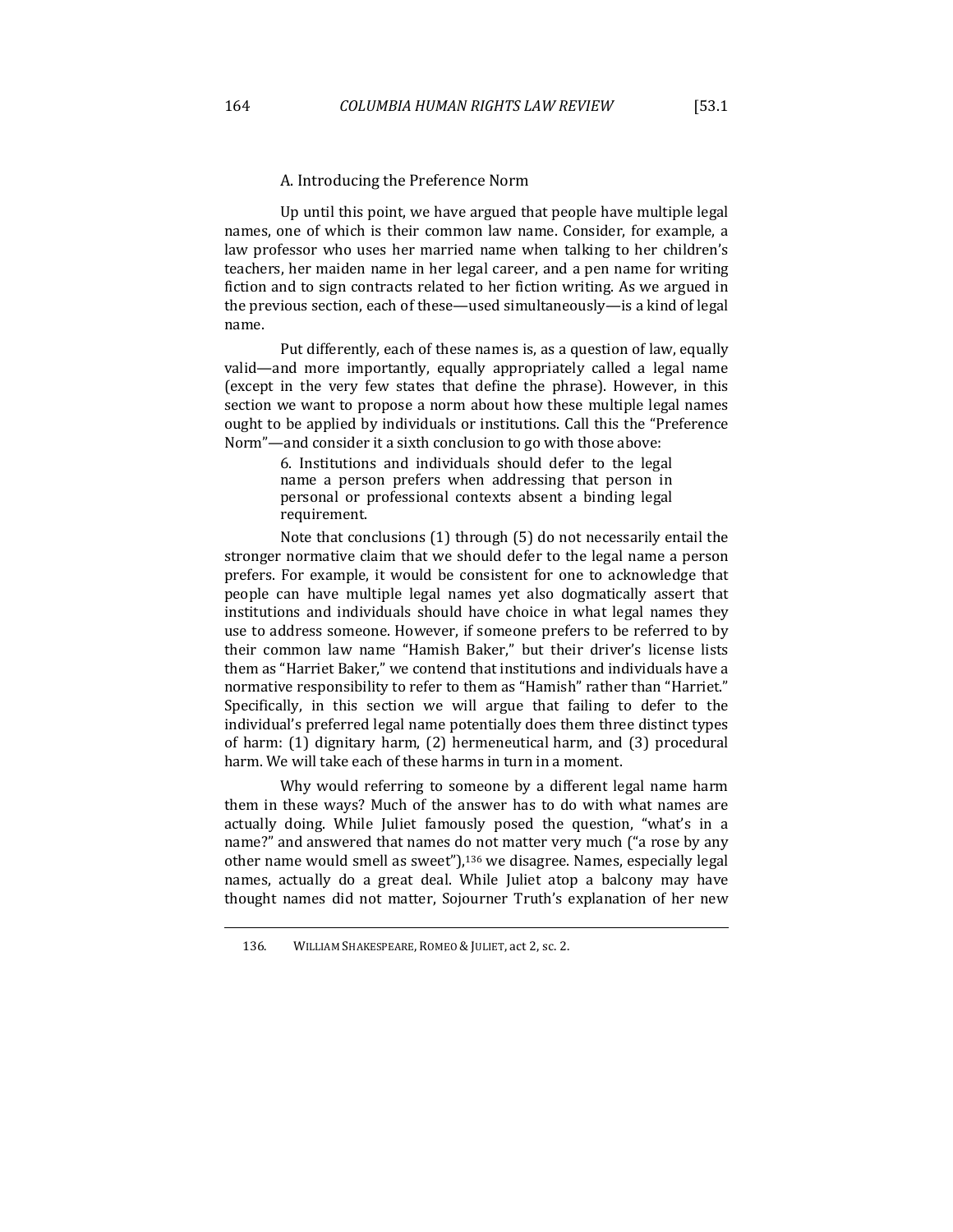name casts that in stark relief: "My name was Isabella; but when I left the house of bondage, I left everything behind. I wa'n't goin' to keep nothin' of Egypt on me, an' so I went to the Lord an' asked  $\text{Him}$  to give me a new name."137

Much of the philosophical literature of names has centered on reference—how names *refer* to persons and objects in the world. For example, descriptivists like Bertrand Russell and Gottlob Frege claim that names are associated with a list of descriptive sentences in one's head and that those descriptions determine what object in the world is picked out by the name.<sup>138</sup> For example, the name "Joe Biden" is mentally associated with the descriptions "46th president," "husband of [ill Biden," and "Vice President under Barack Obama," which all collectively pick out the person Joseph Robinette Biden Jr. On the other hand, causal theorists like Saul Kripke argue that names refer because the "right" sort of causal relationship exists between the name and the referent, such that some sort of naming event occurred, which all subsequent uses of the name are causally connected to—e.g., the name "Joe Biden" picks out some specific person in the world because there was some "initial baptism" attaching him to that name and all subsequent uses of the name are causally related to his naming.139

However, names do not just function to pick our particular referents. Names also communicate and represent important social information about a person, which shapes the way people engage with them in their community. Consider three examples. First, it is very common to choose names that are meaningful to one's ethnic, social, or religious community. This practice is often perceived to be especially important for members of oppressed racial, religious, or ethnic minorities as a way to forge strong identity bonds. For example, historians have been able to trace African American-specific naming practices to before the Civil War.<sup>140</sup> Notably, however, popular Black names of the 1800s do not have African

<sup>137.</sup> Harriet Beecher Stowe, *Sojourner Truth, The Libyan Sibyl*, THE ATLANTIC (Apr. 1863), https://www.theatlantic.com/magazine/archive/1863/04/sojourner-truth-thelibyan-sibyl/308775/ [https://perma.cc/35WE-RQDE].

<sup>138.</sup> Russell, *supra* note 112. *See generally* Gottlob Frege, *Sense and Reference*, 57 PHIL. REV. 209 (1948) (discussing his theory of reference).

<sup>139.</sup> See generally Kripke, *supra* note 115 and accompanying text.

<sup>140.</sup> See generally Lisa D. Cook et al., The Antebellum Roots of Distinctively Black *Names, in HISTORICAL METHODS: A JOURNAL OF QUANTITATIVE & INTERDISC. HISTORY (2021).*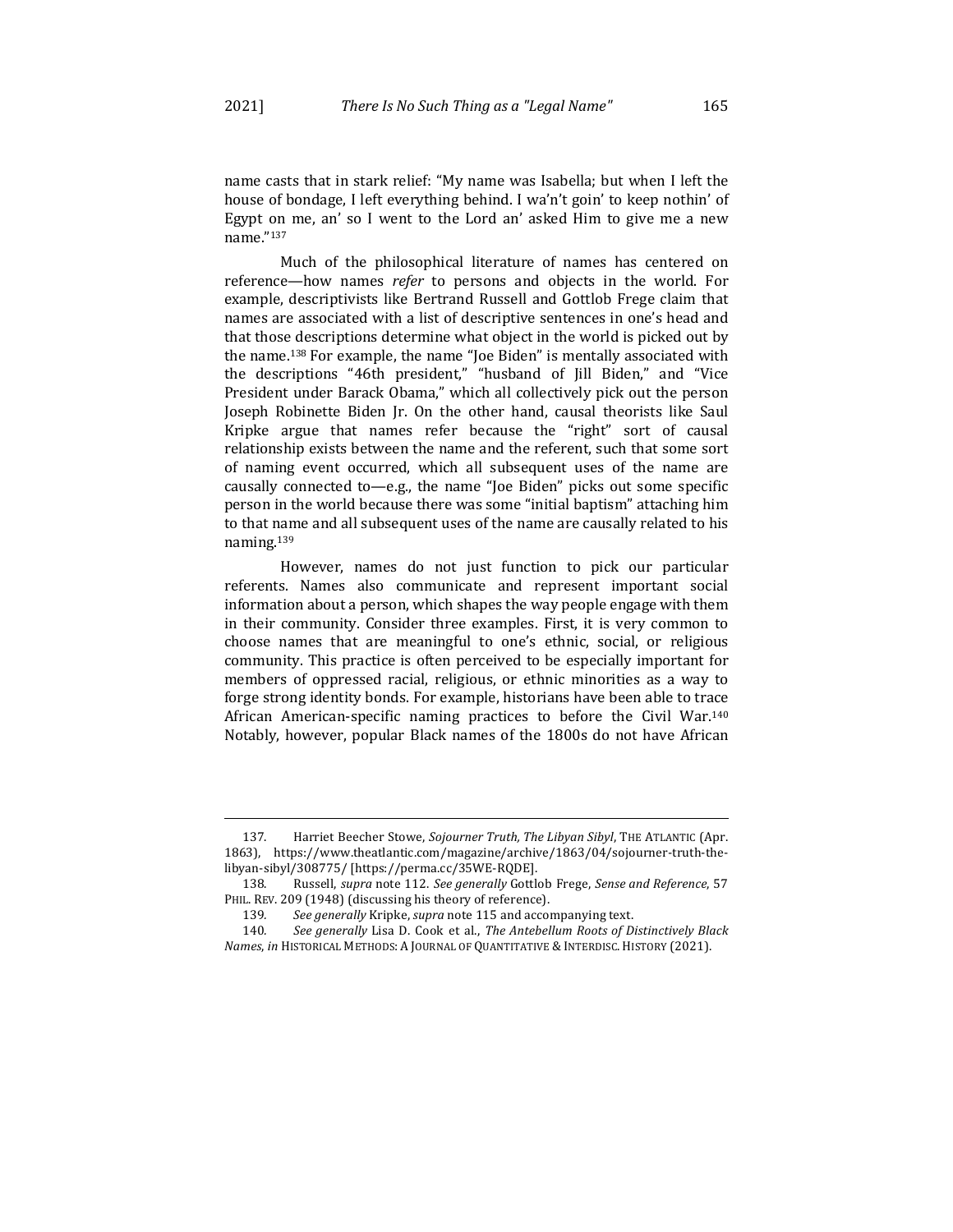origins.<sup>141</sup> This suggests that the practice of choosing Black-specific names developed in the United States during slavery. Beyond that, "many Black Americans adopted new names following landmark struggles for liberation."<sup>142</sup> And throughout American history, Black leaders and thinkers of all kinds have adopted new names for just as varied a collection of reasons: consider Sojourner Truth,<sup>143</sup> Malcolm  $X$ ,<sup>144</sup> or bell hooks.<sup>145</sup> Then, there is the common practice of people who convert to a new religion adopting a religiously significant name (this is especially common in Islam, Sikhism, and Buddhism). The Pope famously takes a regnal name upon election to the papacy.

However, despite its cultural ubiquity, having culturally, ethnically, and religiously significant names often makes members of oppressed groups the targets of discrimination. For example, it has been demonstrated that people with Black or Latinx sounding names face greater degrees of institutional discrimination—e.g., from potential employers looking at

My name was Isabella; but when I left the house of bondage, I left everything behind. I wa'n't goin' to keep nothin' of Egypt on me, an' so I went to the Lord an' asked Him to give me a new name. And the Lord gave me Sojourner, because I was to travel up an' down the land, showin' the people their sins, an' bein' a sign unto them. Afterwards I told the Lord I wanted another name, 'cause everybody else had two names; and the Lord gave me Truth, because I was to declare the truth to the people.

*Id.*

144. MALCOLM X, AUTOBIOGRAPHY 229 (1965) ("For me, my 'X' replaced the white slavemaster name of 'Little' which some blue-eyed devil named Little had imposed upon my paternal forebears.").

145. Min Jin Lee, *In Praise of bell hooks*, N.Y. TIMES (Feb. 28, 2019), https://www.nytimes.com/2019/02/28/books/

bell-hooks-min-jin-lee-aint-i-a-woman.html (on file with the *Columbia Human Rights Law Review*) ("[hooks] published her first book, 'Ain't I A Woman: Black Women and Feminism,' under her pen name, bell hooks, in honor of her maternal great-grandmother, Bell Blair Hooks. [hooks] wanted her pen name to be spelled in lowercase to shift the attention from her identity to her ideas.")

<sup>141.</sup> **Jeff Grabmeier, Distinctively Black Names Found Long Before Civil War, OHIO** STATE NEWS (Mar. 25, 2021), https://news.osu.edu/distinctively-black-names-foundlong-before-civil-war/ [https://perma.cc/VU88-MM97].

<sup>142.</sup> Alonso-Yoder, *supra* note 11 (manuscript at 20) (quoting Jesse Washington, *Washington: The 'Blackest Name' in America*, SEATTLE TIMES (Feb. 20, 2011), https://www.seattletimes.com/nation-world/washington-theblackest-name-in-america [https://perma.cc/VSX6-RFDY]).

<sup>143.</sup> Stowe, *supra* note 138. Stowe wrote,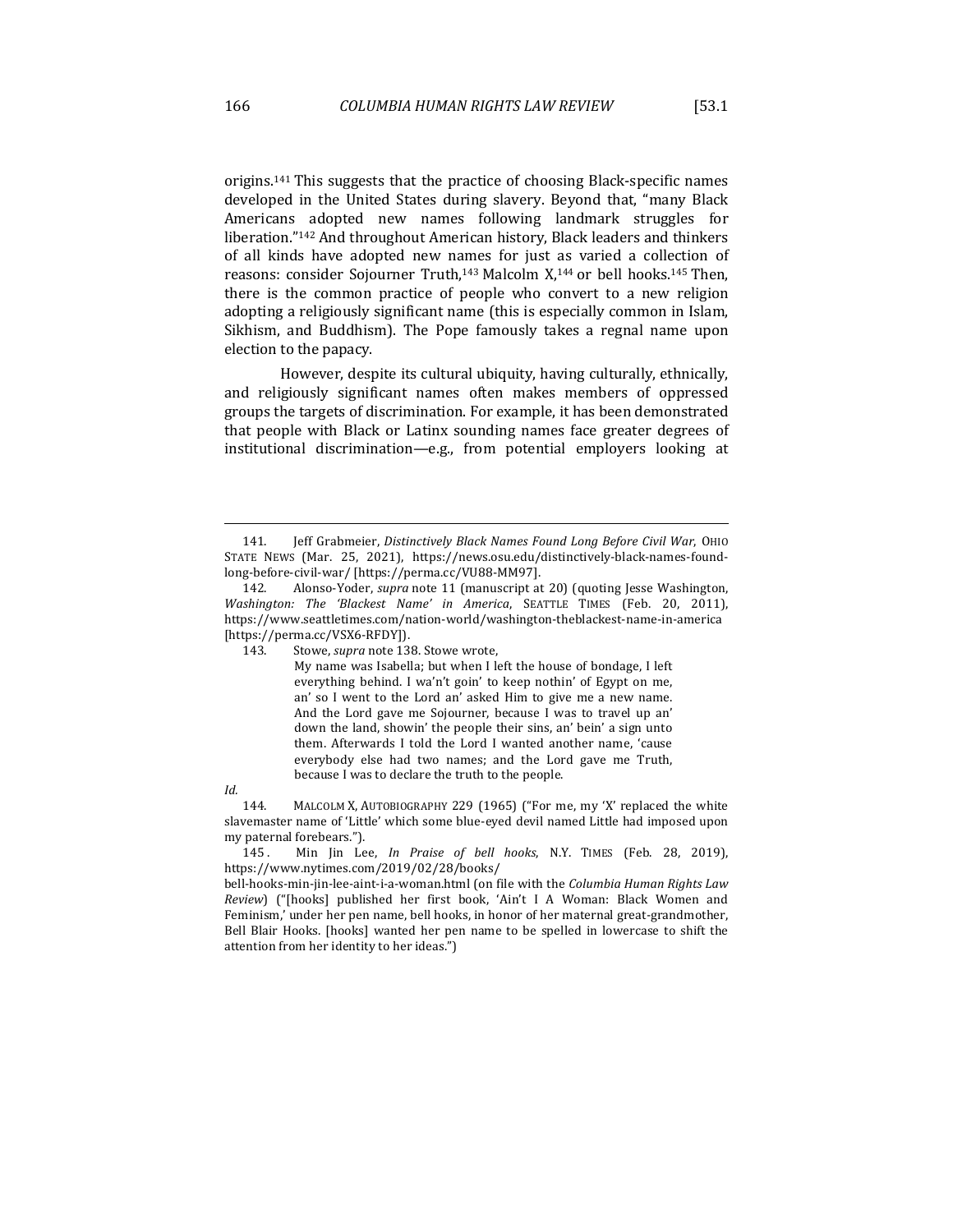resumes<sup>146</sup> and lenders assessing loan applications.<sup>147</sup> Relatedly, applicants who expressed a religious affiliation (which can be inferred from the applicant's name) were 26% less likely to receive callbacks for jobs.<sup>148</sup> All the same, we see the practice of selecting culturally significant names persist even in the face of considerable discrimination, suggesting that people place great value on giving their children names that celebrate their ethnic and religious identity.

Second, names can communicate information about gender. For example, parents typically pick a name for their child which communicates the child's presumed gender (typically corresponding to the binary sex the child was assigned at birth). It is also common for transgender people to change their name early on in transition. The selection of a new name (with a different set of gendered associations) communicates the gender they want to be seen. Dr. Arjee Restar and her co-authors found that "legal gender affirmation (i.e., having changed gender marker/name on neither, one, or both a passport and state  $ID$ )... was significantly associated with lower reports of depression, anxiety, somatization, global psychiatric distress, and upsetting responses to gender-based mistreatment."<sup>149</sup> Their study surveyed trans and gender diverse Massachusetts and Rhode Island residents, states that have recently passed laws that make it easier to change gender and name markers on legal documents.<sup>150</sup> These improved health outcomes for people who have been able to change their legal names to reflect their gender identities underscore the important social dimension of names. Our social identities communicate how we understand ourselves and engage with other people. Thus, when a transgender person changes

<sup>146.</sup> Marianne Bertrand & Sendhil Mullainathan, *Are Emily and Greg More Employable than Lakisha and Jamal? A Field Experiment on Labor Market Discrimination,* 94 AM. ECON. R. 991, 991 (2004).

<sup>147.</sup> See generally URB. INST., MORTGAGE LENDING DISCRIMINATION: A REVIEW OF EXISTING EVIDENCE (Margery Austin Turner & Felicity Skidmore eds., 1999).

<sup>148.</sup> Michael Wallace et al., *Religious Affiliation and Hiring Discrimination in the American South: A Field Experiment*, 1 SOC. CURRENTS 189, 189 (2014).

<sup>149.</sup> Arjee Restar et al., *Legal Gender Marker and Name Change Is Associated with* Lower Negative Emotional Response to Gender-Based Mistreatment and Improve Mental Health Outcomes Among Trans Populations, 11 SSM-POPULATION HEALTH 1, 1 (2020); see also Stephen T. Russel et al., *Chosen Name Use Is Linked to Reduced Depressive Symptoms*, *Suicidal Ideation, and Suicidal Behavior Among Transgender Youth*, 63 J. ADOLESCENT HEALTH 503 (2018) (demonstrating the connection between choosing a name consistent with one's gender identity and reduced depression and suicidality); Stephanie Julia Kapusta, *Misgendering and Its Moral Contestability*, 31 HYPATIA 502 (2016) (discussing the normative harms of misgendering).

<sup>150.</sup> See generally Restar, supra note 150.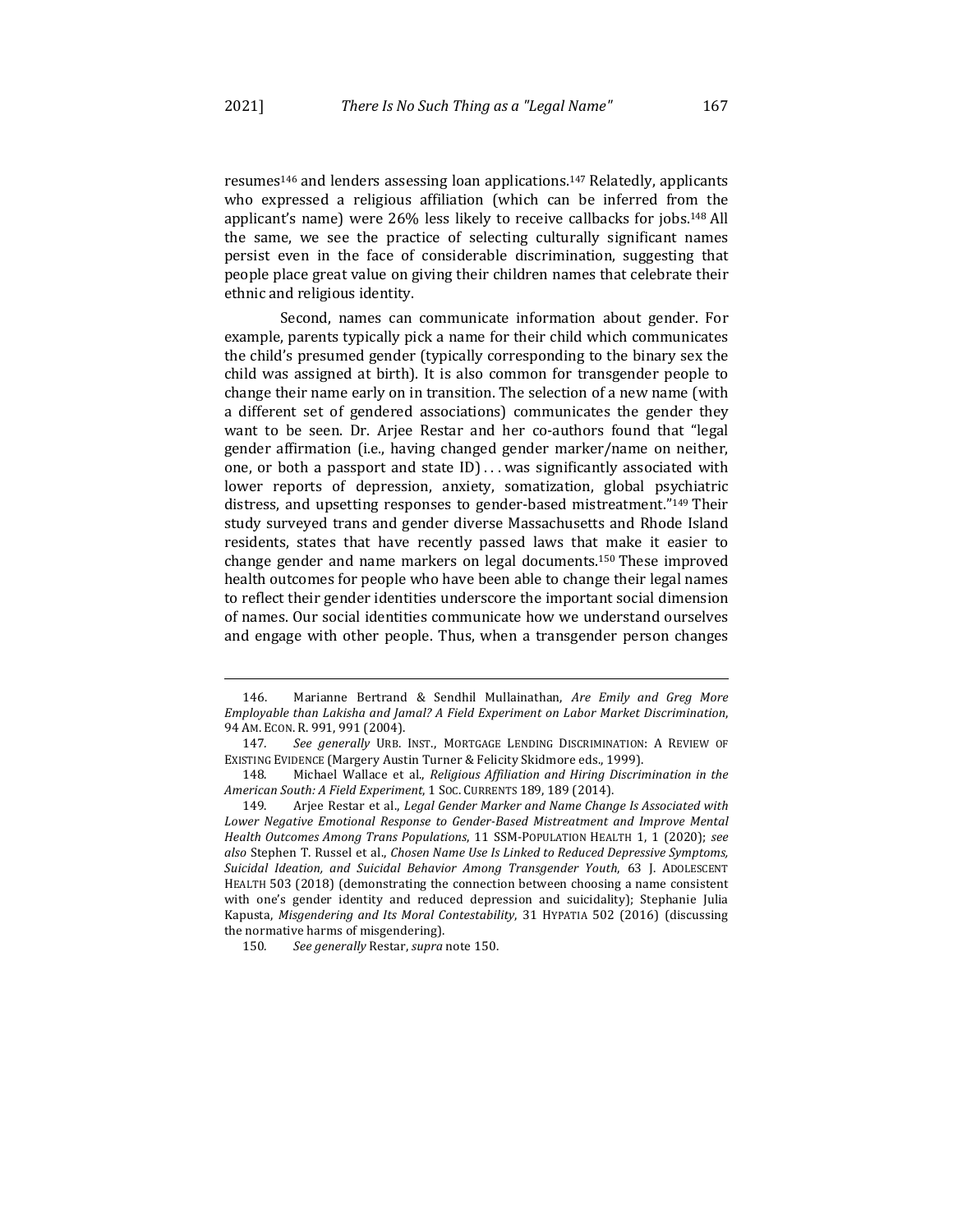their name, they are changing the way they are conceptualized within their community—saying, "*this* is who I am and how I wanted to be seen."<sup>151</sup>

Finally, and perhaps most obviously, names often communicate family ties: the family you were born into, the family you married into, and so on.<sup>152</sup> Though the practice is less popular than it once was, in 2013, 70% of U.S. women in heterosexual marriages adopted their husband's last name when they got married (compared to  $83\%$  in the  $1970s$ ).<sup>153</sup> A further  $10\%$ of the heterosexual women that did not adopt their husband's last name choose to change their name to signify their marriage in some other  $way$  for example, hyphenating their last name, choosing an entirely new last name with their husband, and the like. Thus, the practice of changing last names to reflect marital status is alive and well and serves to communicate that a couple is now a family and wants to be viewed as such.<sup>154</sup>

[https://perma.cc/5ZW8-4SSW] (discussing a policy that "parents who don't have the same last name as their children may be subjected to additional questioning by Border Force officers, aka the U.K.'s immigration and customs officers").

153. Miller, *supra* note 53.

154. Of course, there is a gendered dimension to traditional "marital naming" practices (i.e., women taking their husbands' last names). For example, Suzanne Kim argues that "[t]he nearly universal practice of women adopting their husbands' names upon marriage attracts little attention as a measure of gender hierarchy within marriage [however, these] traditional naming practices . . . define marriage as gender hierarchical." Suzanne A. Kim, Marital Naming/Naming Marriage: Language and Status in Family Law, 85 IND. L.J. 893, 895 (2010). But setting aside the gender equity implications, all marital name changes (e.g., women changing their names, men changing their names, both partners picking a new name, etc.) are still communicating the same thing: that a couple is-and wants to be viewed as-a family unit.

<sup>151.</sup> See also Alonso-Yoder, *supra* note 11 (manuscript at 32-35) (highlighting the challenges transgender people face in court while trying to change their names and their perception in the community).

<sup>152.</sup> In this regard, Icelandic names are particularly interesting as traditionally, surnames are unique to an individual: they communicate directly a person's parent's identity, with gendered content. Katharina Hauptmann, The Peculiarities of Icelandic *Naming*, WALL ST. INT'L (Feb. 24, 2013), https://wsimag.com/culture/2248-thepeculiarities-of-icelandic-naming [https://perma.cc/B7N4-3R6X]. So, just from popstar Björk Guðmundsdóttir's name (discussed in passing above), you can discern she is a woman (both because of her first name and because of the use of "dóttir"), and is the daughter ("dóttir") of a woman named Guðmundur. And yet, in places abroad unfamiliar with the custom—there are often issues in immigration and customs for Icelandic families because they do not share a surname. See id.; see also Maricar Santos, New Rule Makes Flying Harder for Parents with Different Last Names than Their Kids, WORKING MOTHER (Aug. 9, 2018), https://www.workingmother.com/new-rule-makesflying-harder-for-parents-with-different-last-names-than-their-kids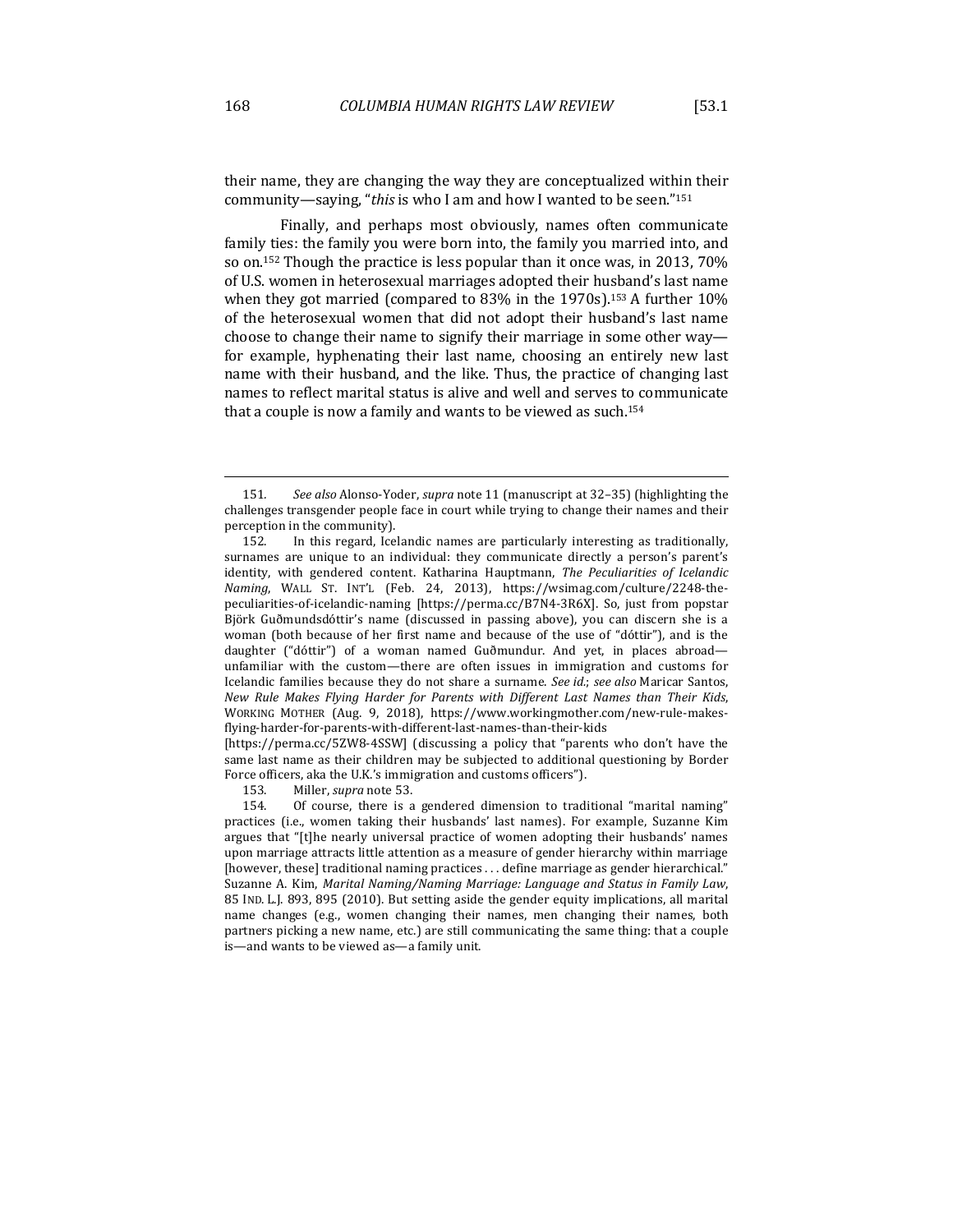Thus, names are not merely in the business of reference; they are also communicating important social information—including information about one's ethnic heritage, gender, and familial relations. And we posit that it is this social dimension of names that explains why violating the Preference Norm can be so harmful. Since names do not merely function to refer to people and objects but also carry important social information, in refusing to refer to someone by the legal name they prefer (i.e., violating the Preference Norm), one fails to show them what Professor Steven Darwall calls "recognition respect."<sup>155</sup> According to Darwall, recognition respect involves giving "appropriate consideration or recognition to some feature" of an object.<sup>156</sup> Recognition respect can be contrasted with what he calls "appraisal respect," which is the respect we owe in virtue of skillful or virtuous performance  $(e.g., the respect we might have for a figure skater's$ well-executed triple axel or a chef's perfectly caramelized crème brûlée).<sup>157</sup> The thought is that certain things are just owed respect in themselves, separate from any sort of appraisal—for instance, Darwall gives the example of the respect we owe to someone's personhood being one of recognition.<sup>158</sup> We therefore might imagine that aspects of peoples' social identities are also going to be deserving of this sort of recognition respect: the respect we owe to basic aspects of people's social identities, like race and gender, does not reflect some sort of appraisal of them.<sup>159</sup> And we show recognition respect to peoples' social identities by allowing people to freely express their identities and engaging with them in accordance with their identities (e.g., allowing a trans person to change their name and treating them in accordance with their post-transition gender identity).

This generates something like a prima facie duty to show appropriate recognition respect for—and not grossly misrepresent—basic

<sup>155.</sup> Stephen L. Darwall, Two Kinds of Respect, 88 ETHICS 36, 38 (1977).

<sup>156</sup>*. Id.*

<sup>157</sup>*. Id.* at 39.

<sup>158</sup>*. Id.*

<sup>159.</sup> Of course, perhaps not every aspect of someone's social identity will be deserving of recognition respect. For example, it seems reasonable to think a social identity like someone's race is owed recognition respect but not, say, their nearsightedness. Race constitutes a very important and fundamental aspect of a person's identity, affecting how they perceive themselves and how others behave towards them. However, whether or not they are near or far sighted seems more incidental. And while the question of which social identities are deserving of recognition respect is important and philosophically rich, we will not be offering any account of this here. However, even we take it as plausible (and fairly uncontroversial) that race and gender are especially good candidates for social features which are owed our unconditional recognition respect.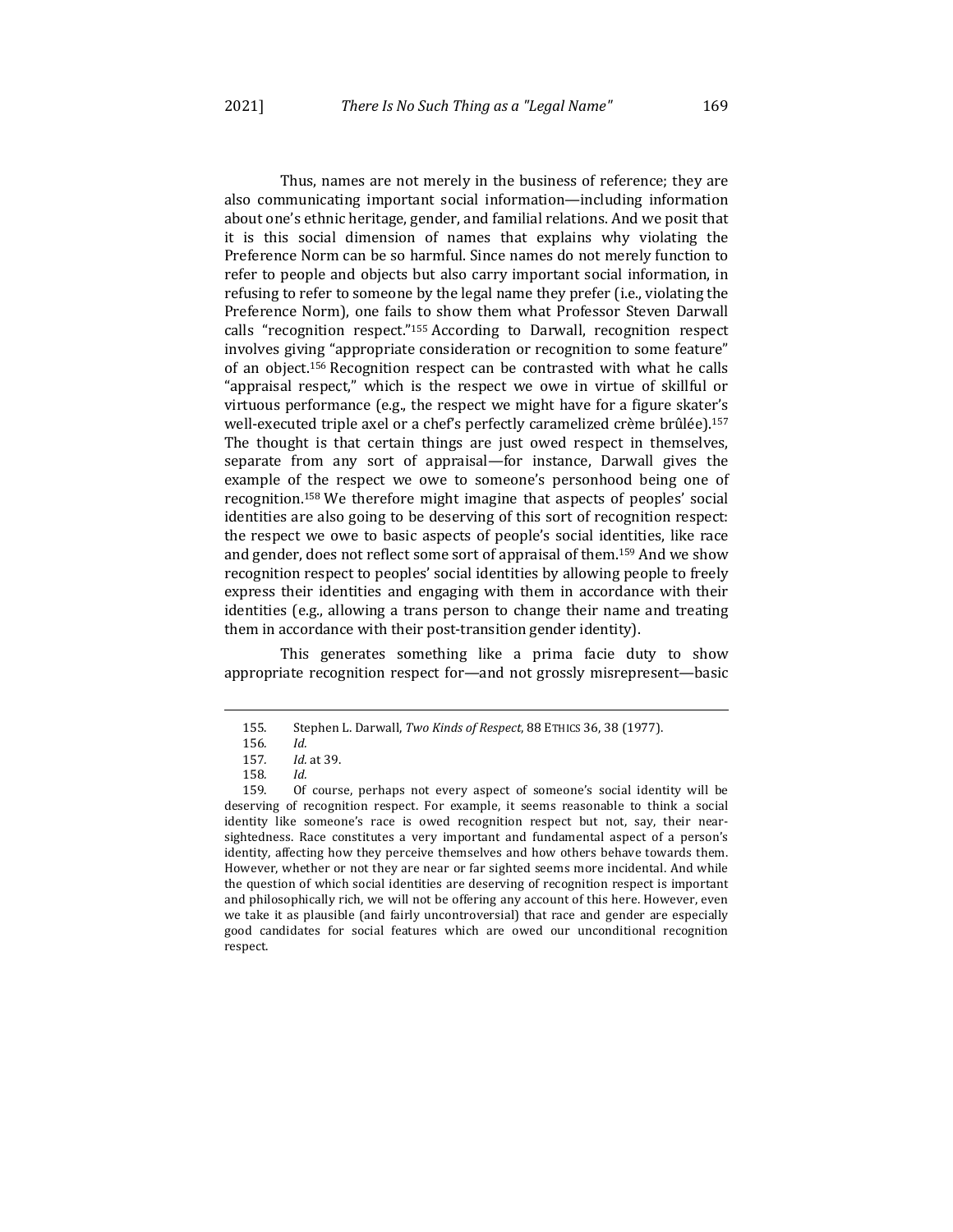social factors about a person that they want to communicate like their gender, race, and familial background. Here is where violations of the Preference Norm come in. Violating the Preference Norm is problematic precisely because names can carry the type of social information that we have a prima facie duty to show basic (recognition) respect for. As such, when individuals or institutions opt to refer to a person by one of their non-preferred legal names, they are failing to respect the social information that a person's name conveys, preventing them from fully inhabiting and expressing their social identities. And this can cause (we think) at least three different types of harm.

#### 1. Dignitary Harm

First, violating the Preference Norm infringes someone's dignity in a way that causes a dignitary harm. Professor Rosa Ehrenreich defines dignitary harms:

> [A] "dignitary harm" [is] a harm that injures "personality interests" rather than one's physical well being. While the common-law notion of harm to one's dignity or personality interests may not bear intense philosophical scrutiny, its core assumptions are clear enough: all individuals share in "personhood," are autonomous and unique, and are entitled to be treated with respect. Actions that would humiliate, torment, threaten, intimidate, pressure, demean, frighten, outrage, or injure a reasonable person are actions which can be said to injure an individual's dignitary interests and, if sufficiently severe, can give rise to causes of action in tort.<sup>160</sup>

Restricting the way someone expresses their social identities is a very clear infringement on their dignity and personhood. For example, being misgendered by an individual or institution because they refer to you by a non-preferred legal name can be very humiliating and dehumanizing (e.g., an institution having you on record as being named "Anna," not allowing you to change the record, and then using female pronouns to address you because you have a feminine-sounding name).

Further, there is evidence that this type of dignitary harm can cause acute physical and psychological harm.<sup>161</sup> The experience of being

<sup>160.</sup> Rosa Ehrenreich Brooks, *Dignity and Discrimination: Toward a Pluralistic* Understanding of Workplace Harassment, 88 GEO. L.J. 1, 22 (1999).

<sup>161.</sup> See Russel et al., *supra* note 150; see also Florence Ashley, *Qui est-ille? Le* respect langagier des élèves non-binaires, aux limites du droit, 63 SERVICE Soc. 35, 38-41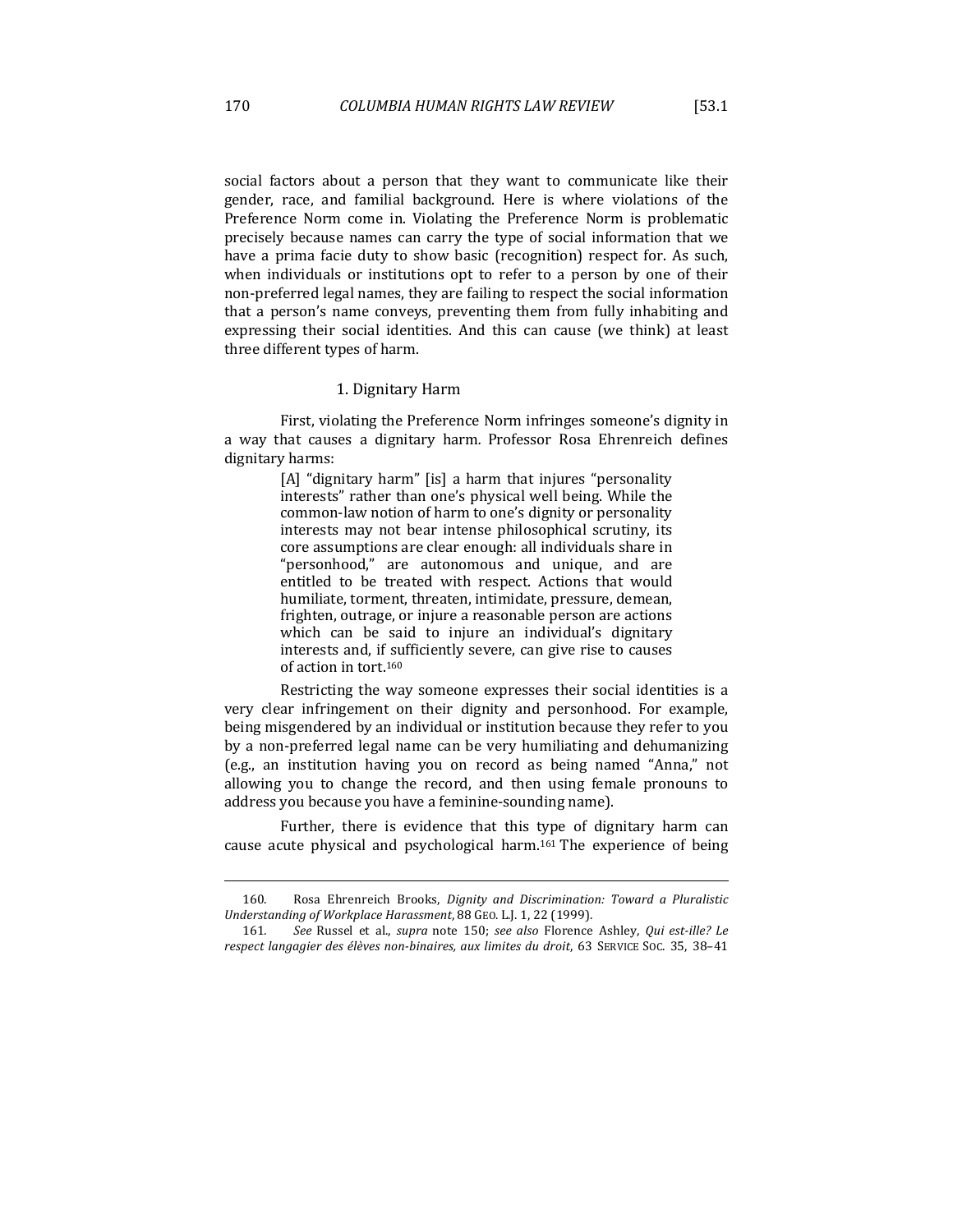constantly misgendered (e.g., referred to by a name that does not cohere with one's gender identity) can be traumatizing, embarrassing, humiliating, and shameful. However, when children and adults who experience gender dysphoria are able to transition and live in accordance with their gender identity, their mental and physical health outcomes are significantly improved.<sup>162</sup> And while adopting a new name is not necessary for transitioning, for many transgender people, changing their name is a significant step in communicating who they are and how they want to be seen by others. Thus, referring to them by another name infringes upon their dignity in that it denies them the agency to authentically represent their social identity to others, which can harm their physical and mental health.

The same is, of course, true of refusals to call someone by their name, whatever that name is. This common-sense intuition is captured well in (of all things) a Saturday Night Live sketch: "What's That Name?"<sup>163</sup> The

163. NBC, *Saturday Night Live: What's That Name*, YOUTUBE (Mar. 2, 2019), https://www.youtube.com/watch?

v=rImxuuD\_kwM [https://perma.cc/DDW9-NUGD]; NBC, *Saturday Night Live: What's That Name* (May 21, 2011), https://www.nbc.com/saturday-night-live/video/whatsthat-name/2751679 [https://perma.cc/7J9T-7T88]; NBC, Saturday Night Live: What's *That Name* (Dec. 11, 2010), https://www.nbc.com/saturday-night-live/video/whatsthat-name-norman-the-doorman/2751498 [https://perma.cc/3QUV-7XKA]; *see also* Josh 

<sup>(2018) [</sup>hereinafter *Qui est-ille?*] (discussing misgendering as a deliberate form of disrespect); *cf.* Florence Ashley, '*X' Why? Gender Markers and Non-Binary Transgender* People, in TRANS RIGHTS AND WRONGS: A COMPARATIVE STUDY OF LEGAL REFORM CONCERNING TRANS PERSONS (Isabel C. Jaramillo Sierra & Laura Carlson eds., forthcoming 2021) (discussing the challenges in adding non-binary people to a binary system in the context of adoption of an "X" gender marker on IDs).

<sup>162.</sup> WORLD PRO. ASS'N FOR TRANSGENDER HEALTH, STANDARDS OF CARE FOR THE HEALTH OF TRANSSEXUAL, TRANSGENDER, AND GENDER NONCONFORMING PEOPLE 4-5, 9-10 (7th ed. 2012) (also called the "WPATH Standards") (recognizing that living consistently with one's gender identity significantly improves health outcomes among people who experience gender dysphoria, and noting that anxiety and depression "are socially induced and are not inherent" to transgender status); Lily Durwood et al., *Mental Health* and Self-Worth in Socially Transitioned Transgender Youth, 56(2) J. AM. ACAD. CHILD & ADOLESCENT PSYCHIATRY 116, 120 (2017) (finding normal levels of depression in transgender children who had already socially transitioned as compared to a control group of non-transgender children, in contrast to previous studies' findings of "markedly higher rates of anxiety and depression and lower self-worth" among "gendernonconforming children who had not socially transitioned"); Ashley, *Qui est-ille?*, *supra* note 162, at 37-40 (setting out data on stigmatization, violence, and harm stemming from the basic lack of respect in misgendering). *Accord* Stanley v. City of N.Y., 71 Misc. 3d 171, 184 n.5 (N.Y. Sup. Ct. 2020) (noting "Courts addressing the issue [of deadnaming] have almost uniformly found the practice hostile, objectively offensive, and degrading" and collecting authority).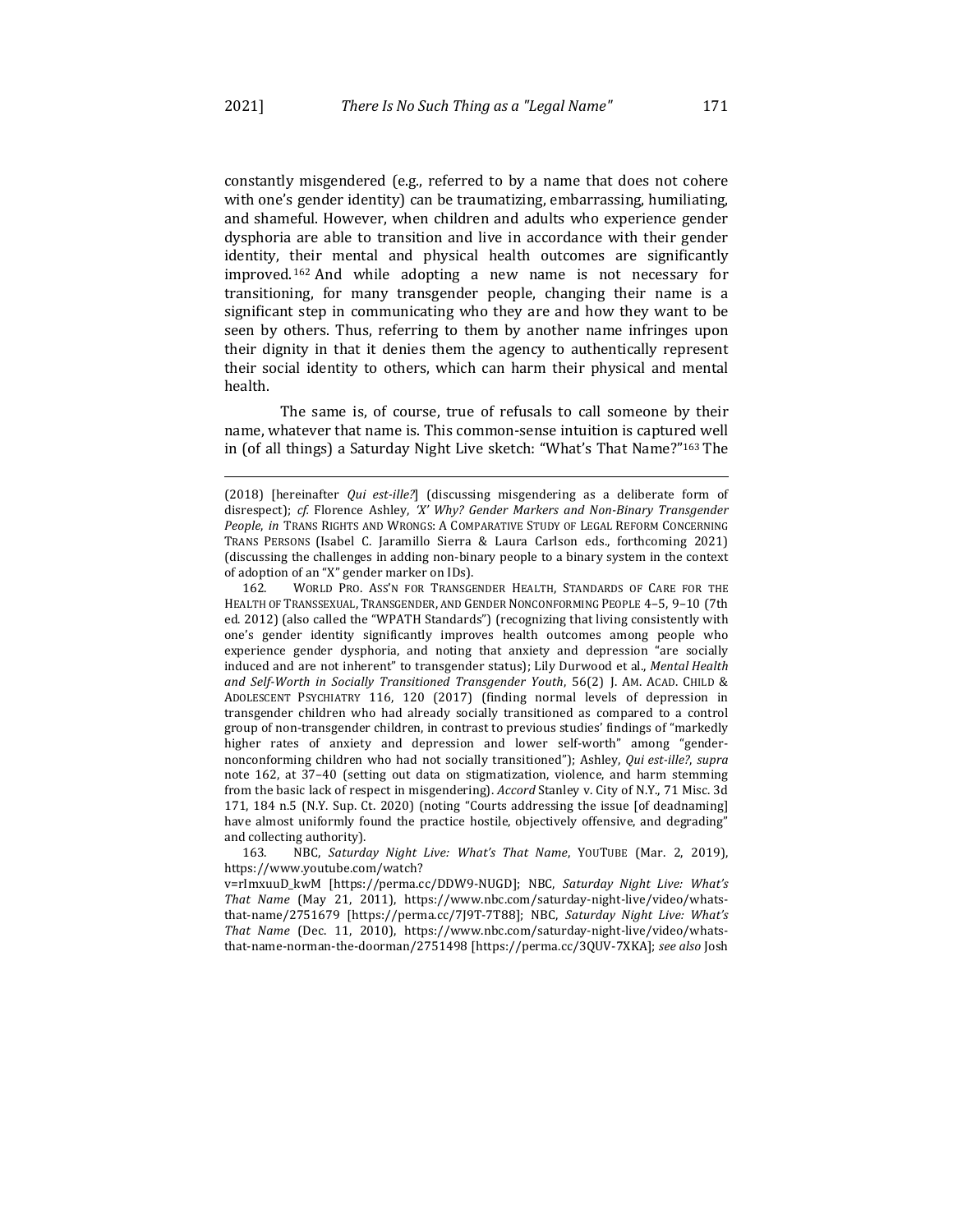premise is simple:<sup>164</sup> Bill Hader's host character asks contestants to identify celebrities. They succeed ("Okay, I actually know this. It's Lil Xan."), and win some token amount of money—"five dollars for you!" Then, the stakes escalate enormously: Bill Hader informs the contestant that, "this next question is for \$250,000.00" (or a similar, absurd amount) and someone-a best friend's girlfriend of four years, a doorman, etc.—comes on stage and asks, "What's *my* name?"<sup>165</sup> The person adds all kinds of details: how many times they have had dinner together, all the details of the contestant's life they know, and so on. But, of course, the contestant cannot answer the question. "What kind of horrible game show is this?" the contestant asks, and Bill Hader mugs, "iiiiiiiit's What's That Name?"<sup>166</sup>

What the sketch captures is important: it is a blow to basic dignity when someone cannot correctly say your name. And this is true whatever the reason. While we focus on trans people in our discussion above, the same is obviously true of people who change their name for religious reasons, or those who maintain a pre-marriage name, or change their name for any other reason. And as "What's That Name" illustrates, it is also harmful when someone refuses to learn a name in the first place. Refusal to use (or learn) someone's name denies them the same agency we discuss above—and the dignity cleverly played on in "What's That Name?" To paraphrase: it's funny because it is true.

# 2. Hermeneutical Harm

Second, violations of Preference Norm constitute what can be called a hermeneutical harm. "Hermeneutical" here is referring to Miranda Fricker's notion of hermeneutical injustice, which she defines as "having some significant area of one's social experience obscured from collective

Sorokach, 'Saturday Night Live's' "What's That Name?" Is the Perfect Sketch, DECIDER (Mar. 5, 2019), https://decider.com/2019/03/05/john-mulaney-saturday-night-live-whatsthat-name/ [https://perma.cc/3PA8-6JEG] (showing an example of SNL's view on names).

<sup>164.</sup> See, e.g., NBC, Saturday Night Live (Mar. 2, 2019), supra note 164. We, of course, recognize that "comedy gets exponentially less funny the more you try to explain it," but we will try not to spoil the joke in extracting what is doctrinally valuable in it. Florence Ashley, *Humorous Styles of Cause in* In Rem Actions, 24 GREEN BAG 2D 15, 21 (2020).

<sup>165.</sup> NBC, *Saturday Night Live* (Mar. 2, 2019), *supra* note 164.

<sup>166</sup>*. Id.*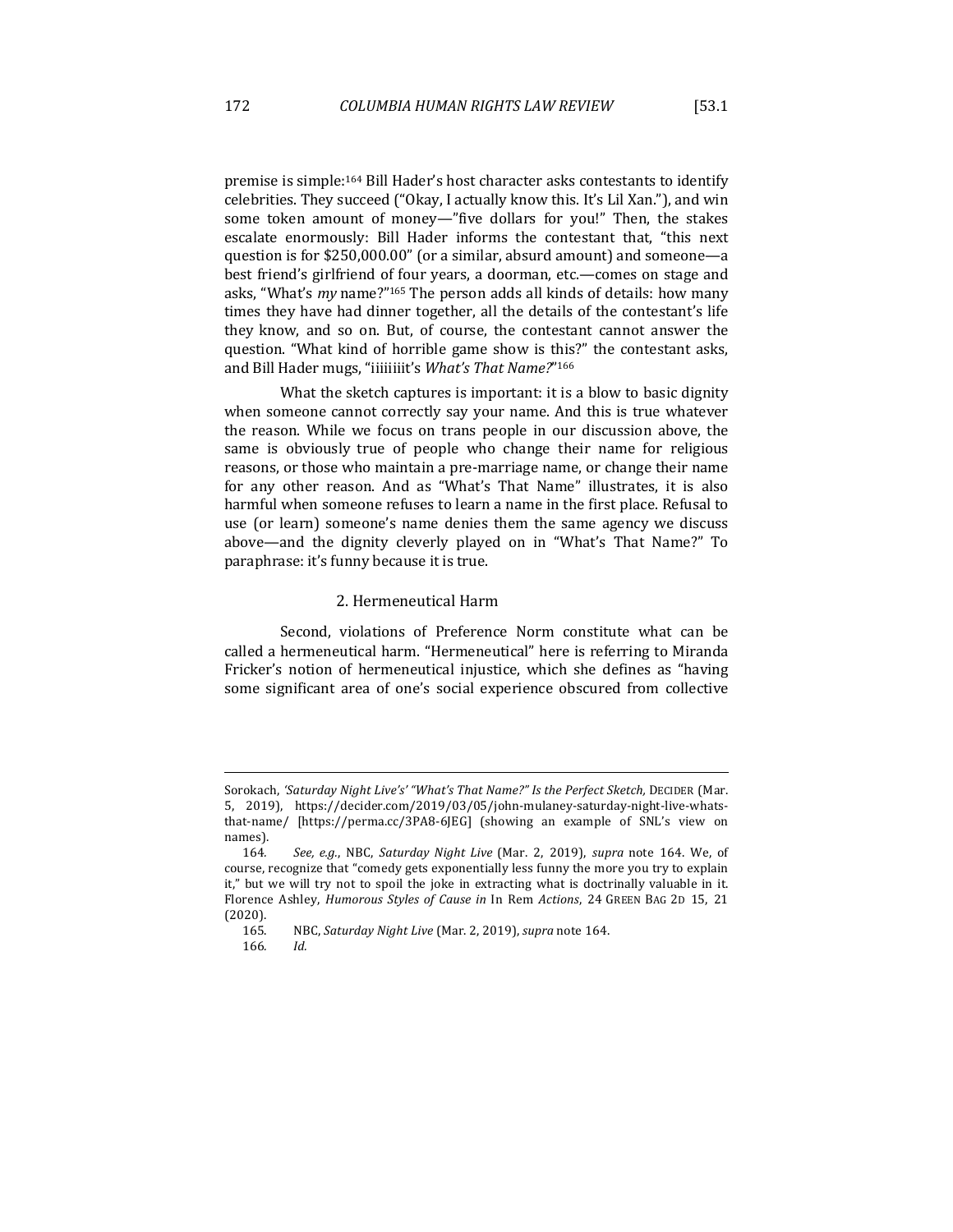understanding owing to a structural identity prejudice in the collective hermeneutical resource."167

To illustrate hermeneutical injustice, Fricker gives the example of Carmita Wood, an office employee in Cornell's nuclear physics department in the  $1960s$ .<sup>168</sup> Ms. Wood repeatedly suffered awkward and unwanted sexual advances by one of the senior professors in the department. She applied to be transferred to another department, but Cornell denied her request. Eventually, the stress of avoiding his advances while maintaining friendly relations with his wife became too much for Ms. Wood, who started experiencing chronic physical pain in response to the psychological distress. She reported the professor's inappropriate behavior to her direct supervisor but was told that "any mature woman should be able to handle it."<sup>169</sup> She ended up quitting her job and applying for unemployment. However, in filling out her unemployment form, she had difficulty expressing why she had left her job—she lacked the conceptual resources necessary to understand her experience and describe it on her unemployment application. Because of this, her claim was denied.

But this story has a happy hermeneutical ending. Ms. Wood went to the office of the Human Affairs program at Cornell and with Lin Farley, Susan Meyer, and Karen Sevigne, coined a term for the pattern of behavior she—and so many women—had experienced: sexual harassment.<sup>170</sup> Together they ended up forming an organization called Working Women United, which educated people about sexual harassment. In an op-ed to the *Ithaca Journal*, Ms. Wood wrote: "[w]omen must be judged on their ability to perform their jobs—not on whether we maintain a sexual rapport with our bosses . . ." repeatedly enduring unwanted sexual advances "constitutes" a pattern of sexual harassment that is degrading, demeaning, and causes a steady erosion of our self respect and personal dignity." $171$  Hence, in response to a perceived deficit, she crafted a hermeneutical resource (by coining and popularizing the term "sexual harassment") so other women could make sense of, and speak out against, similar kinds of injustice.

<sup>167.</sup> MIRANDA FRICKER, EPISTEMIC INJUSTICE: POWER AND THE ETHICS OF KNOWING 155 (2007).

<sup>168.</sup> *Id.* at 149-51.

<sup>169.</sup> Jessica Campbell, *The First Brave Woman Who Alleged 'Sexual Harassment'*, LEGACY (Dec. 7, 2017), https://www.legacy.com/news/culture-and-history/the-firstbrave-woman-who-alleged-sexual-harassment/ [https://perma.cc/Z6DW-BNKZ].

<sup>170.</sup> Id.; see also Catherine A. MacKinnon, Sexual Harassment of Working Women 150 n.166 (1979) (introducing this legal theory).

<sup>171.</sup> Campbell, *supra* note 170.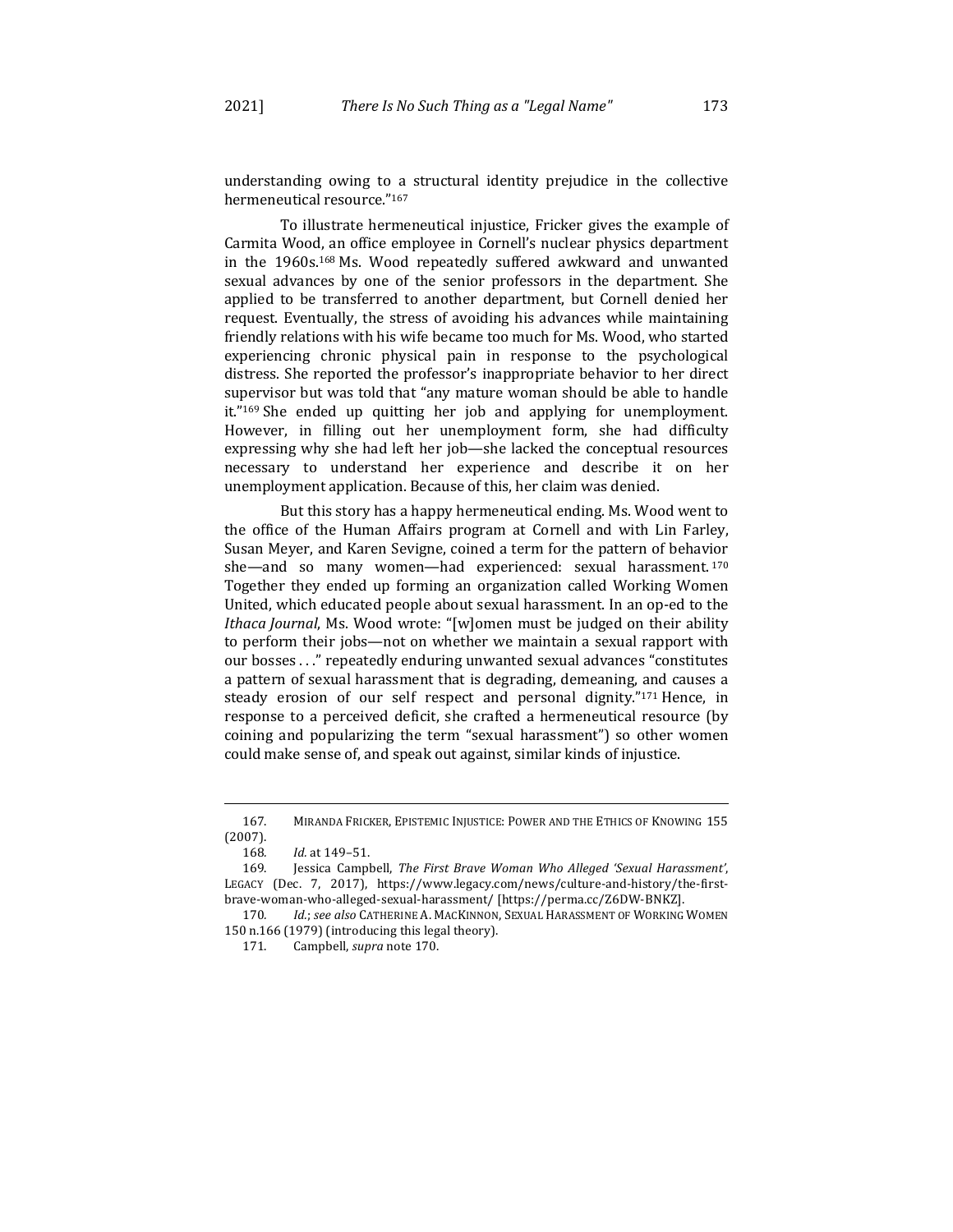Ms. Wood experienced two different harms. First, she was being sexually harassed. That is obviously a significant dignitary harm. But she was also being harmed because, at the time, she did not have a concept to attach to her experience of sexual harassment. This meant that she could not make sense of the harm she was experiencing (or even conceptualize her experience as harm rather than merely a collection of uncomfortable experiences). In turn, that prevented her from complaining about her boss' behavior, finding solidarity in the experiences of other women who had been sexually harassed, or articulating why she had been forced to leave her job on her unemployment insurance claim. This second harm is hermeneutical.

We can thus think of hermeneutical harm as occurring when  $(1)$  a person is being harmed and (2) there is a deficit in their hermeneutical resources such that they lack a coherent concept or idea to attach to that experience of harm, typically because of an existing structural inequality. We contend that violations of Preference Norm very often involve a hermeneutical harm. Consider the structure of harm involved in Preference Norm violations. First, (in many instances) people experience a dignitary harm in being referred to by a non-preferred legal name. Second, because the legal name delusion is so pervasive, they typically lack the conceptual resources to understand that the dignitary harm being inflicted upon them is a harm.

We can now appreciate how the legal name delusion creates a hermeneutical deficit, causing Preference Norm violations to be experienced as hermeneutical harms. Recall from Part II that the legal name notion that people are familiar with (i.e., the concept we can think of as existing within the shared hermeneutical resource) is the delusional one. Therefore, people who are referred to by non-preferred legal names experience the psychological and physical effects of the dignitary harm (i.e., feeling alienated and humiliated when they are referred to by a name they do not identify with, which erases key aspects of their social identity), but are unable to understand that experience as a kind of injustice because they assume that the delusional notion of a legal name being weaponized against them has legitimacy. 172 Thus, the legal name delusion creates a hermeneutical deficiency, which causes people to wrongfully blame themselves for the dignitary harm they experience when the Preference Norm is violated; they assume that the dignitary harm is their fault (rather

<sup>172.</sup> See Alonso-Yoder, *supra* note 11 (manuscript at 55) (describing how judges have rationalized their denials of name changes by arguing that petitioners can still use their preferred name under common law while keeping their legal name).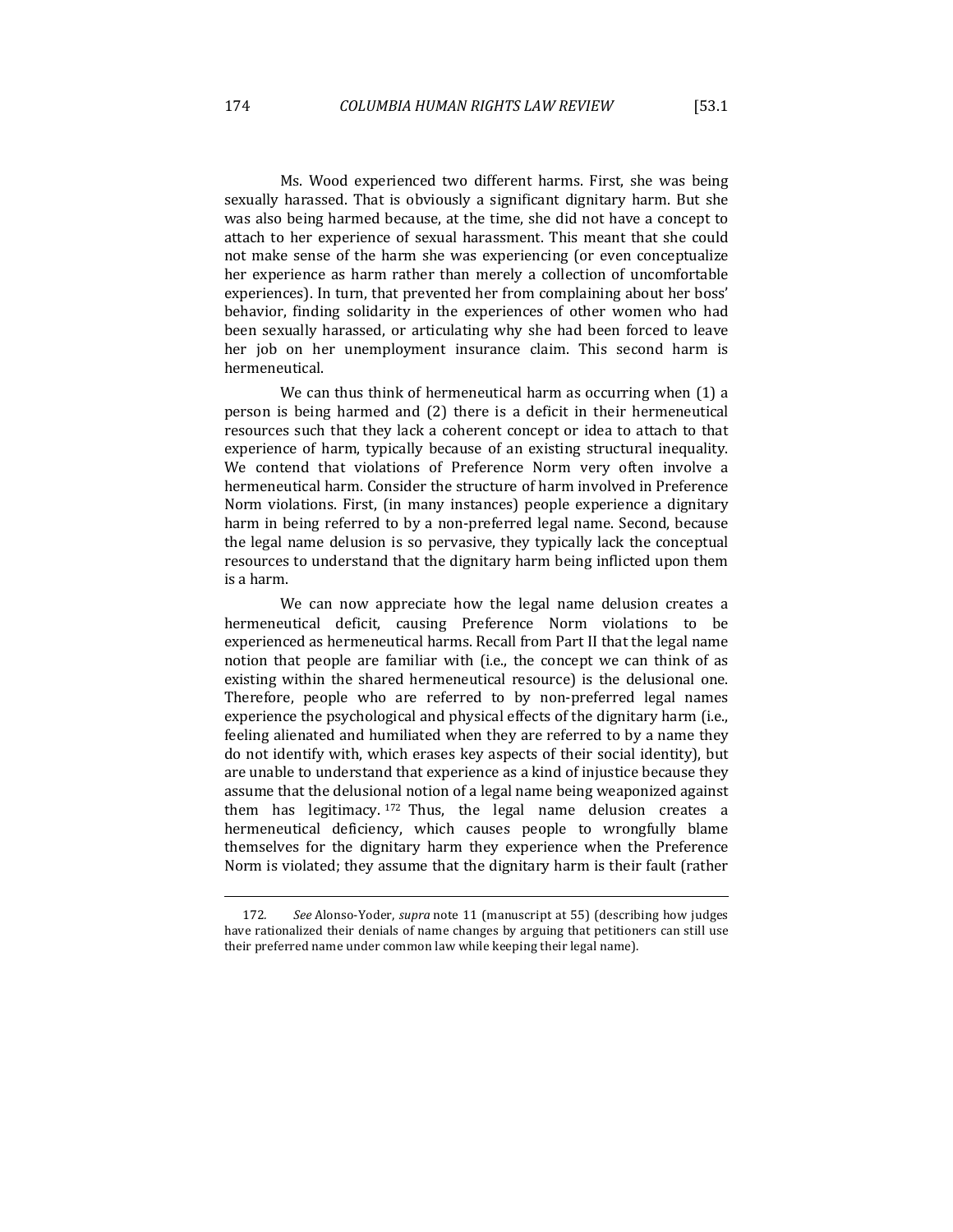than the fault of the individual or institution violating the Preference Norm), and that the onus of responsibility is on them to change their name everywhere it appears (which sometimes is not even possible) before their preferred name can really be considered their legal name. The legal name delusion is thus preventing people—by way of this hermeneutical harm from situating Preference Norm violations (and the accompanying dignitary harms) as injustices.

#### 3. Procedural Harm

Lastly, violations of the Preference Norm—at least as they exist in the world right now—also cause a type of procedural harm. As procedural justice scholar Tom Tyler puts it:

> People want to have the opportunity to tell their side of the story in their own words before decisions are made about how to handle the dispute or problem. Having an opportunity to voice their perspective has a positive effect upon people's experience with the legal system irrespective of their outcome, as long as they feel that the authority sincerely considered their arguments before making their decisions.<sup>173</sup>

Thus, procedural justice studies consistently show that when people perceive a process is somehow unfair—whether that unfairness is helpful or unhelpful to them—their emotional responses will be meaningfully different.<sup>174</sup> Even positive and desired outcomes, without a

<sup>173.</sup> Tom R. Tyler, *Procedural Justice and the Courts*, 44 CT. REV. 26, 30 (2007).<br>174. See, e.g., Stanislaw Burdziej et al., *Fairness at Trial: The Impact of Proced* 

See, e.g., Stanislaw Burdziej et al., *Fairness at Trial: The Impact of Procedural Justice and Other Experiential Factors on Criminal Defendants' Perceptions of Court* Legitimacy in Poland, 44 LAW & Soc. INQ. 359 (2019) (studying how people's perception of the legitimacy of their courts are influenced more by how fair they believe them to be rather than the punishment they receive); Patricia J. Krehbiel & Russell Cropanzano, *Procedural Justice, Outcome Favorability and Emotion*, 13 SOC. JUST. RSCH. 339 (2000) (same). See generally M. SOMJEN FRAZER, THE IMPACT OF THE COMMUNITY COURT MODEL ON DEFENDANT PERCEPTIONS OF FAIRNESS: A CASE STUDY AT THE RED HOOK COMMUNITY JUSTICE CENTER (2006), https://www.courtinnovation.org/sites/default/files/Procedural\_Fair ness.pdf [https://perma.cc/9DGR-XYB6] (showing how perceptions of fairness are important to establishing the legitimacy of courts). But see Tom R. Tyler & David B. Rottman, Thinking About Judges and Judicial Performance: Perspective of the Public and *Court User*, 4 OÑATI SOCIO-LEGAL SERIES 1046, 1054 (2014) (showing a much smaller procedural justice effect on perception for civil cases as opposed to criminal and family cases).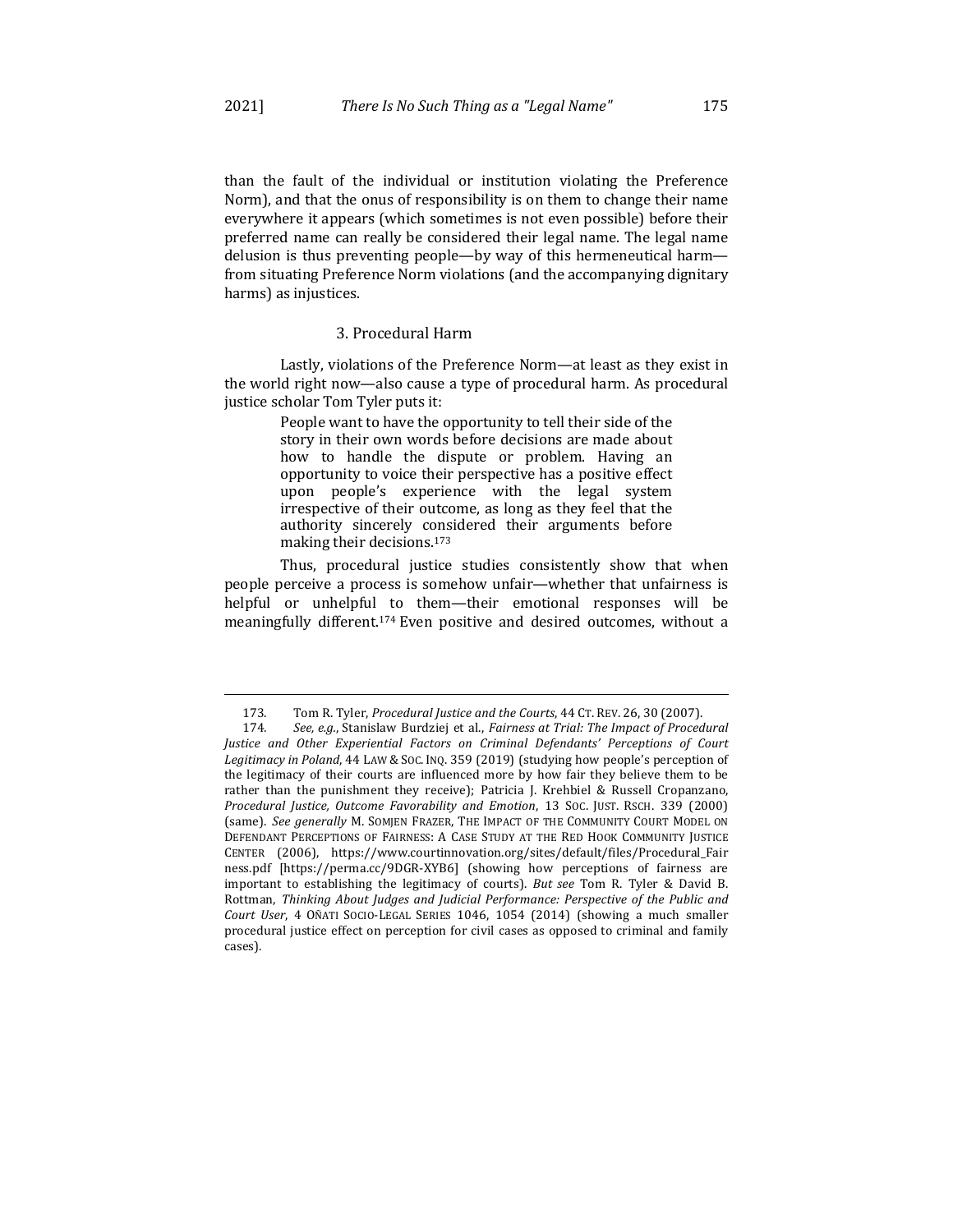chance to be heard, might cause perceptions of an unfair process.<sup>175</sup> The upshot of this is simple: human beings, it turns out, are not as resultsoriented as we might think. Instead, procedural justice research shows that the perception of being heard at all is of immense value in any legal system.

But in many organizations that insist there is such a thing as a legal name, there is simply no forum in which a person can object to the classification of their real name—even when it is legally their name in a common law jurisdiction—as somehow not a legal name. Instead, an objection to the legal name classification is often met with a bureaucratic shrug: "I don't make the rules." And the lack of a forum to even hear the objection fails people as a matter of procedural justice.<sup>176</sup> So, even if someone has access to the hermeneutical resource we have discussed (e.g., they know that legal name can mean the name they use in their community), their experience of the system will be even worse; their knowledge will only lead to them knowing there is an unfair system generating an incorrect result.<sup>177</sup>

#### B. Legal Proposals

We also feel we can do better than just describing a problem so we propose some legislative and doctrinal solutions.

There is an obvious solution we want to take off the table immediately: federal legislation defining a legal name. For much of the same reason that the Article 9 drafters did not take this approach<sup>178</sup>—or even fully commit to a local, statutory definition (e.g., all of Article 9 refers back to a "name on the driver's license")—we also decline to endorse this option. It causes all kinds of problems (to name a few, not everyone has a driver's license and some people just do not update their driver's licenses because it does not actually serve a name-identifying function for real people), and

<sup>175.</sup> Cf., e.g., *Prague's Kafka International Named Most Alienating Airport*, ONION NEWS NETWORK (Mar. 23, 2009) https://www.theonion.com/pragues-franz-kafkainternational-named-worlds-most-ali-1819594798 [https://perma.cc/7AMM-54T6] ("A security guard asked me for like 80 minutes, 'Are you who you say you are? Are you who you say you are?' And finally, he writes 'LIAR' on the back of my hand and lets me pass.").

<sup>176.</sup> See, e.g., Tracey L. Meares & Tom R. Tyler, *Justice Sotomayor and the Jurisprudence of Procedural Justice*, 123 YALE L.J. F., 525, 527-28 (2014) (stating that the opportunity to be heard is a key element of procedural fairness).

<sup>177.</sup> See, e.g., Krehbiel, *supra* note 175, at 348 (finding "significant difference[s]" between anger and frustration measurements for all other experimental subjects and for subjects who faced both an "unfavorably biased" experiment and had an "unfavorable outcome").

<sup>178.</sup> See supra Part I.B.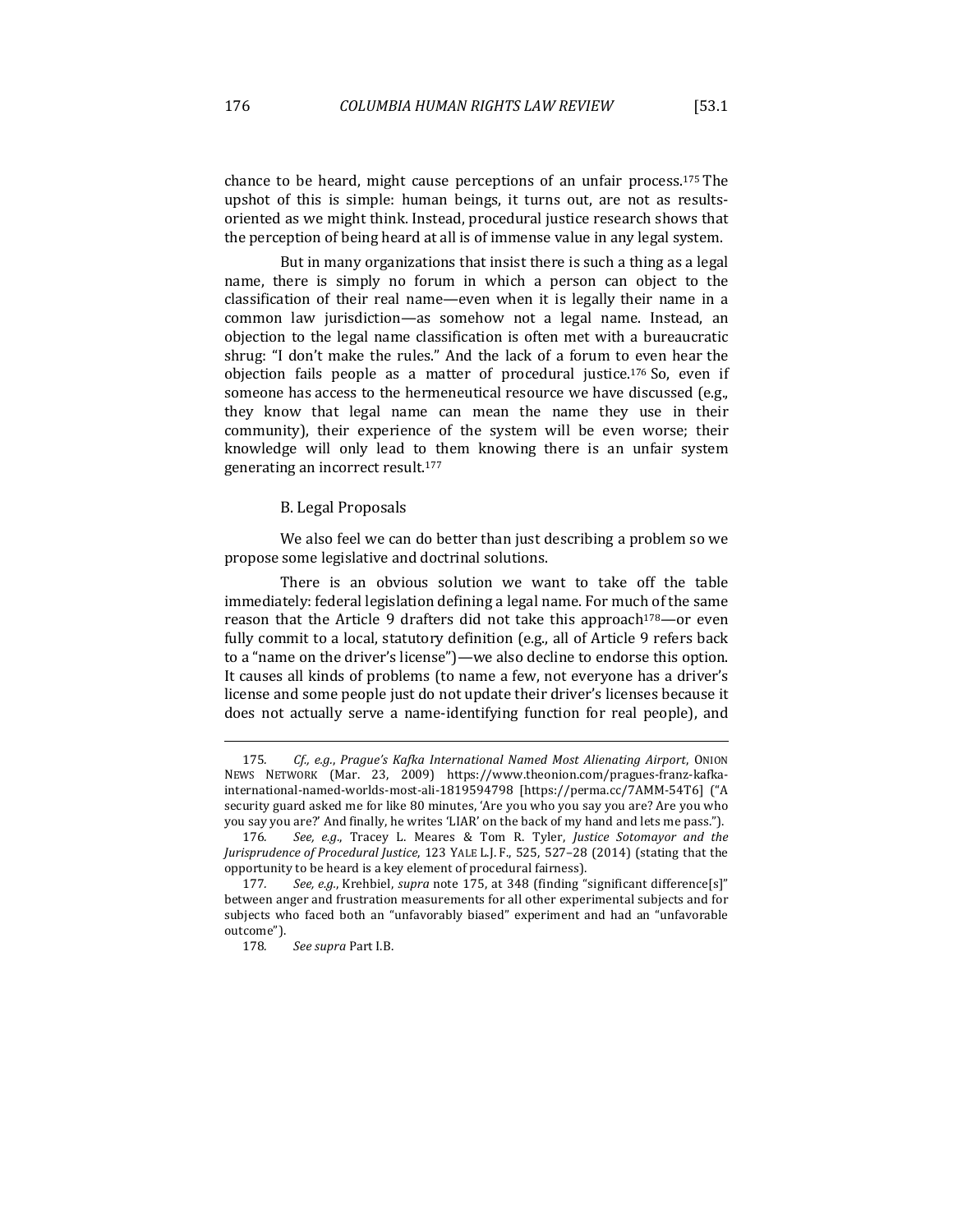does not really cash out with a corresponding increase in clarity. While it solves a lot of questions, it just raises more for people without a driver's license.

Beyond the pragmatic concerns, as we discussed above, there are many social functions served by a name. And fixing a person's name by federal fiat would only undermine those functions. In the first instance, suddenly, many (if not most) states would need to revise any number of existing databases and record keeping systems (unless, of course, the law did nothing meaningful at all). And many states have robust name-based law that would be deeply disrupted by the sudden imposition of a federal definition of a legal name. Local, well-settled use of names would suddenly need to grapple with a federal, preempting statute—and inevitably, that would lead to needless litigation. So, this change would cause lots of harm. In short: not a good idea.

By contrast, we think there are a few legislative approaches that work on a more local level. New York City's approach to names—at least in the official guidance the Commission on Human Rights has issued—is a useful model. The Commission on Human Rights Legal Enforcement has issued some of the most robust guidance in the nation on what discrimination on the basis of gender identity can include, particularly for names.<sup>179</sup> That guidance provides that people have a right to be referred to by their name of choice, unless otherwise provided by law:

> All people  $\dots$  have the right to use and have others use their name and pronouns regardless of whether they have identification in that name or have obtained a courtordered name change, except in very limited circumstances where certain federal, state, or local laws require otherwise . . . . 180

The guidance also clarifies that it violates anti-discrimination law to "[c]ondition[] a person's use of their name on obtaining a court-ordered name change or providing identification," noting as an example that entities "may not refuse to call a transgender man who introduces himself as Manuel by that name because his identification lists his name as Maribel."<sup>181</sup>

Call this the "unless otherwise provided by law" approach. Unless required to use something other than the name a person uses for themself,

<sup>179.</sup> N.Y.C. COMM'N ON HUM. RTS., *supra* note 20.

<sup>180</sup>*. Id.*; *see supra* Part III.1.

<sup>181.</sup> N.Y.C. COMM'N ON HUM. RTS., *supra* note 20.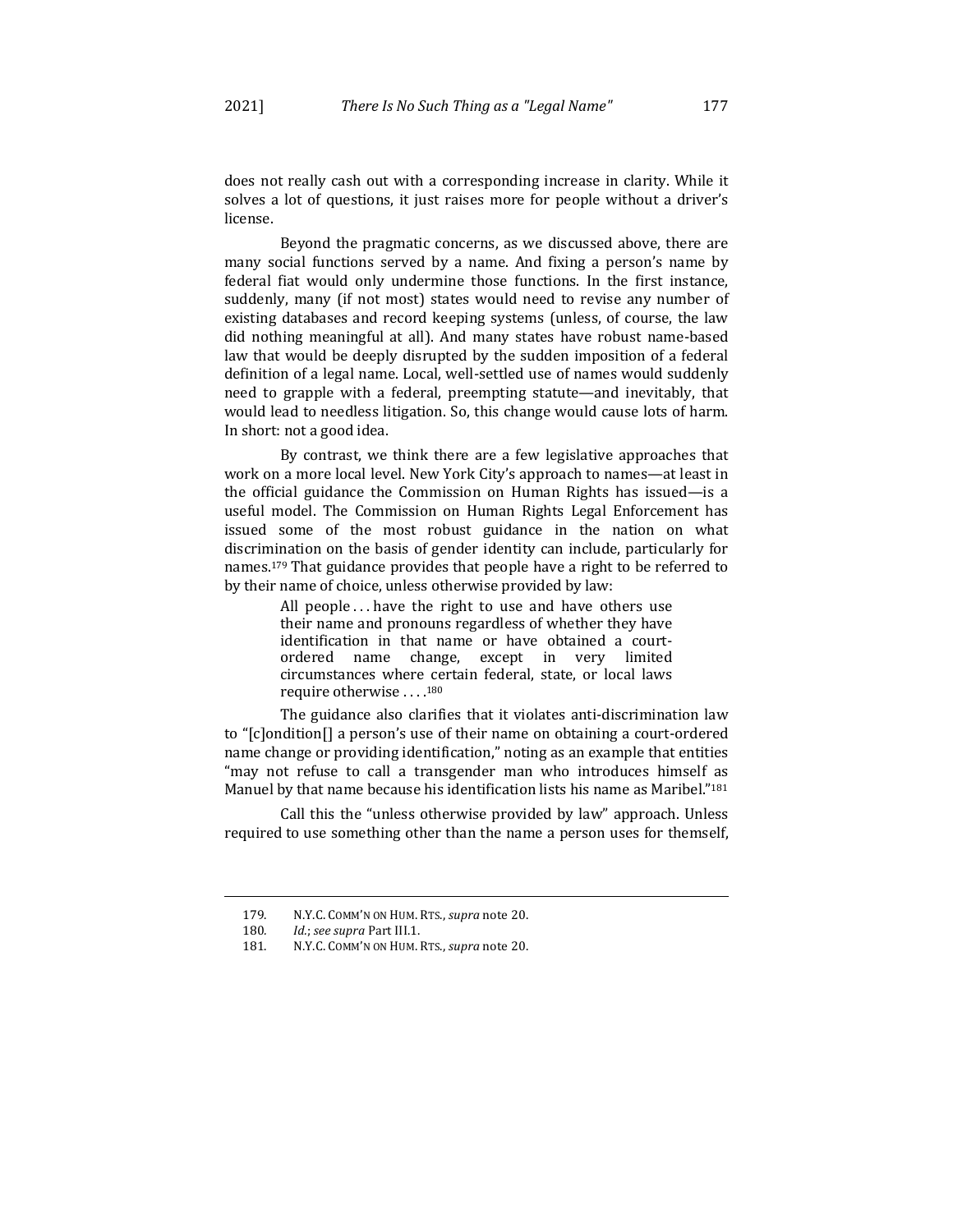entities must use that person's correct, common law name.<sup>182</sup> We think this approach starts from a good place, consistent with the common law understanding of names above.<sup>183</sup> And one important consequence of this approach is that businesses need to take more care with their electronic data systems-at least to avoid liability under laws like the ones we have described.

We also think this approach need not be—and would be weaker for being—tethered to anti-discrimination law. That is, while the model we are using is anti-discrimination law, the "because of  $\_\_\_\$ " approach most antidiscrimination statutes use is unnecessary here. And most importantly, might not capture all the cases beyond the obvious ones where, nonetheless, various harms are occurring. Put differently, while there might be reasons to cabin a broad workplace discrimination statute with "because of  $\Box$ " causation, those reasons are not as strong here: the common law has always provided that people's legal names include the name they actually use. Letting people choose for themselves which names they should be addressed by has little downside, and lots of benefit.

In short: this approach provides a robust right for people to be referred to by their real names and strong protections against the kinds of harms discussed above. But it also limits any administrative issues by allowing an "otherwise provided by law" escape hatch: if there is a *real* legal reason an organization needs to use a particular name, they may do so.<sup>184</sup> Thus, if a professor identifies with a name other than the name on their Social Security card, a university can use the name on a professor's Social

<sup>182</sup>*. Contra*  Rutgers University, *Name Change,*  https://scarlethub.rutgers.edu/ registrar/personal-information-updates/name-change/ [https://perma.cc/8LJJ-PMHA], ("The student's chosen/preferred name will be used in all university communications except where the use of the legal name is required by university business or legal need.") (emphasis added).

<sup>183.</sup> Indeed, another benefit of this approach is that it avoids very thorny choice of law questions that might apply, for example, to a person passing through New York City from a jurisdiction that has an applicable definition of "legal name." *Cf.* supra text accompanying note 88.

<sup>184.</sup> Florence Ashley also acknowledges this exception, while also emphasizing that such legal justifications are routinely overemphasized or, more often, raised without any basis in law (as we also suggest). See Florence Ashley, Recommendations for *Institutional and Governmental Management of Gender Information*, 44 N.Y.U. REV. L. & SOC. CHANGE 489, 491 (2021). While Ashley's focus is largely on gender markers, the same reasoning applies. Thus, Ashley's discussion of what they call "shadow files" and modular data storage applies here too: institutions are perfectly capable of segregating certain information for special uses, while using other information on a day-to-day basis. *Id.* at 516–18.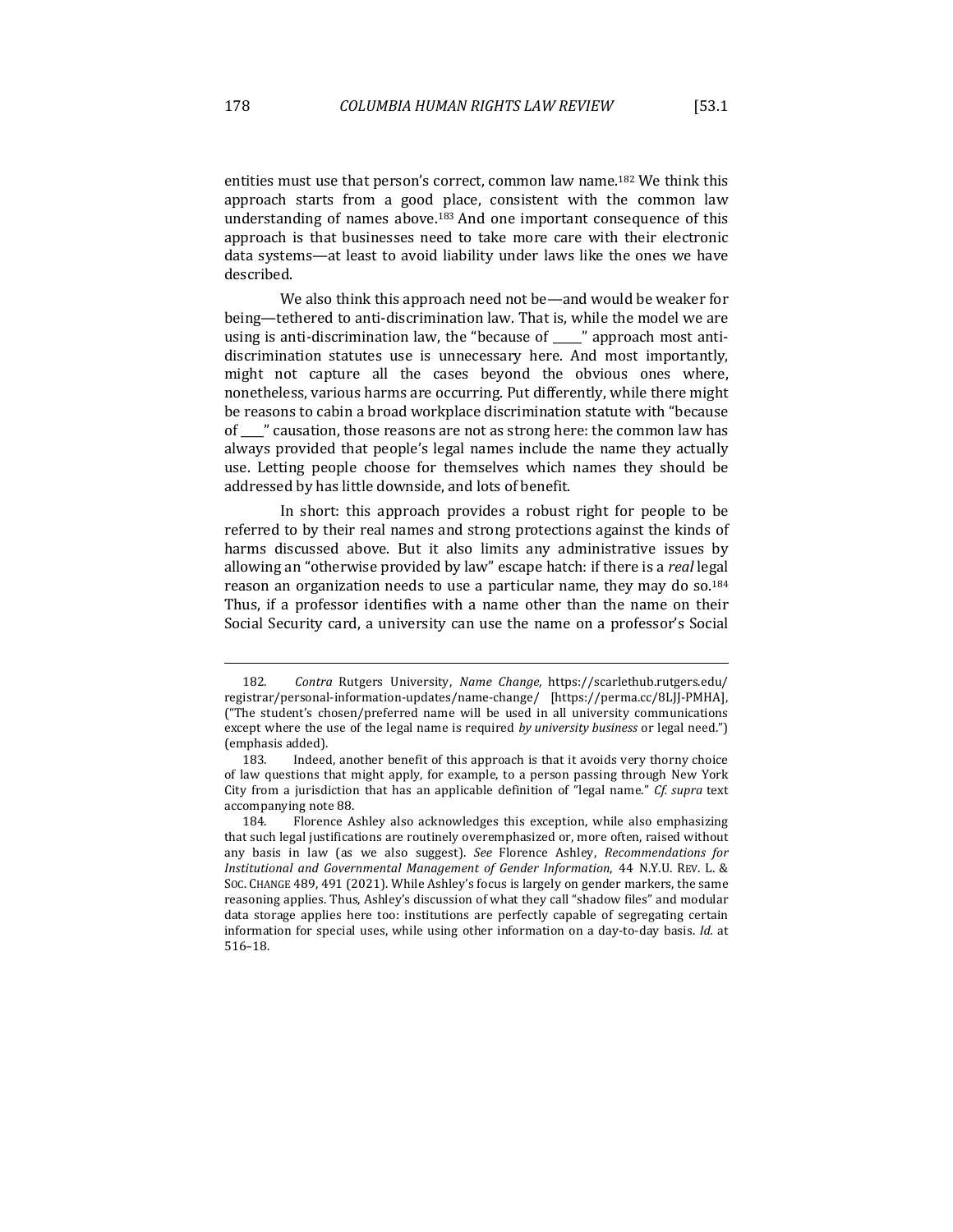Security card in issuing tax forms (since law requires that), but cannot push that name to the professor's students (since no law exists requiring a university to publish the professor's Social Security card name to students).

We also think that guidance on—and judicial interpretation of anti-discrimination law could directly address the delusion we have discussed here.<sup>185</sup> In jurisdictions where there is a common law right to change one's name, an (incorrect) insistence that the "name  $\dots$  with which a person self-identifies"<sup>186</sup> is not also their legal name has obvious, disparate effects along sex-based lines (specifically, with regard to trans status<sup>187</sup>), religion-based lines, and race-based lines. Thus, it would be entirely appropriate for agencies tasked with enforcing anti-discrimination laws to provide guidance on whether demanding a legal name, but refusing to accept what is unquestionably a legal name, consists of discriminationparticularly when that insistence causes all the harms we have outlined above.

Thus, we think local law adopting the "unless otherwise provided by law" model can and should be adopted—and will help in dispelling the delusion that there is one, clear object in the world picked out by the phrase "Legal Name." Similarly, while it does not require any legislative change, we think enforcement and administrative agencies could issue guidance clarifying that demanding a legal name when that concept conflicts with the actual state of the law itself amounts to discrimination on the basis of sex (or, for reasons discussed in the immigration section above, race or national origin). And while these changes alone might not wake us from this delusion, combined with an increased awareness that a legal name does mean the name a person uses from day to day, they might move us closer to the end of the dream.

## **CONCLUSION**

So, we have moved from a widespread mistake of law and a broad philosophical assertion to a few wonky little legal proposals. One might accuse us of ending on a rather quiet note, but those proposals are just a starting point. They are not the end of the story here. Similarly, we do not

<sup>185.</sup> See, e.g., N.Y.C. COMM'N ON HUM. RTS., supra note 20.

<sup>186</sup>*. Id.*

<sup>187.</sup> Or, perhaps better put, with regard to gender modality. See Florence Ashley, 'Trans' Is My Gender Modality: A Modest Terminological Proposal, in TRANS BODIES, TRANS SELVES (Laura Erickson-Schroth ed., forthcoming 2021). See generally Bostock v. Clayton Cnty., 140 S. Ct. 1731 (2020).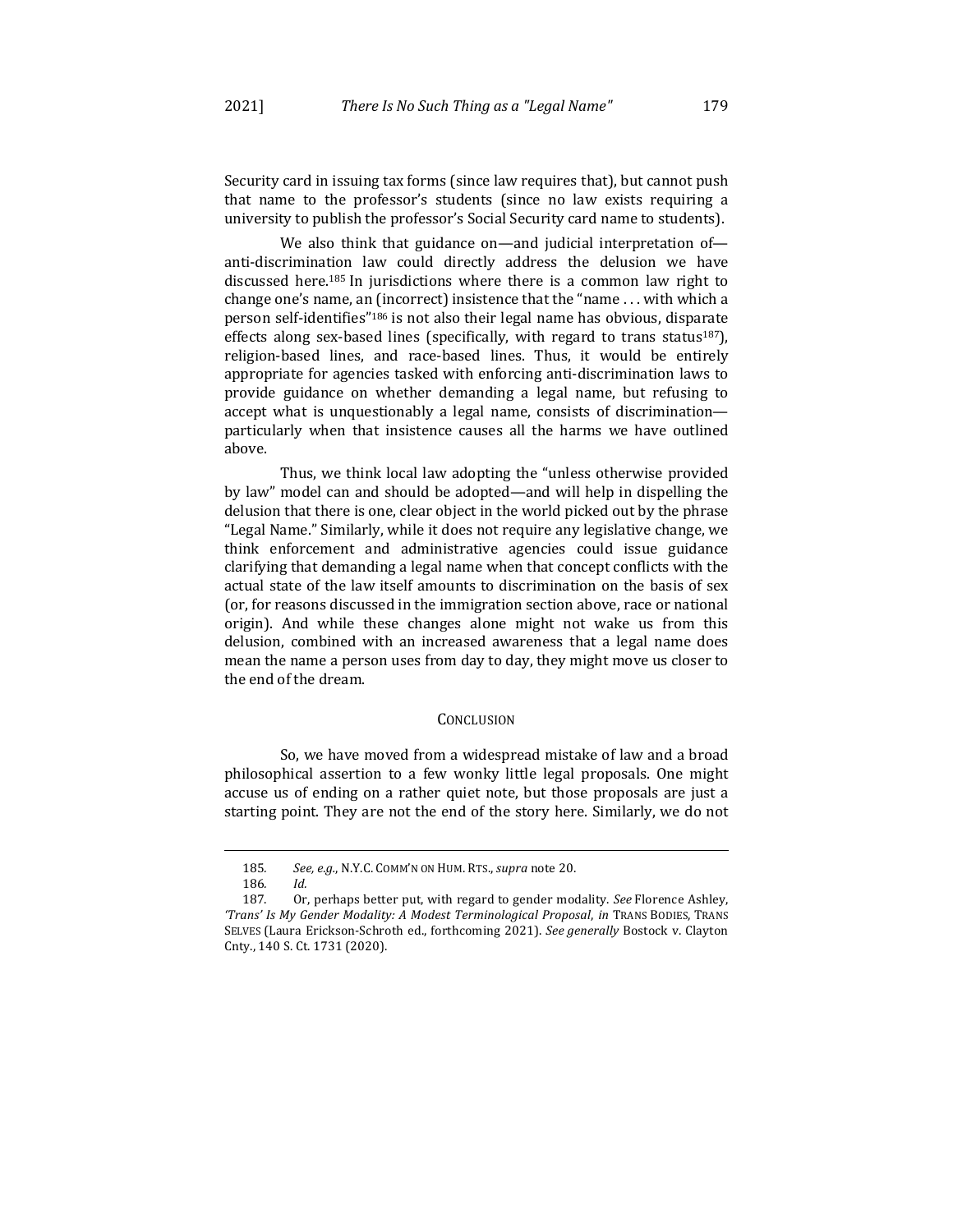think we have solved every issue that the legal name delusion creates. And if you are reading this article cover to cover (and thus reading this modest conclusion), you are very likely already on board with our project. Thus, concluding here, we do not imagine we are telling you anything you do not know.

But, let us say one last time, as we have quoted others at the start of every section saying: there is no (one) such thing as a legal name. And maybe if we keep saying so, more people will awaken from this strange, shared delusion.

# APPENDIX I: STATES THAT HAVE SPECIFICALLY ABROGATED COMMON LAW NAME **CHANGES**

**Hawaii**: Haw. Rev. Stat.  $\S$  574-5(a) ("It shall be unlawful to change any name adopted or conferred under this chapter, *except* . . . .") (emphasis added).

**Illinois**: 735 ILCS 5/21-105 ("Common law name changes adopted in this State on or after  $\lceil \text{uly 1}, \text{ 2010} \rceil$  are invalid."). For prior rule, see Parmelee v. Raymond, 43 Ill. App. 609, 610 (1892) (finding "that a party is known by one name as well as another is a good replication to a plea of misnomer"); Graham v. Eiszner, 28 Ill. App. 269, 273 (1888) (finding "any person may adopt any name, style or signature over which he may transact business and issue negotiable paper and execute contracts, wholly different from his own name, and may sue and be sued by such name, style or signature"); *see also* Azeez v. Fairman, 795 F.2d 1296, 1301 (7th Cir. 1986) (acknowledging the broader common law right, but granting qualified immunity to prison officials who violated that right, and questioning the availability of that right in prisons).

**Louisiana**: *See*  Names, La. Op. Att'y Gen. 963, 964–65 (1942) (noting that Louisiana law's heritage is from code law, not common law).

**Maine**: *In re* Reben, 342 A.2d 688, 694–95 (Me. 1975) ("Our own original statute was intended to bring the ancient principles into consonance with modern needs .... The common law method which would serve no further purpose was superseded.").

**Oklahoma**: Okla. Stat. tit. 12, § 1637 (1993) ("[N]o natural person in this state may change his or her name *except as provided* . . . .") (emphasis added).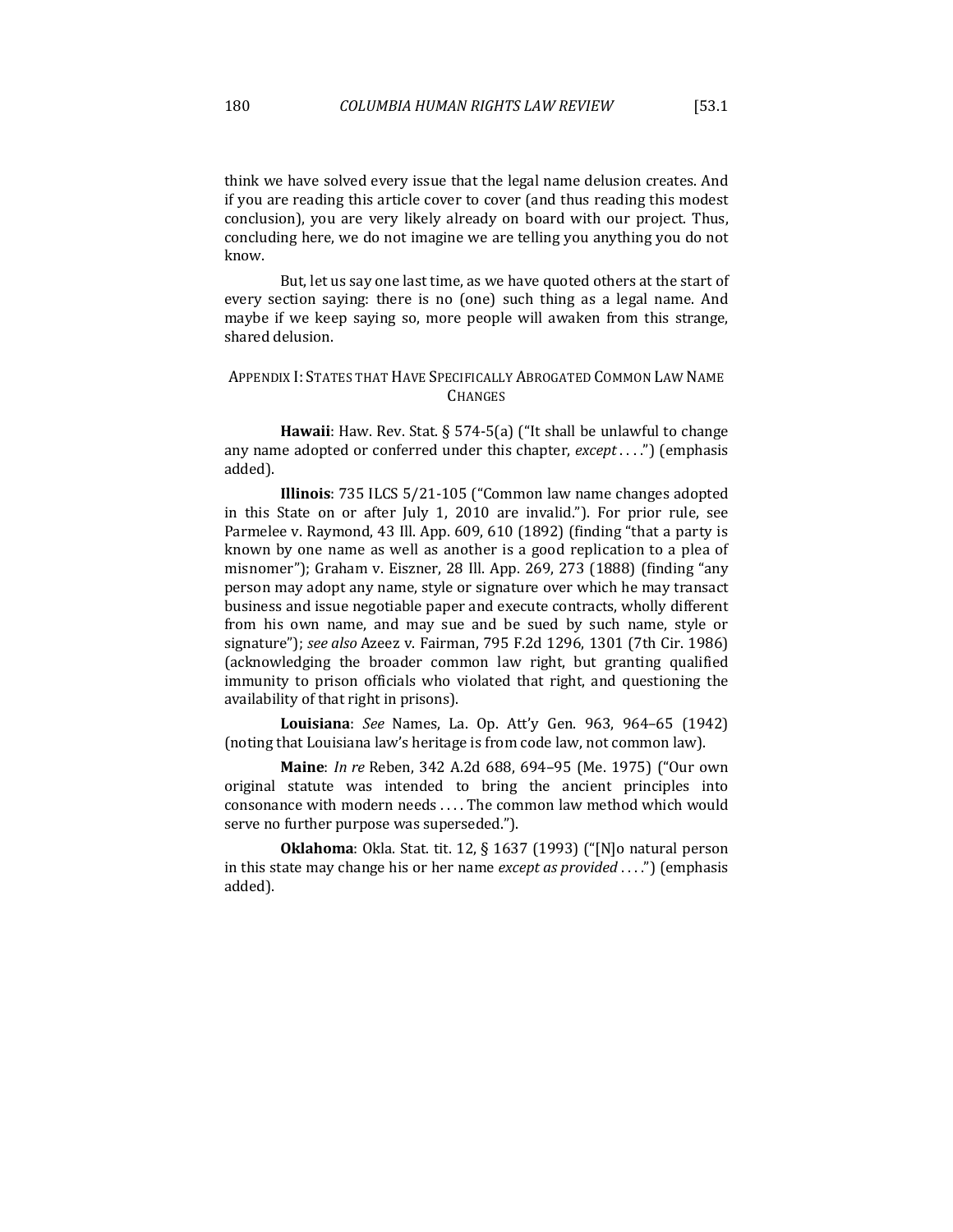# APPENDIX II: STATES WHERE COMMON LAW NAME CHANGES ARE STILL EFFECTIVE

**Alabama**: State v. Taylor, 415 So. 2d 1043, 1046 (Ala. 1982) (finding that women's married names legally became their names under the common law rule by use, and requiring the state to register them to vote under those names); see also Ala. Clay Prods. Co. v. Mathews, 220 Ala. 549, 552 (1930) ("Where it is not done for a fraudulent purpose and in the absence of statutory restriction, one may lawfully change his name without resort to legal proceedings, and for all purposes [the] name thus assumed will constitute his legal name just as much as if he had borne it from birth"). *But see* Comer v. Jackson, 50 Ala. 384, 387 (1874) ("[A] party may not change his name without a proper proceeding in court") (noting that Kushner categorizes Alabama as not applying a common law rule, while observing that she could not find a case verifying *Comer* was still good law).

**Arizona:** Malone v. Sullivan, 124 Ariz. 469, 470 (1980) (Arizona's name change "statute is in aid of the common law rule that absent fraud or improper motive, a person may adopt any name he or she wishes."); see also Laks v. Laks, 25 Ariz. App. 58, 60 (1975) ("One may lawfully change his name without resort to any legal proceedings"); *In re* Cortez, 247 Ariz. 534, 536 (Ct. App. 2019) (applying *Malone*, and further noting "the statute does not permit the superior court to deny a person's name-change request only because the person wants the new name to reflect a gender transition.")

**Arkansas:** Clinton v. Morrow, 247 S.W.2d 1015, 1018 (Ark. 1952) (" $[$ The Arkansas name change] statute does not destroy or modify the common law right to change one's name and should be considered as in aid of, and supplementary to, such right."); Walker v. Jackson, 391 F. Supp. 1395, 1402 (E.D. Ark. 1975) ("Arkansas recognizes another common law rule that in the absence of fraud a person can change his name at will."); *cf.* McCullough v. Henderson,  $804$  S.W.3d  $368$ ,  $369$  (Ark. 1991) (holding that the last name of a child's father must be entered on the birth certificate but that the chancellor had common law discretion to determine the child's surname).

**California:** Cal. Code Civ. P. § 1279.5 ("[T]his title does not abrogate the common law right of a person to change his or her name"); *In re* Ross, 67 P.2d 94, 95 (Cal. 1937) ("The common law recognizes the right to change one's personal name without the necessity of legal proceedings, and the purpose of the statutory procedure is simply to have, wherever possible, a record of the change."); see also In re Forchion, 130 Cal. Rptr. 3d 690, 706 (Cal. Ct. App. 2011) (same); *In re* Arnett, 56 Cal. Rptr. 3d 1, 3 n.3 (Cal. Ct. App. 2007) (same).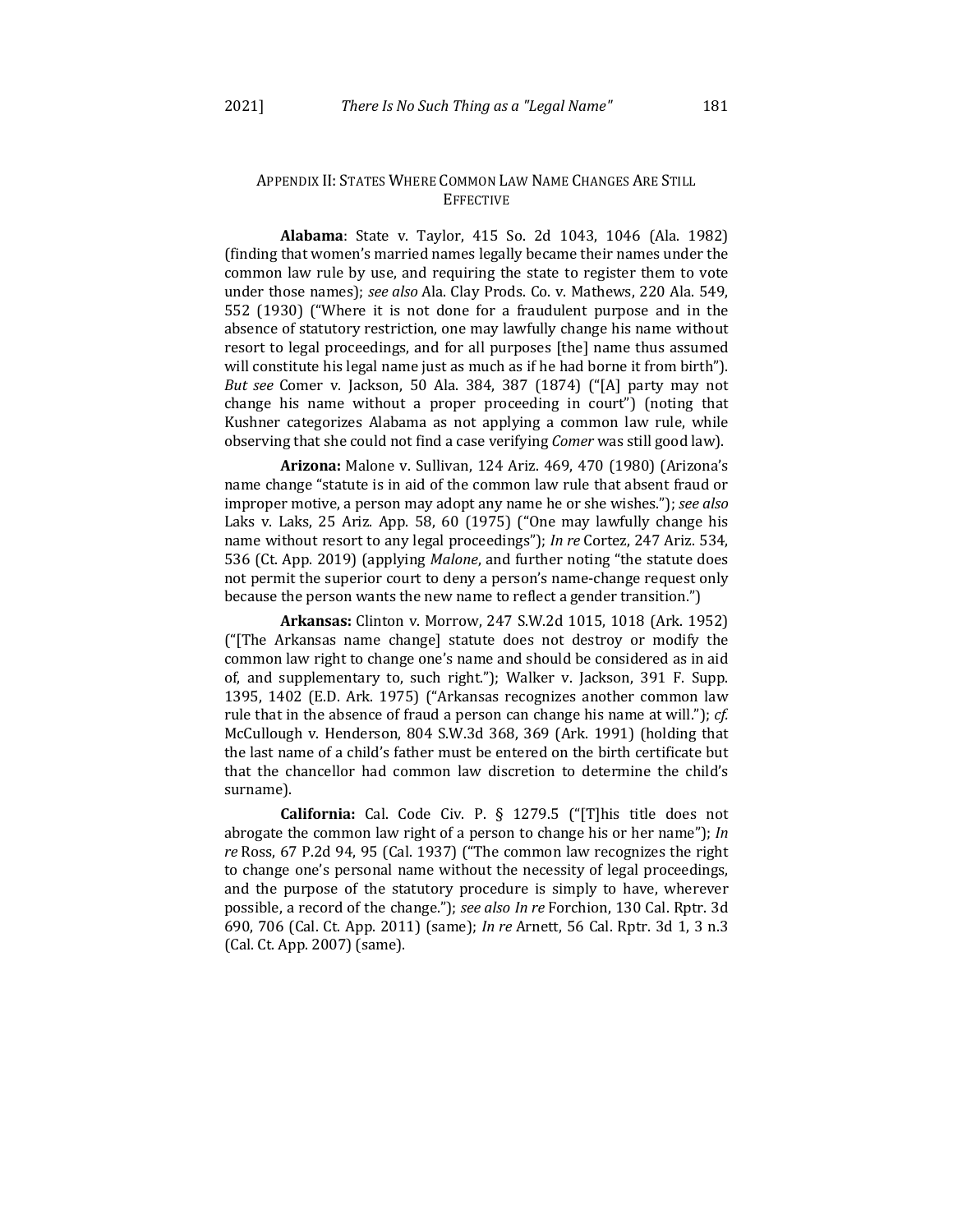**Colorado:** *In re* Marriage of Nguyen, 684 P.2d 258, 260 (Colo. App. 1983) ("The procedure for change of name set forth under  $\S$ § 13-15-101, et seq., C.R.S. 1973, is in addition to, not in exclusion of, the common law method for change of name."); see also Hamman v. Cnty. Ct. in & for Cnty. of Jefferson, 753 P.2d 743, 746 (Colo. 1988) (citing Nguyen with approval).

**Connecticut:** Custer v. Bonadies, 318 A.2d 639, 640 (Conn. Super. Ct. 1974) ("Connecticut has adopted [the common law] rule, which operates independently of any court order and even though there is a statutory procedure for effecting a change of name.") (citing Don v. Don, 142 Conn. 309, 312, 114 A.2d 203, 204 (Conn. 1955) ("[I]ndependently of any court order, a person is free to adopt and use any name he sees fit")); see also Pease v. Pease, 35 Conn. 131, 155 (1868) (holding that a Shaker community had entered into a contract using the name of one of its trustees).

Delaware: Degerberg v. McCormick, 184 A.2d 468, 469 (Del. Ct. 1962) ("S catures [that authorize judicial proceedings to change a name] are universally held not to affect the common law right."); Masjid Muhammad-D.C.C. v. Keve, 479 F. Supp. 1311, 1322 n.13 (D. Del. 1979) ("The Delaware courts have held that even without pursuing the statutory procedure for a change of name, there exists a common law right to change one's name without court process."); *see also In re* Marley, 1996 Del. Super. LEXIS 192, at \*6 (Del. Super. Ct. May 16, 1996) ("The Court has found that the Delaware statute merely provides a means for memorializing a common law right.").

Florida: Jordan v. Robinson, 39 So. 3d 416, 418 (Fla. Dist. Ct. App.  $2010$ ) (noting name change statute is a "codification of this common law right intended primarily to aid the individual's right to a name change at will, giving the advantage of a public record to document the change") (quoting Isom v. Cir. Ct. of the Tenth Jud. Cir.,  $437$  So. 2d  $732$ ,  $733$  (Fla. Dist. Ct. App. 1983)) (alterations adopted); *see also* Reddick v. State, 5 So. 704, 706 (Fla. 1889) (allowing the jury in a murder trial to resolve the question of the victim's name).

**Georgia:** *In re* Feldhaus, 796 S.E.2d 316, 318 (Ga. Ct. App. 2017) ("The Supreme Court of Georgia  $\dots$  held  $\dots$  that 'in the absence of a statute or judicial adjudication to the contrary ... nothing in the law prohibit[s] a person from taking or assuming another name, so long as he does not assume a name for the purpose of defrauding other persons through a mistake of identity."") (quoting Fulghum v. Paul, 192 S.E.2d 376, 377 (Ga. 1972)); *see also* 1975 Ga. AG LEXIS 50, at \*1 (1975) ("[I]t is [the Georgia Attorney General's] official opinion that a married woman's surname is that of her husband but that she may change her name for all legal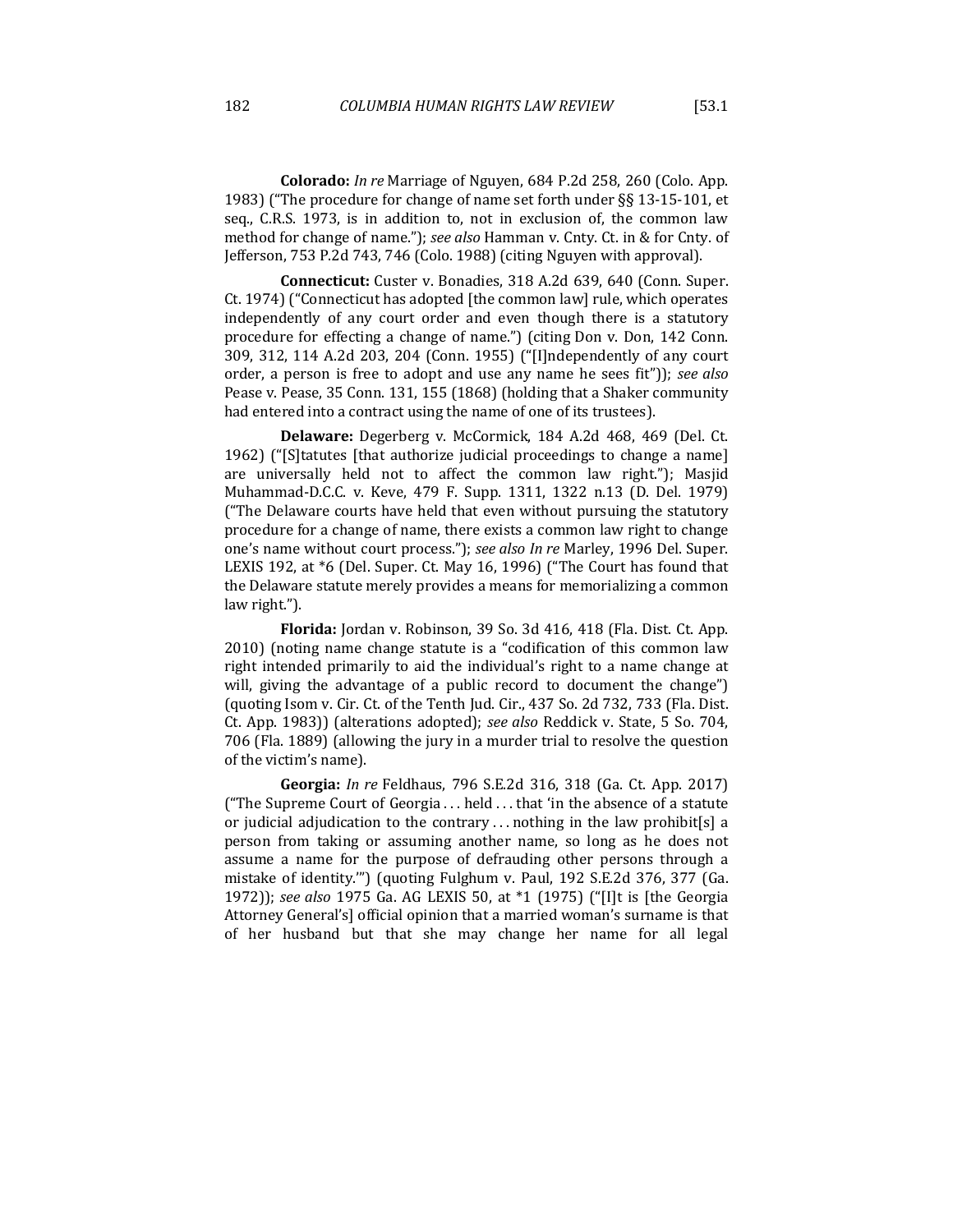$p$ urposes...by judicial decree or by consistent usage of another name without resort to judicial proceedings.").

**Idaho**: Idaho Code § 73-116 ("The common law of England, so far as it is not repugnant to, or inconsistent with, the constitution or laws of the United States, in all cases not provided for in these compiled laws, is the rule of decision in all courts of this state"); Idaho Code § 7-802 (specifying the procedure for changing names, but only applying to "applications for change of names").

Indiana: Leone v. Comm'r, Ind. Bureau of Motor Vehicles, 933 N.E.2d 1244, 1253 (Ind. 2010) ("All states have enacted similar statutes [providing a name change procedure], and all but two have concluded that they do not abrogate but instead supplement the common law."); see also In *re* Name Change of Jane Doe, 148 N.E.3d 1147, 1151 (Ind. Ct. App. 2020) ("At common law, a natural person has long been permitted to change his or her name without resort to any legal proceedings, as long as the name change does not interfere with the rights of others and is not done for a fraudulent purpose."); *In re* Name Change of Resnover, 979 N.E.2d 668, 672 (Ind. Ct. App. 2012) ("[T]he very nature of the name change means that it can be effected without court approval").

**Iowa**: Loser v. Plainfield Sav. Bank, 149 Iowa 672, 677 (1910) ("[T]here is no such thing as a 'legal name' ... in the sense that he may not lawfully adopt or acquire another, and lawfully do business under the substituted appellation. In the absence of any restrictive statute, it is the common law right of a person to change his name, or he may by general usage or habit acquire a name ...."); see also In re Staros, 280 N.W.2d 409, 411 (Iowa 1979) (making an exception for minors).

**Kansas:** *In re* Clark, 450 P.3d 830, 834 (Kan. Ct. App. 2019) ("The statutory name change provisions are intended as aids and affirmations of the common law rule and not as an abrogation or substitution for the informal procedure.") (quotation marks omitted); *In re* Morehead, 706 P.2d 480, 482 (Kan. Ct. App. 1985) ("A minor may file a petition, through a next friend, to obtain a name change and there is no legal impediment to a grant of the requested change."); see also Clark v. Clark, 19 Kan. 522, 524-25 (1878) (affirming that a married woman referred to by her community under her assumed name could bring an action under said assumed name).

**Kentucky:** Leadingham v. Smith, 56 S.W.3d 420, 425 (Ky. Ct. App.  $2001$ ) ("The flexibility in naming practices ... goes a long way in explaining why this jurisdiction recognizes the common law right of any person to informally change their name by public declaration. Kentucky Revised Statutes Chapter 401 is not intended to abrogate the common law, but merely to insure [*sic*] that a permanent record is made ....") (alteration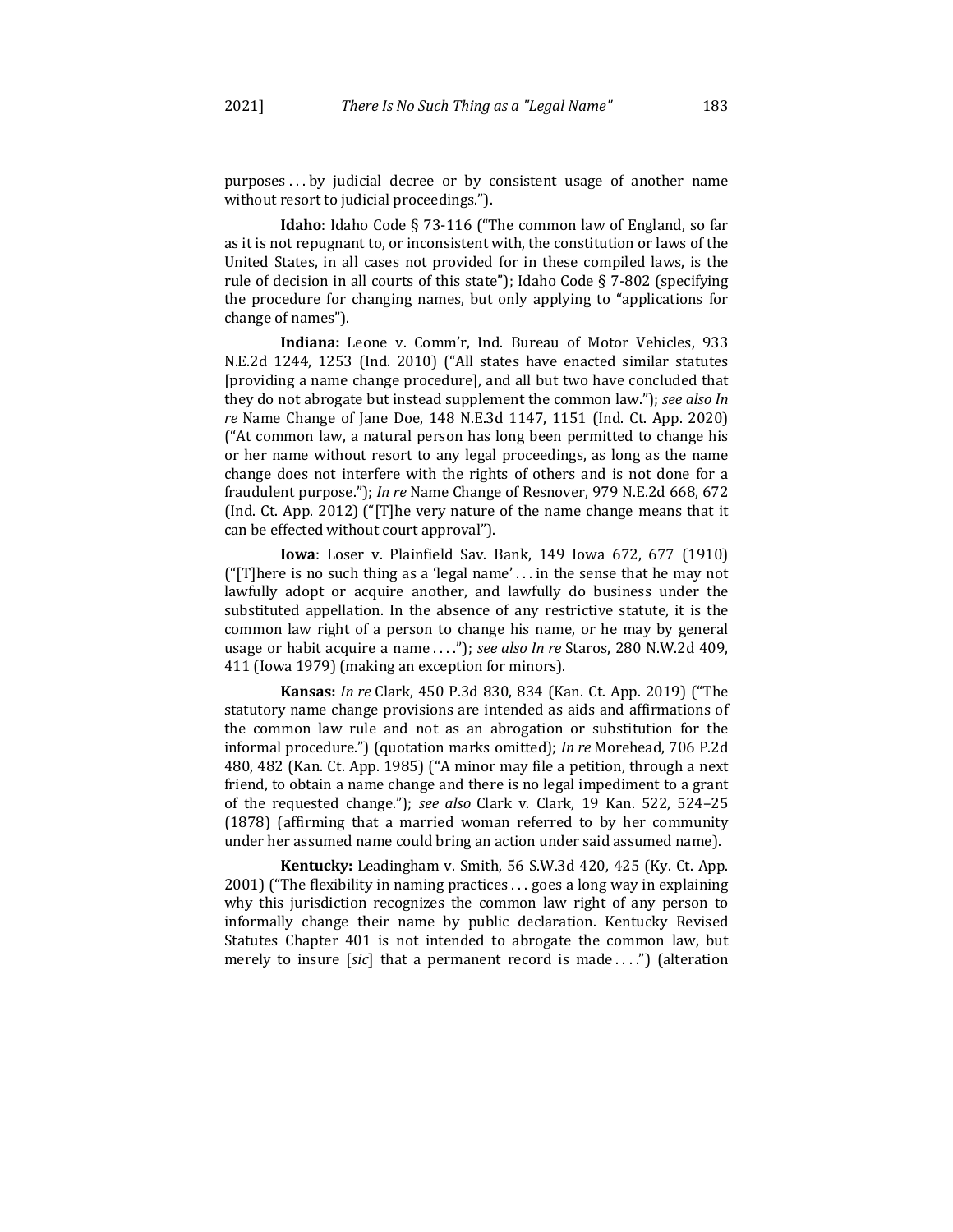adopted); see also Burke v. Hammonds, 586 S.W.2d 307, 308-09 (Ky. Ct. App. 1979) (allowing a court to enjoin a divorced mother from changing the names of her children if "the court finds that it is in the 'best interest' of the child").

**Maryland:** Schroeder v. Broadfoot, 790 A.2d 773, 778 (Md. Ct.) Spec. App. 2002) ("Maryland follows the common law of names, that in the absence of a statute to the contrary, a person may take and use any name he wants."); Stuart v. Bd. of Supervisors, 295 A.2d 223, 226–27 (Md. 1972) (reiterating the same principle).

Massachusetts: Commonwealth v. Clark, 846 N.E.2d 765, 620, 626 (Mass. 2006) ("At common law a person may change his name at will, without resort to legal proceedings, by merely adopting another name, provided that this is done for an honest purpose.") (alteration adopted) (quoting *In re* Merolevitz, 70 N.E.2d 249, 250 (Mass. 1946)); see also Mass. Gen. Laws ch. 151B,  $\S$  4(15) (2018) (making it unlawful for an employer to require an employee to use any surname other than the one by which the employee is generally known).

**Michigan:** *In re* Warshefski, 951 N.W.2d 90, 94 (Mich. Ct. App. 2020) ("Under the common law, an individual may adopt any name he or she wishes, without resort to any court or legal proceeding, provided it is not done for fraudulent purposes."); see also Hommel v. Devinney, 39 Mich. 522, 524 (1878) (accepted the use of a nickname for the purposes of the transfer of land); Piotrowski v. Piotrowski, 247 N.W.2d 354, 355 (Mich. Ct. App. 1976) (supporting a divorced individual's ability to revert to their unmarried surname without interference from the court).

**Minnesota:** *In re* Dengler, 287 N.W.2d 637, 639 n.1 (Minn. 1979) ("It is well settled that at common law a person may change his name at will ... by merely adopting another name .... In jurisdictions where this subject has been regulated by statute it has generally been held that such legislation is merely in aid of the common law and does not abrogate it.") (alterations adopted) (quoting In re Merolevitz, 70 N.E.2d 249, 250 (Mass. 1946)).

**Mississippi:** Coplin v. Woodmen of the World, 62 So. 7, 9 (Miss. 1913) ("At common law a man could change his name, in good faith, and for an honest purpose, and adopt a new one, by which he could be generally recognized."); see also Marshall v. Marshall, 93 So. 2d 822, 827 (Miss. 1957) ("We fully realize  $\dots$  that at common law any person of mature years can voluntarily change his name without the necessity of a statute such as we have in Mississippi, provided the change is not for a fraudulent purpose and does not interfere with the rights of others.").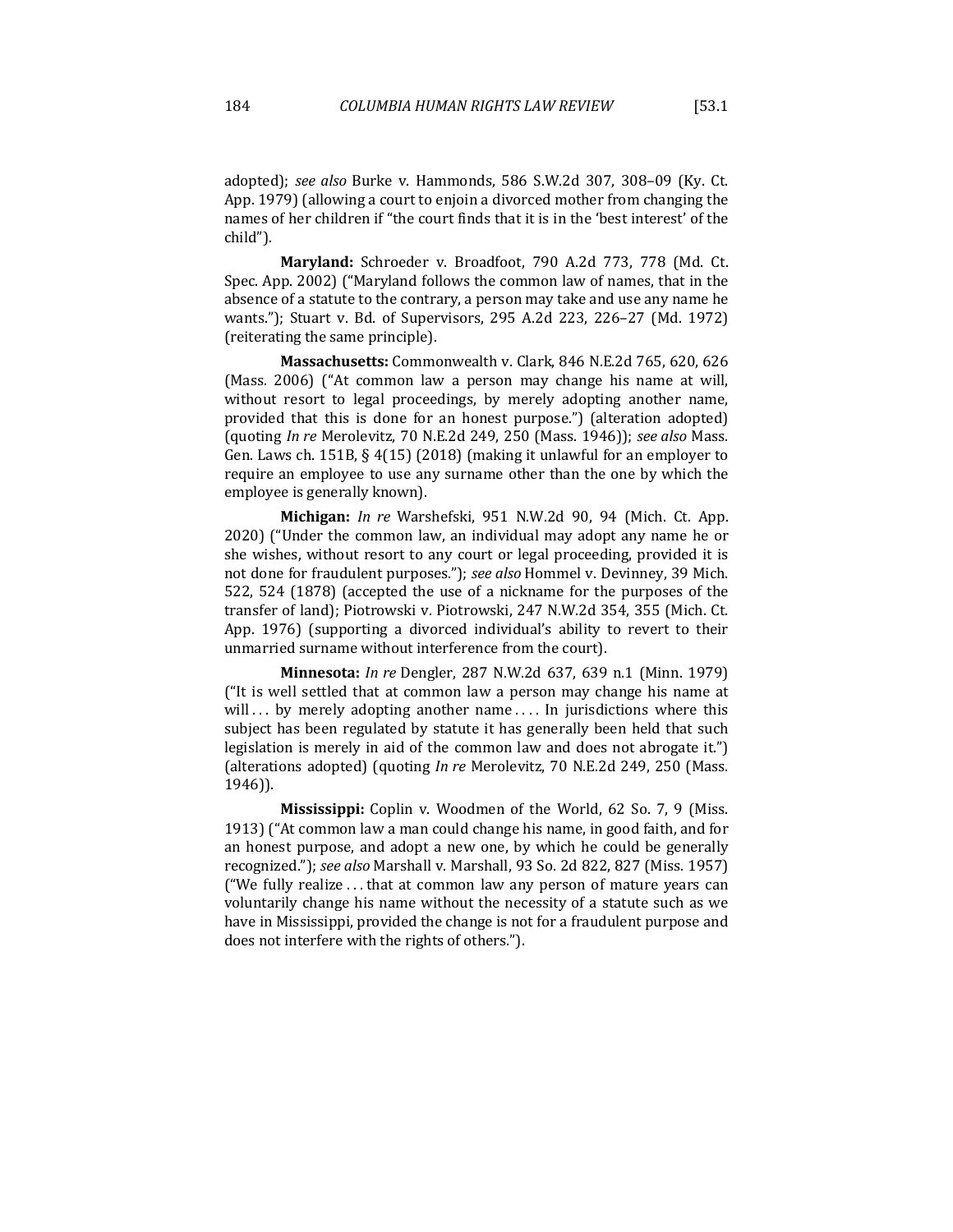**Missouri:** Hosmer v. Hosmer, 611 S.W.2d 32, 37-38 (Mo. Ct. App. 1980) ("[Section] 527.270, dealing with the procedure for change of name, does not abrogate and merely supplements the common law method of change of name  $\dots$ . The proudest patronymic in the land is available to the lowliest individual, and this without anyone's permission. A person may adopt what name he pleases.") (citations omitted).

**Montana:** Workman v. Olszewski (*In re* J.C.O.), 993 P.2d. 667, 668 (Mont. 1999) (" $[A]$ t common law, a person could adopt any surname he might choose so long as the change was not made for fraudulent purposes.") (quoting Firman v. Firman,  $610$  P.2d 178, 181 (Mont. 1980)); see also MONT. CODE ANN. § 1-1-109 (adopting the common law of England).

**Nebraska:** Simmons v. O'Brien, 272 N.W.2d 273, 274 (Neb. 1978) ("Change of name statutes do not abrogate or supersede the common law but affirm the common law right and afford an additional method by which name change may be effected as a matter of public record."); NEB. REV. STAT. ANN. § 60a-4, 120(2) (LexisNexis 2021) (anticipating explicitly that a person might change their name with a "common law name change").

**Nevada:** United States v. McKay, 2 F.2d 257, 259 (D. Nev. 1924) ("Under the common law a man can change his name at will  $\dots$  he may sue and be sued by such adopted name, and will be bound by any contract into which he enters in his adopted name. This is true in the absence of a restrictive statute ...."). Note that a 2011 federal appellate decision did not fully reach the question but did identify a limit on the common law right in Nevada. Fayer v. Vaughn, 649 F.3d 1061, 1064 n.3 (9th Cir. 2011).

New Hampshire: Moskowitz v. Moskowitz, 385 A.2d 120, 122 (N.H. 1978) ("In the absence of statutory restrictions, one may lawfully change his name at will without resort to any legal proceedings if the change is not made for a fraudulent, criminal, or wrongful purpose.").

**New Jersey**: Matter of Eck, 584 A.2d 859, 860 (N.J. Super. Ct. App. Div. 1991) ("At common law, any adult or emancipated person is free to adopt any name, except for a fraudulent, criminal or other illegitimate purpose. The name change statute is remedial legislation establishing a method of judicial recordation of name changes. It is to be construed consistently with and not in derogation of the common law.") (cleaned up); *see also In re* Zhan, 424 N.J. Super. 231, 235 (App. Div. 2012) (same).

**New Mexico:** *In re Mokiligon,* 106 P.3d 584, 587 (N.M. Ct. App. 2004) (allowing a name change to "Variable"); Variable for Change of Name v. Nash, 190 P.3d 354, 356 (N.M. Ct. App. 2008) (denying another name change for the same person from the previous case who sought to change name to "Fuck Censorship!" and acknowledging that "Petitioner has a right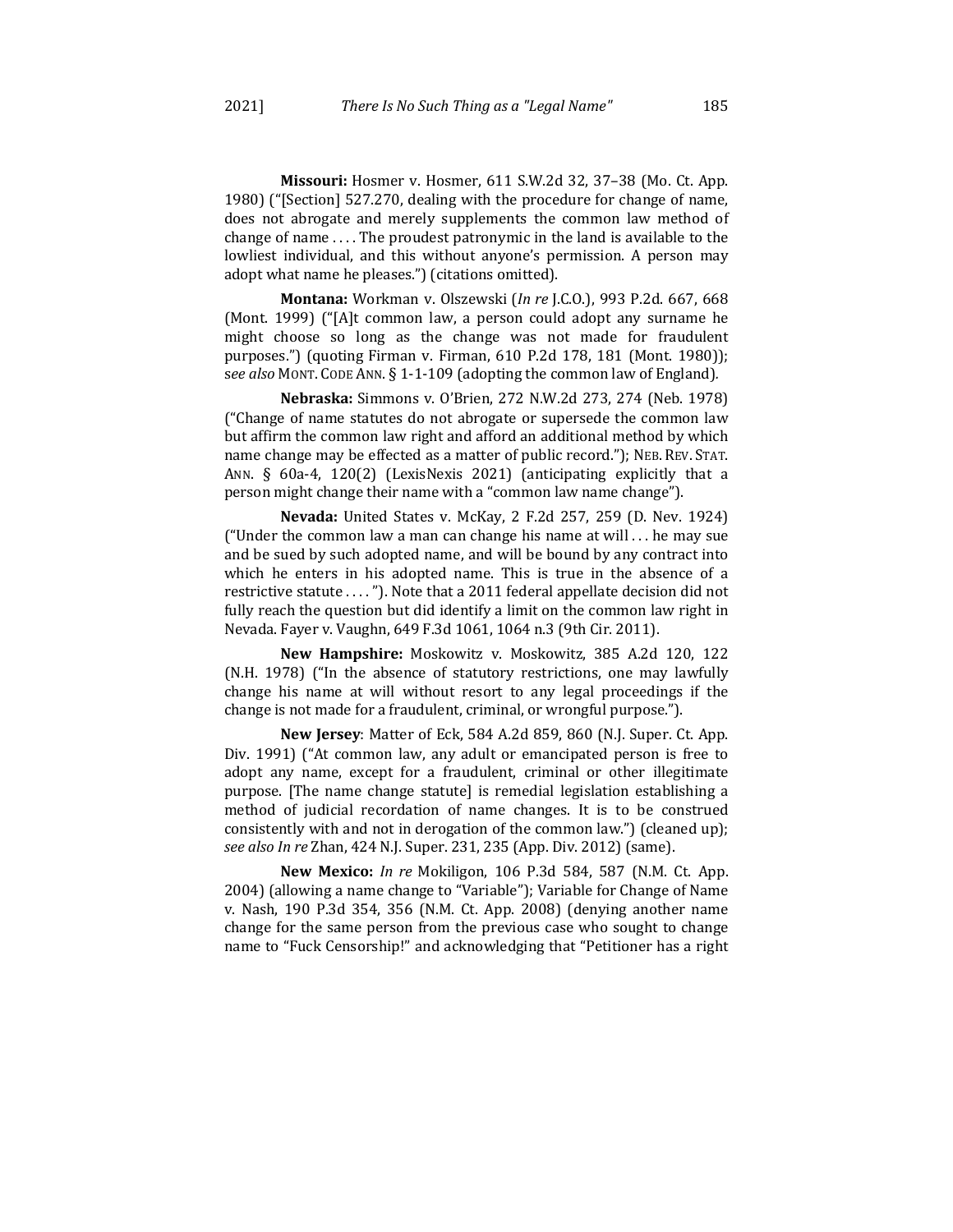under the common law to assume any name that he wants so long as no fraud or misrepresentation is involved").

**New York**: Smith v. U.S. Cas. Co., 90 N.E. 947, 948 (N.Y. 1910) ("At common law a man can change his name in good faith and for an honest purpose, by adopting a new one and for many years transacting his business and holding himself out to his friends and acquaintances thereunder, with their acquiescence and recognition"); *see also* Matter of Jones, 49 N.Y.S.3d 300, 300–01 (N.Y. App. Div. 2017) (stating that under the common law, an individual may change their name, although the common law "assumes a freedom of action not necessarily available to a prison inmate"); Matter of Golden, 867 N.Y.S.2d 767, 768 (N.Y. App. Div. 2008) ("Both the common law and statutory procedures exist side by side supplementing each other") (cleaned up); *In re* Halligan, 361 N.Y.S.2d 458, 459 (N.Y. App. Div. 1974) ("Under the common law a person may change his or her name at will so long as there is no fraud, misrepresentation or interference with the rights of others.").

**North Carolina:** Hunt v. Collinsworth, 2019 N.C. App. LEXIS 110, at \*2, \*n.1 (N.C. Ct. App. 2019) (finding that the trial court's application of *res judicata* to a prior denial of a name change petition "would obstruct a minor child's and parents' common law rights to file a subsequent unanimous application to change the name of a minor child" and noting that "[a]t common law, a person could change one's name at will without court documents"); see also Santronics, Inc. v. Core Indus., 1:93CV00237, 1995 U.S. Dist. LEXIS 4137, at \*34 (M.D.N.C. Feb. 24, 1995) ("[I]n North Carolina, a name can be changed through a statutory procedure or according to the common law.").

**North Dakota:** *In re Mees*, 465 N.W.2d 172, 174 (N.D. 1991) (Levine, J., concurring) ("Our name-change statute is not exclusive but instead supplements the common law. At common law, one has a general right to change one's name, absent a fraudulent purpose ....") (citations omitted); see also In re Dengler, 246 N.W.2d 758, 763 (N.D. 1976) (same).

**Ohio:** Bobo v. Jewell, 528 N.E.2d 180, 184 (Ohio 1988) ("In Ohio, names may be changed either by resorting to a judicial proceeding or by the common law method of simply adopting a new name, so long as the change is not made for fraudulent purposes."); Pierce v. Brushart, 92 N.E.2d 4, 8 (Ohio 1950) ("It is universally recognized that a person may adopt any name he may choose so long as such change is not made for fraudulent purposes."); see also In re H.C.W., 123 N.E.3d 1048, 1051 (Ohio Ct. App. 2019) (citing *Bobo* and *Pierce* for the propositions above, and reversing denial of a trans child's name change petition).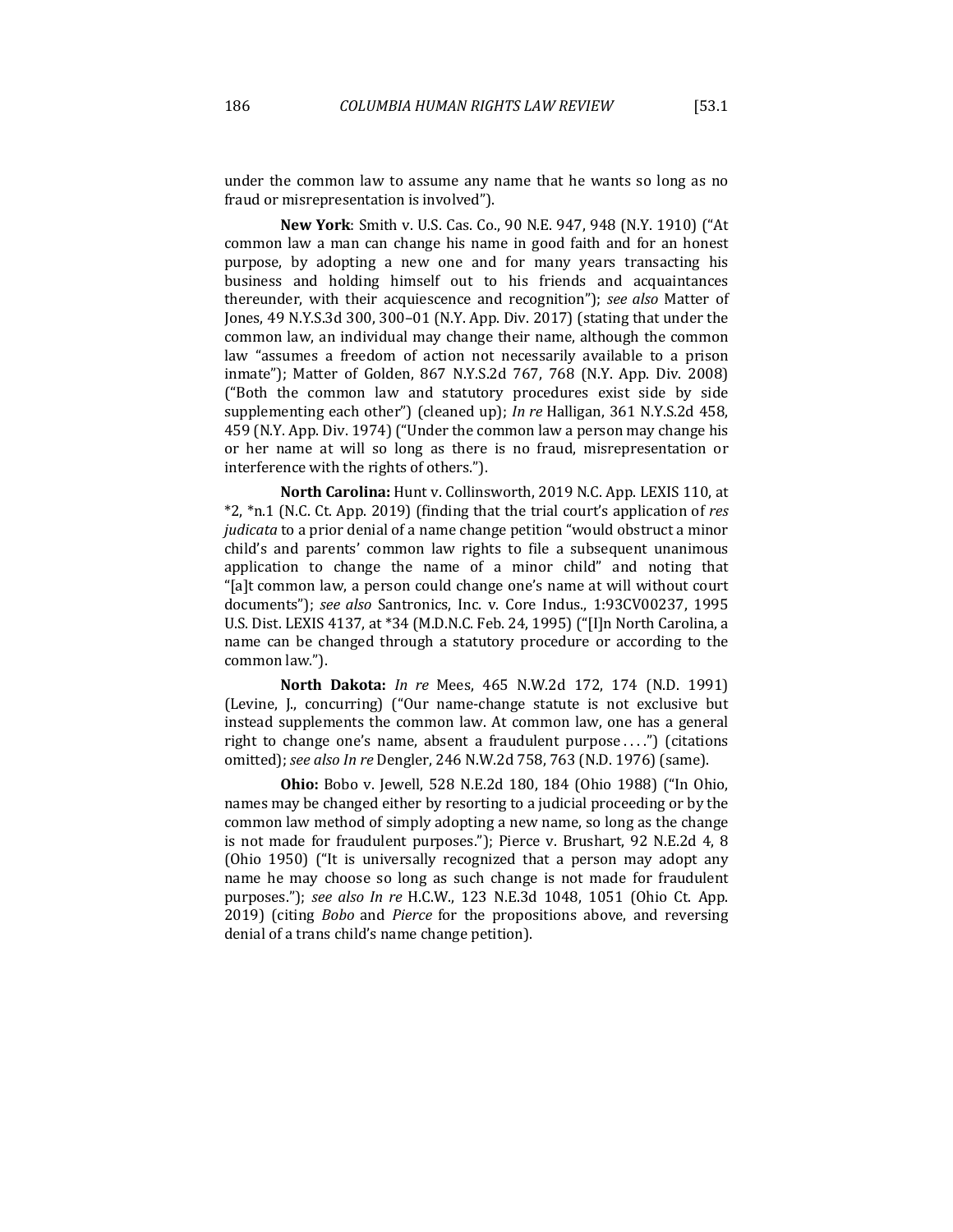**Oregon:** Aylsworth v. Adams, 736 P.2d 225, 226 n.2 (Or. Ct. App. 1987); *see also* State v. Ford, 172 P. 802, 803 (Or. 1918) ("There is no such thing as a 'legal name' of an individual  $\dots$  In the absence of any restrictive statute, it is the common law right of a person to change his name, or he may by general usage or habit acquire a name notwithstanding it differs from the one given him in infancy. A man's name for all practical and legal purposes is the name by which he is known and called in the community where he lives and is best known."); 37 Op. Att'y Gen. Ore. 1049, 1052 (1976) (citing *Ford* as the "general rule"); *cf.* Ouellette v. Ouellette, 420 P.2d 631, 633 (Or. 1966) (agreeing that according to common law, one may change their name at will, but stipulates that this does not necessarily apply for children).

**Pennsylvania:** *In re* Harris, 707 A.2d 225, 229 (Pa. Super. Ct. 1997) (Popovich, J., concurring) (joining majority decision to reverse lower court's denial of a trans woman's name change petition, observing that "[a] change of name statute is to be construed consistently with and not in derogation of the common law").

**Rhode Island:** Traugott v. Petit, 404 A.2d 77, 80 (R.I. 1979) ("We therefore hold that  $\S 8$ -9-9 is an optional method that may be employed to change one's name" in addition to the common law method).

**South Carolina:** Stevenson v. Ellisor, 243 S.E.2d 445, 446 (S.C. 1978) ("Generally, a person's name is the designation by which he is known and called in the community in which he lives and is best known.") (citation omitted); Miller v. George, 9 S.E. 659, 661 (S.C. 1889) (discussing the proper name under which to sue a defendant).

**South Dakota**: Ogle v. Circuit Court, 227 N.W.2d 621, 624 (S.D. 1975) ("The great weight of authority recognizes that at common law one was free to change his name without legal proceedings and that statutory name change procedures do not supplant this right but aid it by the official recordation of those changes. This right is generally conditioned only on the absence of fraudulent purpose."); see also In re Larson, 295 N.W.2d 733, 735 (S.D. 1980) (denying an ex-husband's objection to his ex-wife's name change following the couple's divorce).

**Tennessee:**  Dunn v. Palermo, 522 S.W.2d 679, 686–89 (Tenn. 1975) (recognizing the "common law right of any person, absent a statute to the contrary, to adopt any name by which he may become known, and by which he may transact business and execute contracts and sue or be sued") (quoting Stuart v. Bd. of Supervisors of Elections, 295 A.2d 223, 226 (Md. 1972); see also In re Joseph, 87 S.W.3d 513, 515 (Tenn. Ct. App. 2002) ("With two exceptions, [Tennessee's name change] statutes are not